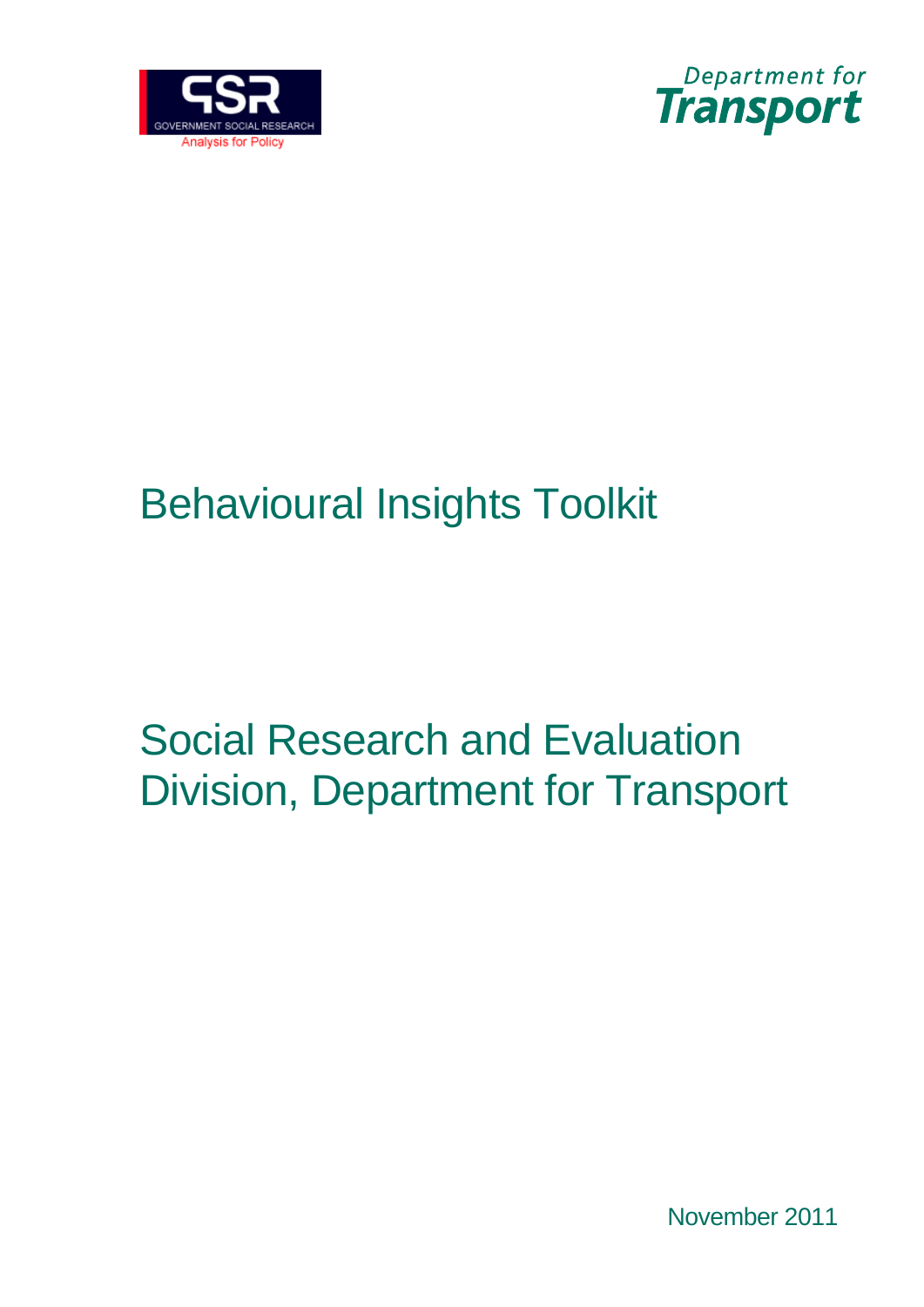Produced by Social Research and Evaluation division, Department for Transport, including: Ben Savage, Tim Knight, Jo Bacon, Anya Millington, Helen Bullock and Jenny Buckland.

The information or guidance in this document (including third party information, products and services), is provided by DfT on an 'as is' basis, without any representation or endorsement made and without warranty of any kind whether express or implied.

The Department for Transport has actively considered the needs of blind and partially sighted people in accessing this document. The text will be made available in full on the Department's website in accordance with the W3C's Web Content Accessibility Guidelines. The text may be freely downloaded and translated by individuals or organisations for conversion into other accessible formats. If you have other needs in this regard please contact the Department.

Department for Transport Great Minster House 33 Horseferry Road London SW1P 4DR Telephone 0300 330 3000 Website [www.dft.gov.uk](http://www.dft.gov.uk/)

© Crown copyright 2011

Copyright in the typographical arrangement rests with the Crown.

You may re-use this information (not including logos or third-party material) free of charge in any format or medium, under the terms of the Open Government Licence. To view this licence, visit

[www.nationalarchives.gov.uk/doc/open-government-licence/](http://www.nationalarchives.gov.uk/doc/open-government-licence/) or write to the Information Policy Team, The National Archives, Kew, London TW9 4DU, or e-mail: [psi@nationalarchives.gsi.gov.uk.](mailto:psi@nationalarchives.gsi.gov.uk)

Where we have identified any third-party copyright information you will need to obtain permission from the copyright holders concerned.

To order further copies contact: DfT Publications Tel: 0300 123 1102 [www.dft.gov.uk/orderingpublications](http://www.dft.gov.uk/orderingpublications)

ISBN 978-1-84864-130-3

Printed in Great Britain on paper containing at least 75% recycled fibre.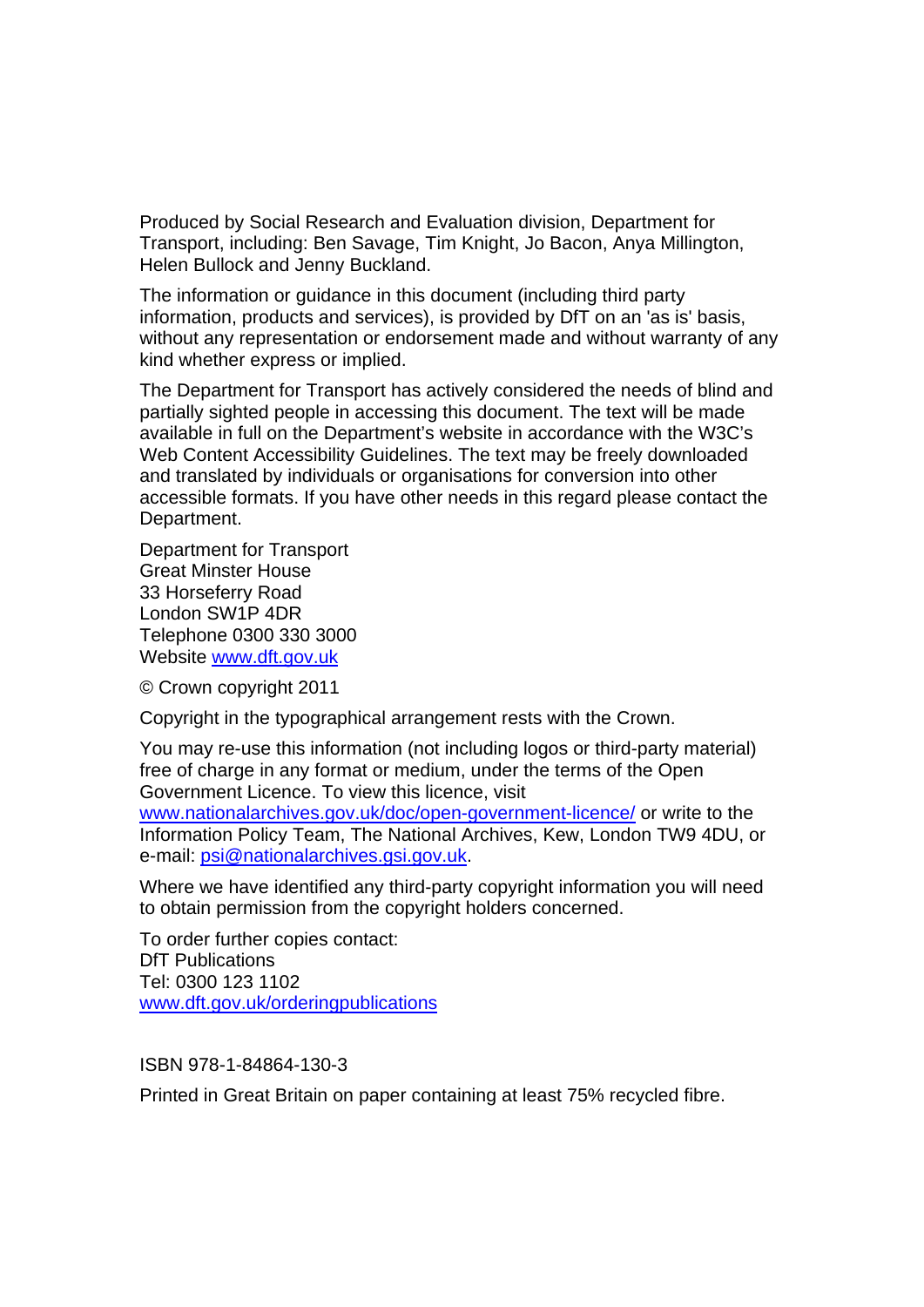## Behavioural Insights Toolkit Department for Transport

## **Using behavioural insights to achieve policy outcomes**

**Do you want to know more about behavioural insights and how they can be used in approaches to developing transport policy and delivery?** 

**Are you looking for advice on how to develop policies and initiatives which aim to enable different choices?** 

**Do you need to review existing approaches to see if they could be better delivered using behavioural insights, including 'Nudges'?** 

**Are you looking for alternative options to using regulation?** 

Enabling behavioural choices is a central part of much of what DfT and other government departments do. Behavioural insights are potentially valuable in enabling government and its delivery partners (including local authorities) to achieve their objectives in more efficient and effective ways. However, much of the literature on behavioural insights is currently at a theoretical level and has often focused on policy areas other than transport.

The aim of this toolkit is to provide a practical tool for users in DfT and its delivery partners (including local authorities) wishing to apply the latest behavioural insights in the development of policies or initiatives in the transport context. Transport behaviour has its own specific challenges and to meet its objectives the Department often works with a range of third parties. The toolkit is designed to assist you in reviewing and developing policies and initiatives to ensure you are taking full advantage of the current evidence base and insights from behavioural theory. It takes the user through a step-by-step process of review and development and is structured around a checklist of questions to consider at each stage.

The toolkit takes a staged approach to help users stay on track and develop useful outputs. Where more in depth reading is available, links are signposted. The toolkit draws on external evidence and the six behaviour change th[i](#page-60-0)nk pieces published by DfT in January 2010<sup>i</sup>.

The toolkit has been peer reviewed, both by behavioural insights experts working within government and by independent academics.

The Department would welcome feedback from local authorities and others on their experiences of using the toolkit to support the development of transport policy and delivery initiatives. Please send any thoughts, comments or queries you have about the toolkit to [behavioural.insights@dft.gsi.gov.uk](mailto:behavioural.insights@dft.gsi.gov.uk)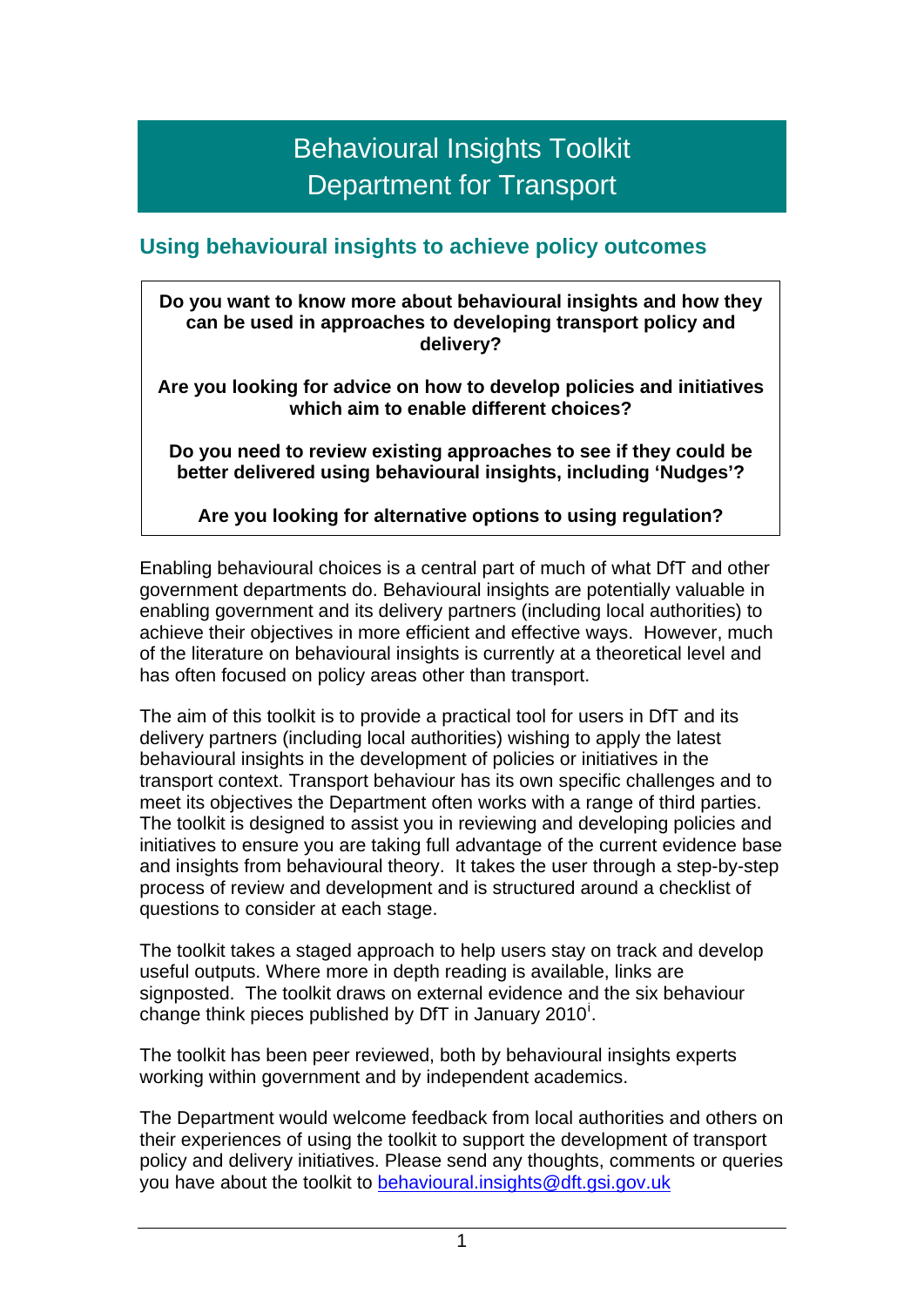## Using behavioural insights: Where do I start?

| Section 1: Understanding what you are trying to achieve 8                            |
|--------------------------------------------------------------------------------------|
| Q1. What does the theory say about the factors and influences on                     |
| Q2. Which behaviours am I interested in, and why? 11                                 |
| Section 2: Understanding how to achieve your objectives 22                           |
| Q3. What behavioural insights can I use to achieve policy objectives?22              |
| Q4. Is your organisation best placed to enable behavioural choice, and who           |
| Section 3: Getting feedback on whether your initiatives work35                       |
| Q5. How do I know if my initiative has been successful? 35                           |
|                                                                                      |
|                                                                                      |
| <b>APPENDIX B:</b> Table for listing the key influences on the behaviour of the      |
| <b>APPENDIX C:</b> Table for listing and prioritising population sub-groups or forms |
| <b>APPENDIX D:</b> Table for listing possible approaches for achieving policy        |
| APPENDIX E: Table for mapping out the steps you could take to engage with            |
|                                                                                      |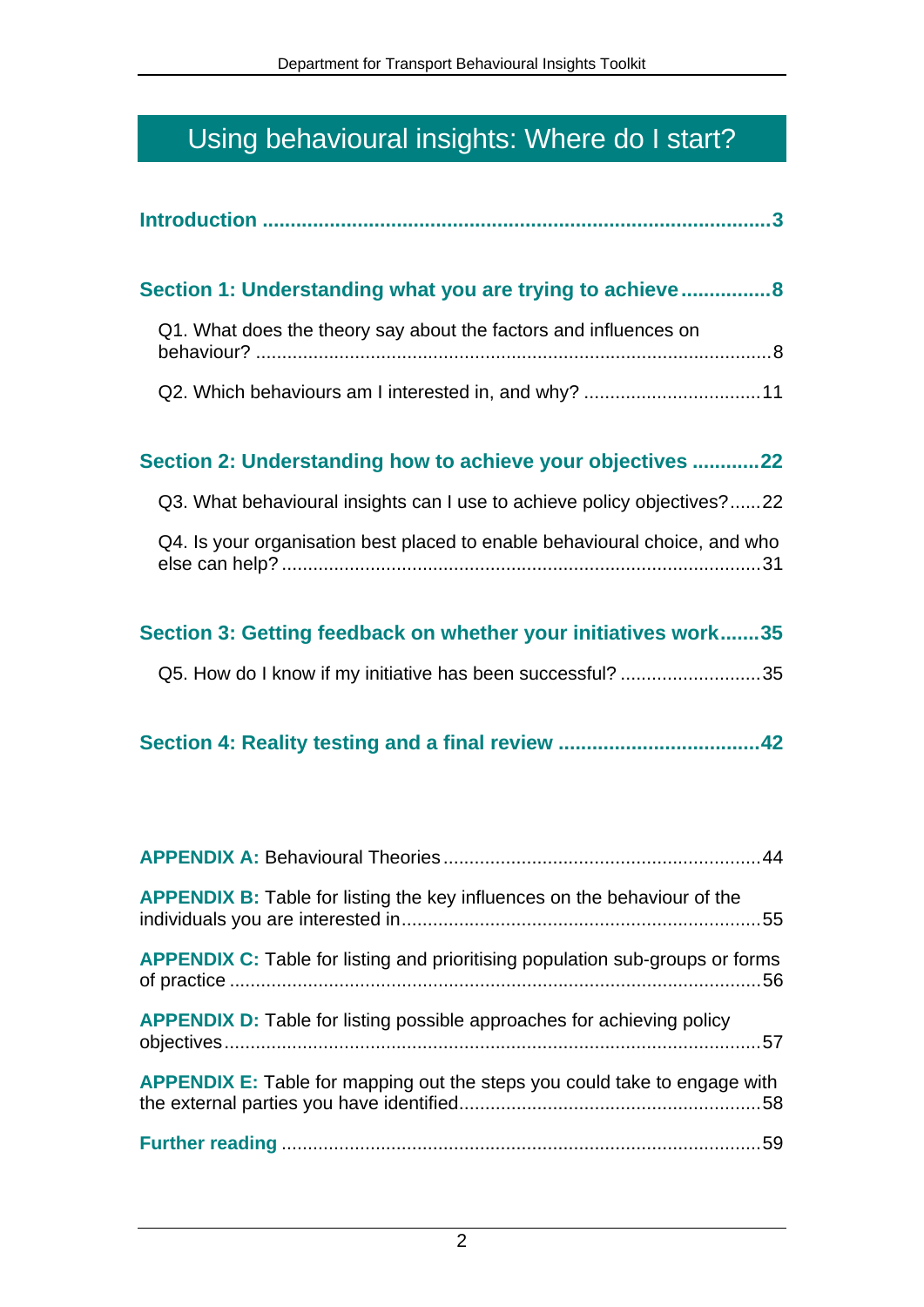## <span id="page-4-0"></span>**Introduction**

This toolkit draws on insights from behavioural theory to provide guidance on designing transport policies and initiatives that enable behavioural choices which support policy objectives. Policy making has always involved dealing with human behaviour, and at the outset it is important to emphasise that behavioural approaches are not something fundamentally new. In many cases their real value lies in helping to find better ways of designing and delivering existing approaches, such as infrastructure changes, legislation, financial incentives and information provision, through the inclusion of relatively smallscale measures or 'Nudges' to make these approaches more effective. Some policies and programmes within DfT already reflect insights from behavioural approaches, and these are highlighted throughout the toolkit as examples of how the theory can work in practice.

It is important that government and its partners find ways of achieving policy outcomes in the most efficient way possible. Policies and initiatives which seek to enable particular choices will often involve working with others. This can mean that, although government has a key role in providing leadership on the collective direction of initiatives needed (e.g. encouraging economic growth, reducing congestion or carbon emissions, or improving road safety), it will often be the role of more local organisations to assist individual choices at the local level.

## **What makes people and organisations behave as they do?**

It is important to remember that government cannot simply determine the behaviour of individuals, even if it wanted to. People behave as they do in response to the physical nature of the world around them, their capabilities and understanding of the world, and their perceptions - including their perceptions of themselves. In order for people to choose them, new behaviours need to seem:

- More advantageous e.g. individuals' perceptions of costs and benefits
- More 'me' fit with perceptions of self and/or aspirations
- More prevalent increased awareness of who else is doing it
- More doable increased confidence in ability to change
- $\bullet$  OR their old behaviour needs to seem less of any of the above<sup>[ii](#page-60-2)</sup>.

It should be noted that there is a lack of evidence on how and why organisations make the behavioural choices that they do. As organisations are made up of individuals, it is likely that many of the same broad principles relating to individuals' behaviour also apply to the behaviour of organisations. However, there may be differences in terms of organisations' priorities and decision-making processes. This should be borne in mind when applying behavioural insights to policies focused on the behaviour of organisations.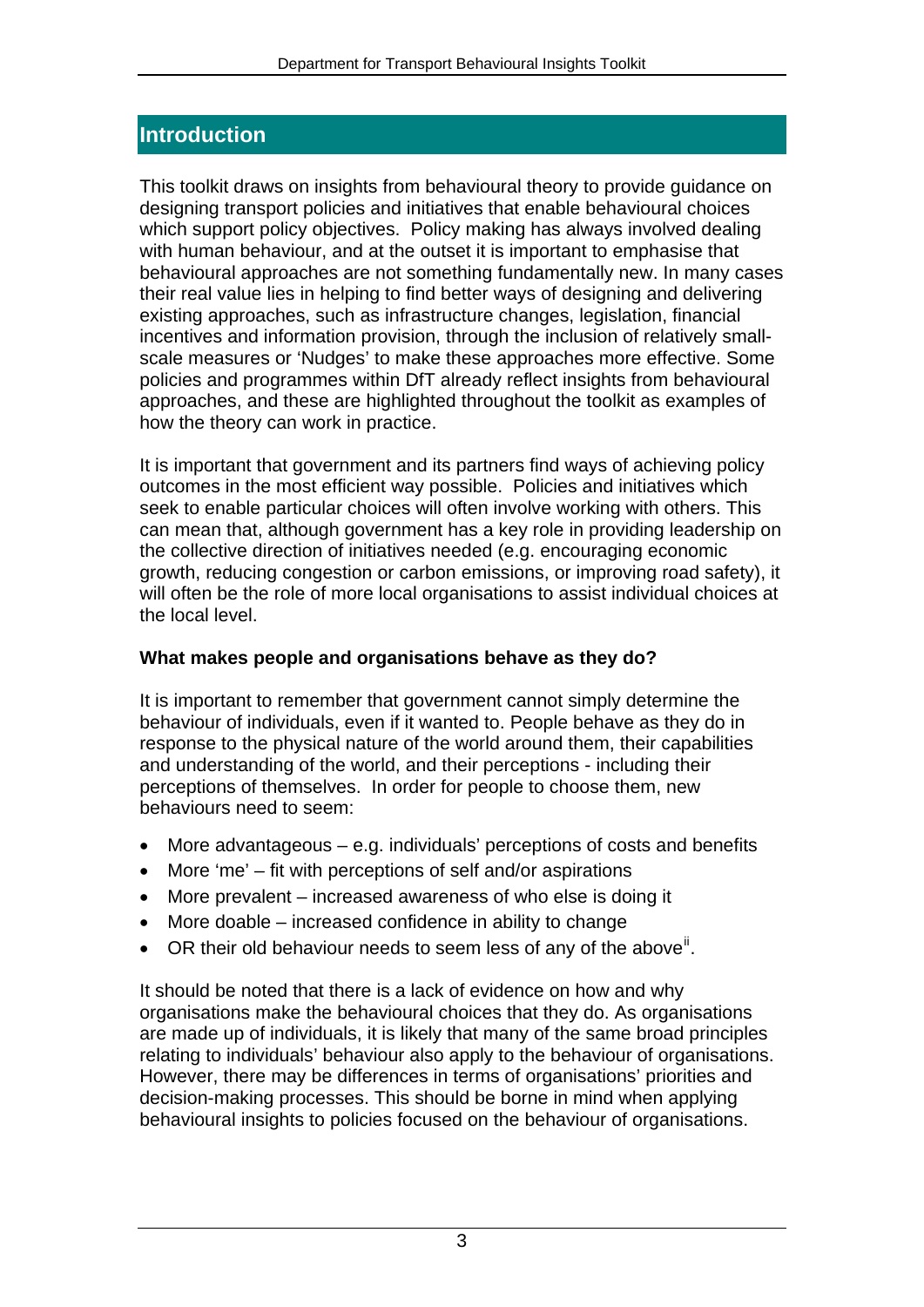## **Transport behaviour**

We know that many transport behaviours are very complex and influenced by a wide range of factors. Travel choices are usually dependent on four main types of factors $\mathbf{u}$ :

| <b>Collective objective factors:</b>                                                                                                                                                                                                                | <b>Collective subjective factors:</b>                                                                                                                                          |
|-----------------------------------------------------------------------------------------------------------------------------------------------------------------------------------------------------------------------------------------------------|--------------------------------------------------------------------------------------------------------------------------------------------------------------------------------|
| 'Hard facts' which relate to things bigger<br>than the individual person, e.g. journey<br>distances, availability of transport<br>infrastructure / services, the weather,<br>traffic volumes / speed, vehicle prices,<br>fuel prices, ticket prices | Perceptions which are held at a group<br>rather than an individual level, e.g. group<br>cultures, social/cultural norms, cultural<br>values, trust in organisations / services |
| Individual objective factors:                                                                                                                                                                                                                       | Individual subjective factors:                                                                                                                                                 |
| 'Hard facts' which relate to a specific<br>individual, e.g. personal capabilities /<br>skills, resource constraints / income,<br>knowledge / understanding / awareness,<br>habit                                                                    | Perceptions which relate to the individual<br>person, e.g. personal norms, perceptions<br>of identity and status, perceptions of<br>costs, perceptions of safety / risk        |

Due to variations in the above factors, different individuals and groups will respond differently to changes in any of the factors. For example, the behavioural responses to increases in ticket prices may be different among high income households than among low income households. Similarly, a highly skilled, confident cyclist may respond differently to increases in traffic volumes than an inexperienced, novice cyclist.

Not only do different individuals vary, but the *same* individual can vary at different times depending on the particular 'role' or 'hat' she or he is wearing at the time e.g., commuter, parent, shopper, carer etc. This will relate to the different factors influencing the individual's behaviour at any one time. For example, a woman travelling to work in town may take the train because it is quick, cheap and easy. But the same woman travelling into town at the weekend may decide to drive because she is a parent, needs to transport very young children with her, and the lack of a lift at her local train station means she views travelling by train with very young children as a 'hassle'.

Therefore, two main types of evidence help us understand individuals' behaviour:

- Objective evidence (e.g. characteristics, circumstances, behaviours)
- Attitudinal evidence

Objective evidence can help us to understand the current (or past) characteristics, circumstances and behaviours of an individual or group. It relates directly to the *objective* factors (*collective and individual)* which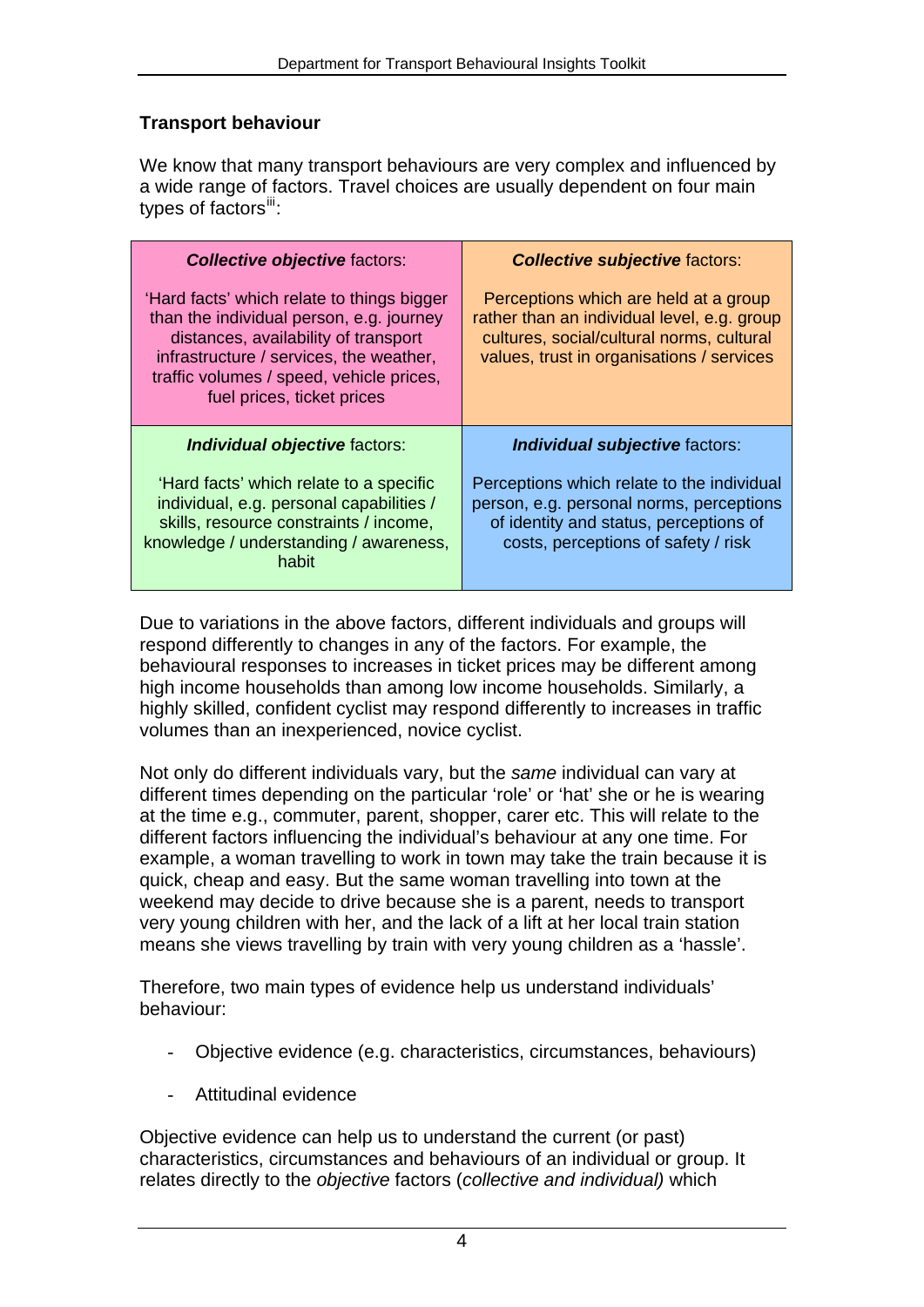determine transport behaviour. Examples include data on household income, numbers and types of cars owned, frequency of travelling by bus, type of home location (urban vs. rural), or vehicle purchase price.

Attitudinal evidence can help us to understand what matters most to people and, more crucially, why it matters. It relates directly to the *subjective* factors (collective and *individual)* which determine transport behaviour. Examples could include views on whether travelling by train is expensive; whether cycling to work is safe; and whether buying an electric vehicle is 'normal' for someone like me.

We can use this evidence to understand the real-world barriers to particular choices, as well as the things which are likely to motivate them.

The two types of evidence (objective and attitudinal) can be used as a proxy for each other where the relationship between the two is understood. So for example, traffic speeds are associated with perceptions of safety<sup>[iv](#page-60-4)</sup>; highest le[v](#page-60-5)el of education is associated with environmental attitudes<sup>v</sup>.

However, for some issues, an individual's attitudes may appear to contradict his or her actual behaviour, resulting in what is sometimes called the 'Attitude-Behaviour Gap' or 'Value-Action Gap'. An example of this is illustrated in the picture below:



Such apparent contradictions are likely to arise from other 'intervening' factors which determine both attitudes and behaviour. In this example, the relationship between income and education is likely to be the cause of the contradiction: higher levels of education are associated with higher concern about climate change, but also with higher income levels, which in turn are associated with owning larger vehicles and commuting longer distances.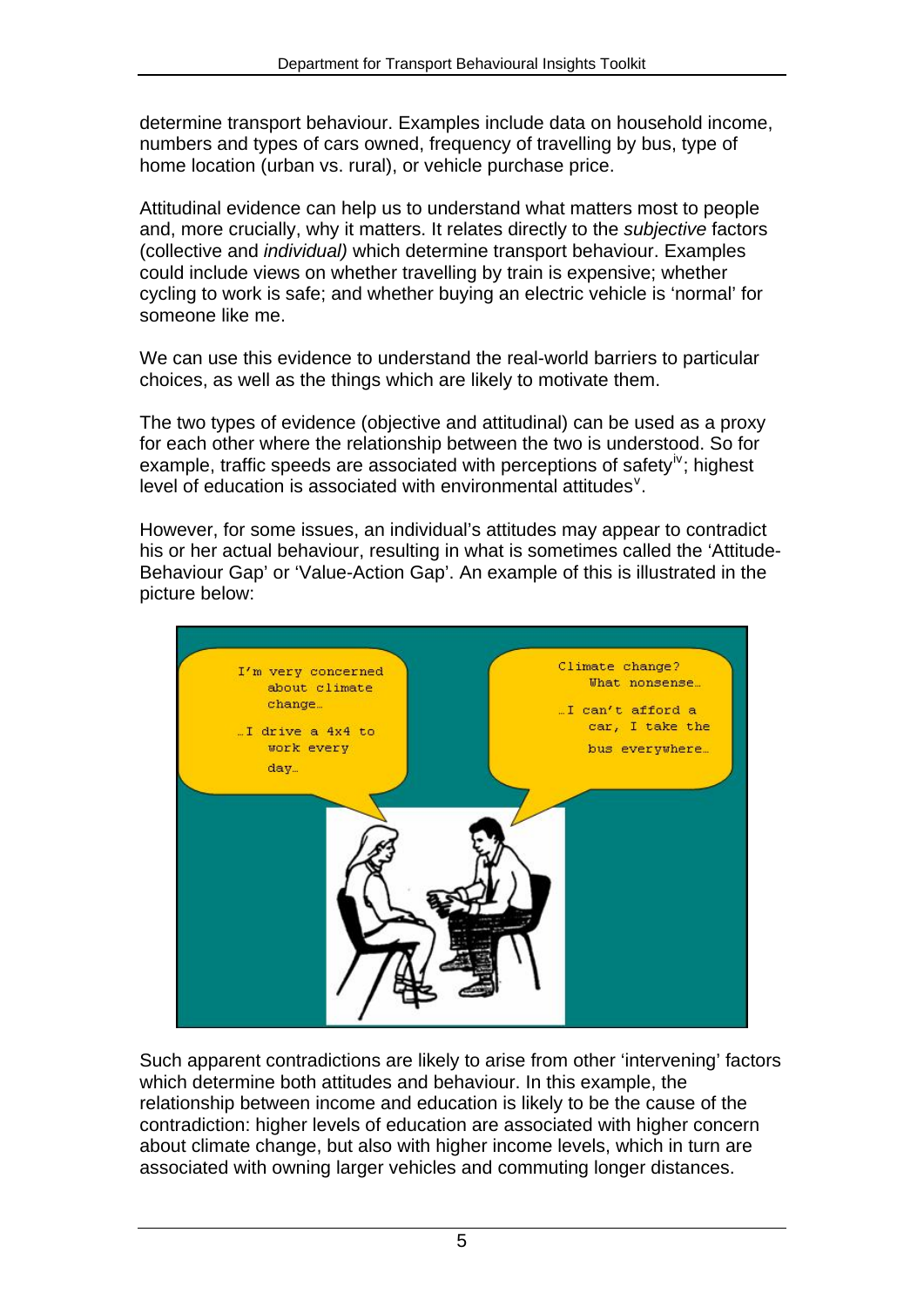Since multiple factors influence behaviour it's often necessary to implement multifaceted policy measures in order to enable different behavioural choices. So, for example, an initiative aimed at encouraging cycling to work may be more likely to succeed if it tackles both attitudes to cycling *and* objective factors, such as road traffic volumes and speeds, and the distances between locations.

This complexity means for any given policy challenge we need the relevant objective and attitudinal evidence to help us in thinking through:

- Which factors are relevant to determining the relevant behavioural choices (both current choices and those which support policy goals)
- What changes are therefore needed to enable individuals to make the choices which support policy goals.

## **Habit and Choice**

As the toolkit will go on to discuss, behaviour can be divided into habitual behaviour and non-habitual behaviour. Habitual behaviour is routine, automatic and largely sub-conscious. In contrast, non-habitual behaviour is usually novel and the result of conscious thought and deliberation.

For example, travelling to a business meeting in an unknown location is often non-habitual. It requires the traveller to consciously consider options for how to travel, such as mode, distance, time, availability and costs of parking or public transport. Once such issues have been considered, the traveller consciously *chooses* how to behave.

In contrast, the journey to work is nearly always a habitual behaviour. It may originally have been a conscious choice when an individual first made the journey (e.g. when they first started their job), but the journey quickly becomes habitual: something the individual ceases to consciously *think* about unless forced to do so (e.g. when their car breaks down; or if there is a temporary closure of a rail or underground line).

Habit is a vital aspect of human behaviour. It is a reflection of the way the human brain quickly shifts the governance of any behaviour from the 'reflective mind' (the parts of the brain involved in conscious thought) to the 'automatic mind' (the parts of the brain which control sub-conscious actions). Without habits, humans would take far longer to do anything.

However, habit presents a key barrier to 'choice', because it prevents individuals from questioning their current behaviour and considering alternative beha[vi](#page-60-6)ours. Evidence<sup>vi</sup> suggests nearly half of day-to-day behaviour is habitual. It is therefore important that we account for habit in the design of policies and initiatives that involve human behaviour.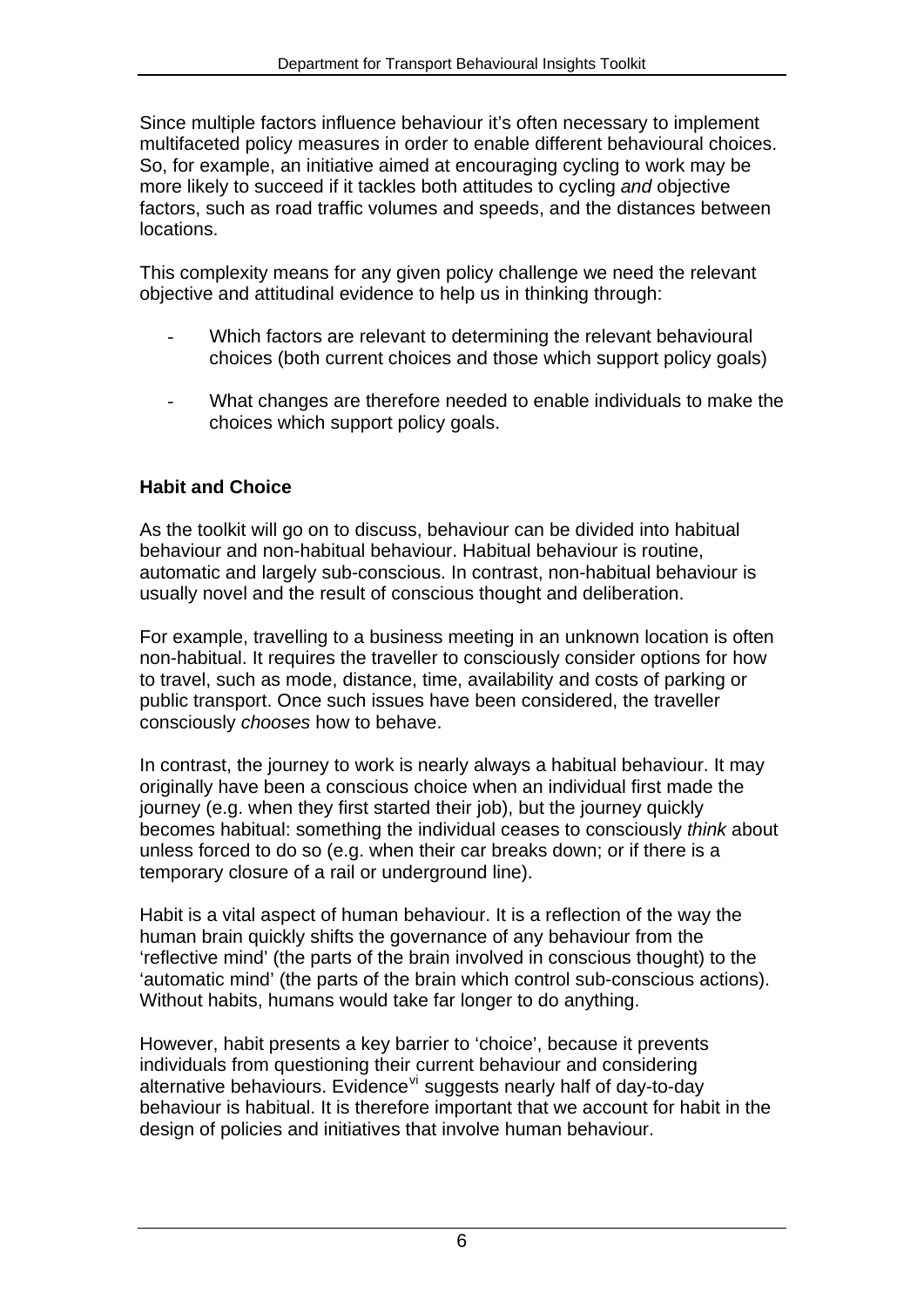## **Choice?**

There is considerable debate about the extent to which individuals really can 'choose' how to behave. Mainstream economic theories have assumed that rational choices are the foundation of behaviour. However, other theories have suggested that individuals are often 'locked-in' to patterns of behaviour over which they have little control, due to physical, economic, social and cultural constraints. For example, is travelling by car in many instances really the result of choice? Or is it a result of a lack of choice, with journey distances, time constraints, and/or a lack of public transport infrastructure/services effectively constraining behaviour? Are many people 'locked-in' to car travel?

## **About this toolkit**

This toolkit is designed to provide a practical, pragmatic set of tools to help with real world policy making in a transport context. It also includes a short review of the relevant theories, so that readers are aware of the principles behind the approaches being suggested. Further reading is signposted in the Bibliography at the end of the toolkit. The toolkit is structured around a checklist of seven key questions, which are intended as a guide to the different stages in developing a behavioural approach. However, in practice this is unlikely to be a linear process – there needs to be room for reflection, judgement and iteration – and users are encouraged to progress through the toolkit in the way that works best for them.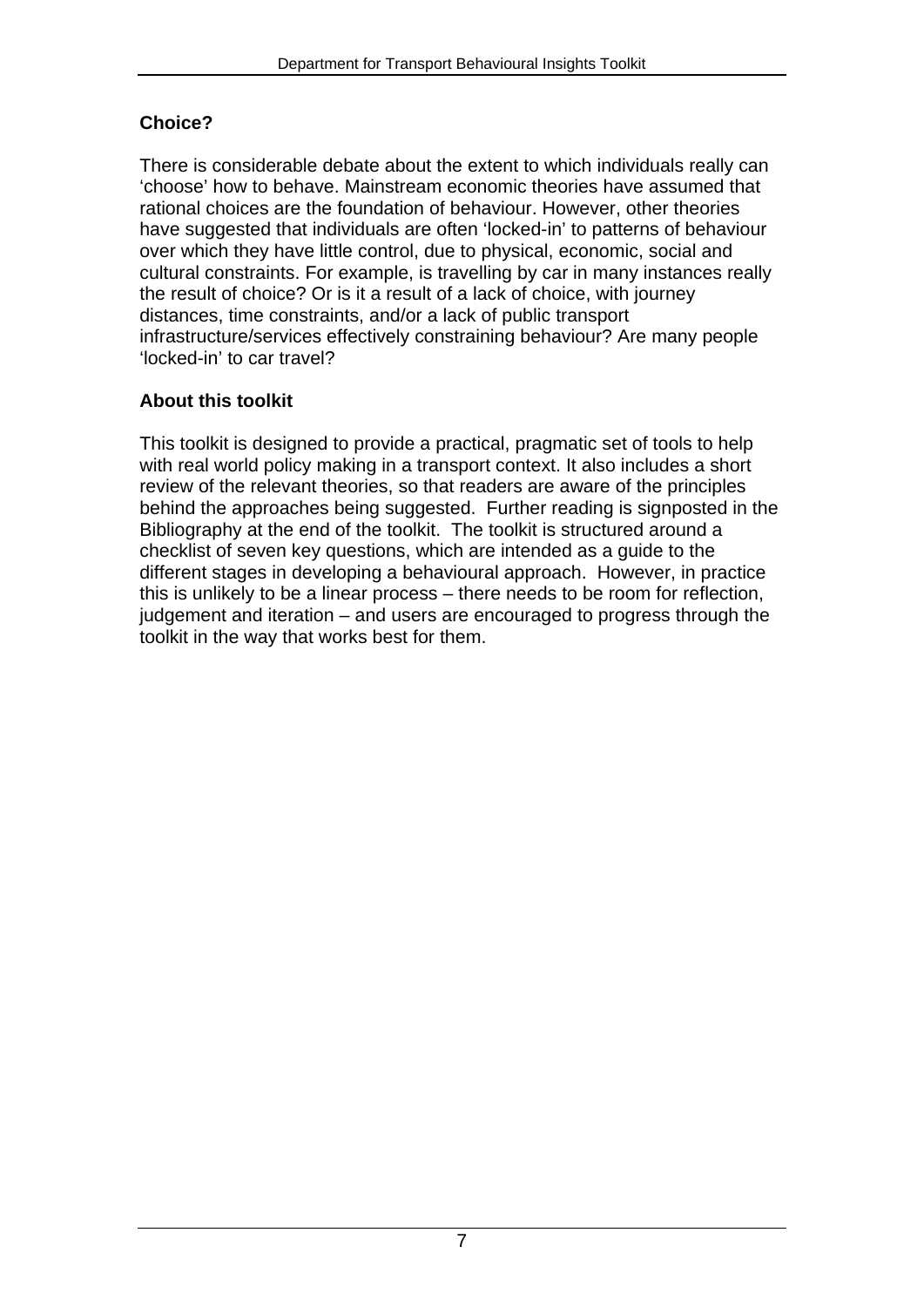## <span id="page-9-0"></span>**Section 1: Understanding what you are trying to achieve**

## <span id="page-9-1"></span>**Q1. What does the theory say about the factors and influences on behaviour?**

**Aim:** To briefly review key theories about 'behaviour' and what determines it. We would strongly recommend reading **Appendix A** which sets out each of the theories in more detail.

'Theories' are ideas which aim to explain and predict things about the world. A number of disciplines including economics, psychology and sociology have developed theories to explain human behaviour. Different theories often overlap or build on the insights of each other.

Traditionally, mainstream economic theories adopted the simplifying assumption that human behaviour is largely driven by rational choices (see Appendix A: *Neoclassical economic (or 'rational choice') theories[vii](#page-60-7)*). However, as the importance of systematically irrational behaviour was increasingly recognised, behavioural economics developed to examine its consequences<sup>[viii](#page-60-8)</sup> (see Appendix A: *Behavioural Economic theories<sup>ix</sup>*).

Within psychology, theories vary from those which argue that behaviour is driven primarily by internal, conscious thoughts to those which highlight the importance of the external environment and of sub-conscious influences including habit and emotion (see Appendix A: *Psychological theories*).

Economic and psychological theories have tended to focus on individual agents (whether people or organisations). In contrast, sociological theories have tended to focus on behaviours or practices. Sociology holds that individuals' behaviour is determined by factors (e.g. transport infrastructure, economic conditions) which are 'bigger' than the individual, and it is therefore more important to understand what constitutes a behaviour (or practice), than to understand the individuals who carry out the behaviour. The sociological theory of *social practices* asserts that behaviour is made up of three main types of elements: *things* (objects; materials; tools); *skills*; and *images and meaning* (see Appendix A: *Sociological theories*).

While many behavioural theories focus on explaining behaviour at a single point in time, theories of change aim to explain how behaviour changes over time, highlighting how change is more likely at 'moments of change'.

The various theories are usually expressed in the form of 'models' which aim to account for key factors or elements which determine behaviour. No model is 'perfect' and the best insights are often provided when more than one model is applied to a particular issue<sup>[x](#page-60-9)</sup>. Behaviour is complex, and models are deliberately simple. Models have usually been developed with a particular type of behaviour in mind and tend to work best at explaining and predicting that type of behaviour. 'Comprehensive models', which have tried to account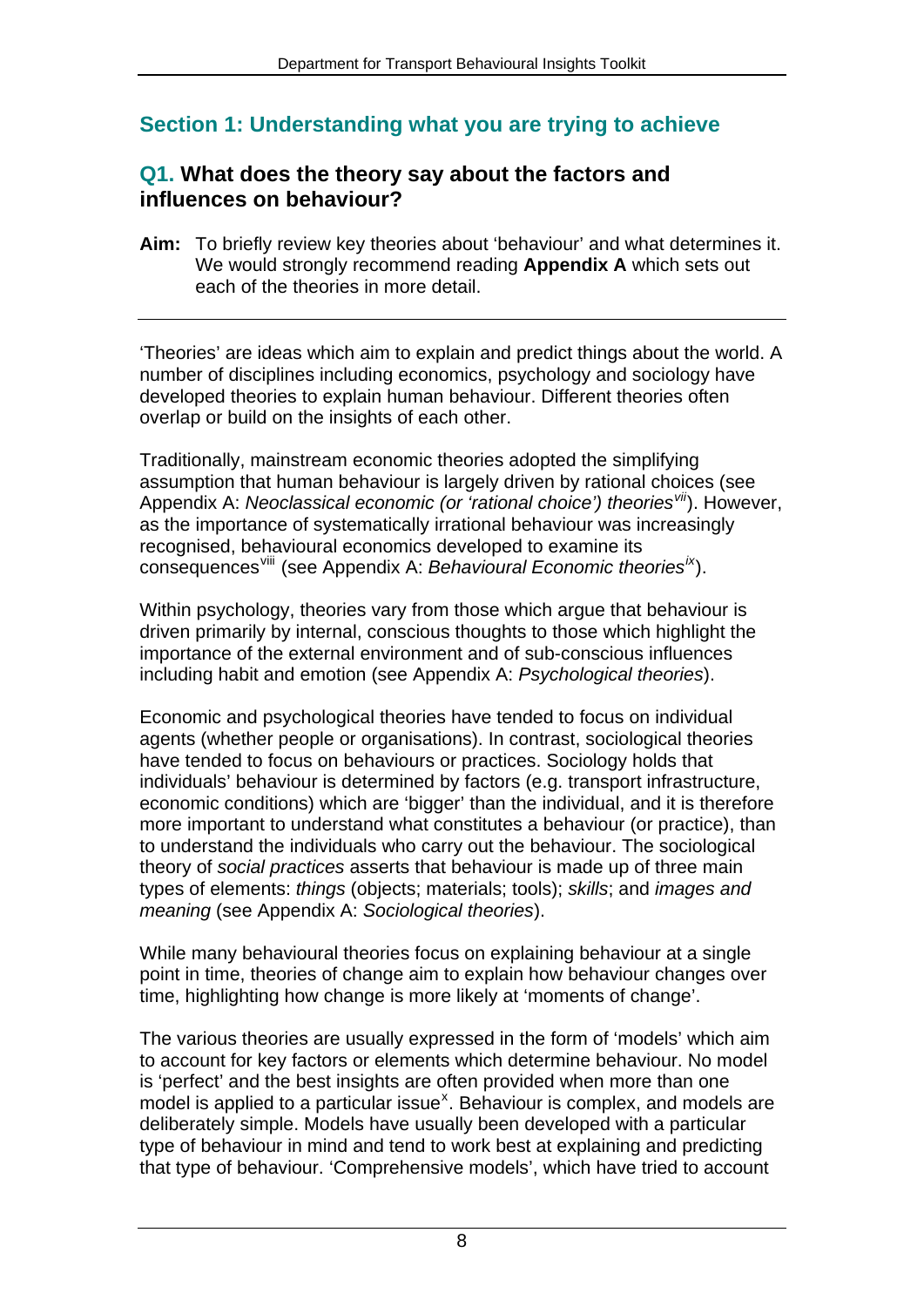for all the factors which determine behaviour, have effectively proved inoperable<sup>[xi](#page-60-10)</sup>.

Many of the theories have been challenged over time as new evidence has emerged which questions their assumptions. Key shifts include:

- A shift away from theories which assumed that behaviour was largely a result of rational, conscious thought, towards theories which highlight the importance of more subconscious norms, emotions and habits
- A shift away from theories which assumed that behaviour could be explained by mental states (e.g. attitudes) alone, towards theories suggesting that external conditions (e.g. journey distances, traffic volumes) are just as important in determining behaviour.

While no theoretical model can ever be seen as 'perfect', together the theoretical models suggest a number of factors which are likely to be particularly important determinants of behaviour. These are as follows:

- **Attitudes** The attitudes people and organisations hold are a key influence on their subsequent behaviour, although they are rarely the only influence.
- **Emotions** While attitudes are the subject of a 'cold' rational calculation, psychology also allows for 'hot' evaluation of, or the emotional response to, a potential behaviour. Emotions play a part in the formation of attitudes ('first impressions count…') but can also influence our behaviour independently of thought ('heart versus head'). Being emotionally aroused in certain ways (e.g. fear, pity) can also change the way we then think and make choices (as highlighted in behavioural economics).
- **Social, cultural and moral norms** People, and also organisations, can be strongly influenced by the behaviour of others, from their friends and peers to society as a whole. Even if a change is beneficial to them individually, they may still be deterred from changing if it means going against the prevailing attitudes and behaviours of those around them.
- **Structural factors** These are external conditions beyond the immediate control of individuals and most organisations. They can include household income, household make-up (e.g. presence of children), and presence and nature of infrastructure. Structural factors are particularly pertinent in transport because behaviour in this area is often mediated by the availability, accessibility and location of infrastructure – from the provision of bus services in rural areas to the condition of pavements and roads in built-up urban areas.
- **Cost** The relative costs of different behaviours influence day-to-day transport choices of both individuals and organisations. In particular, businesses are strongly led by market forces. Other important considerations are that individuals do not always perceive the relative costs of different behaviours accurately due to a lack of knowledge and awareness; and that humans tend to prioritise short-term costs and benefits over longer-term considerations.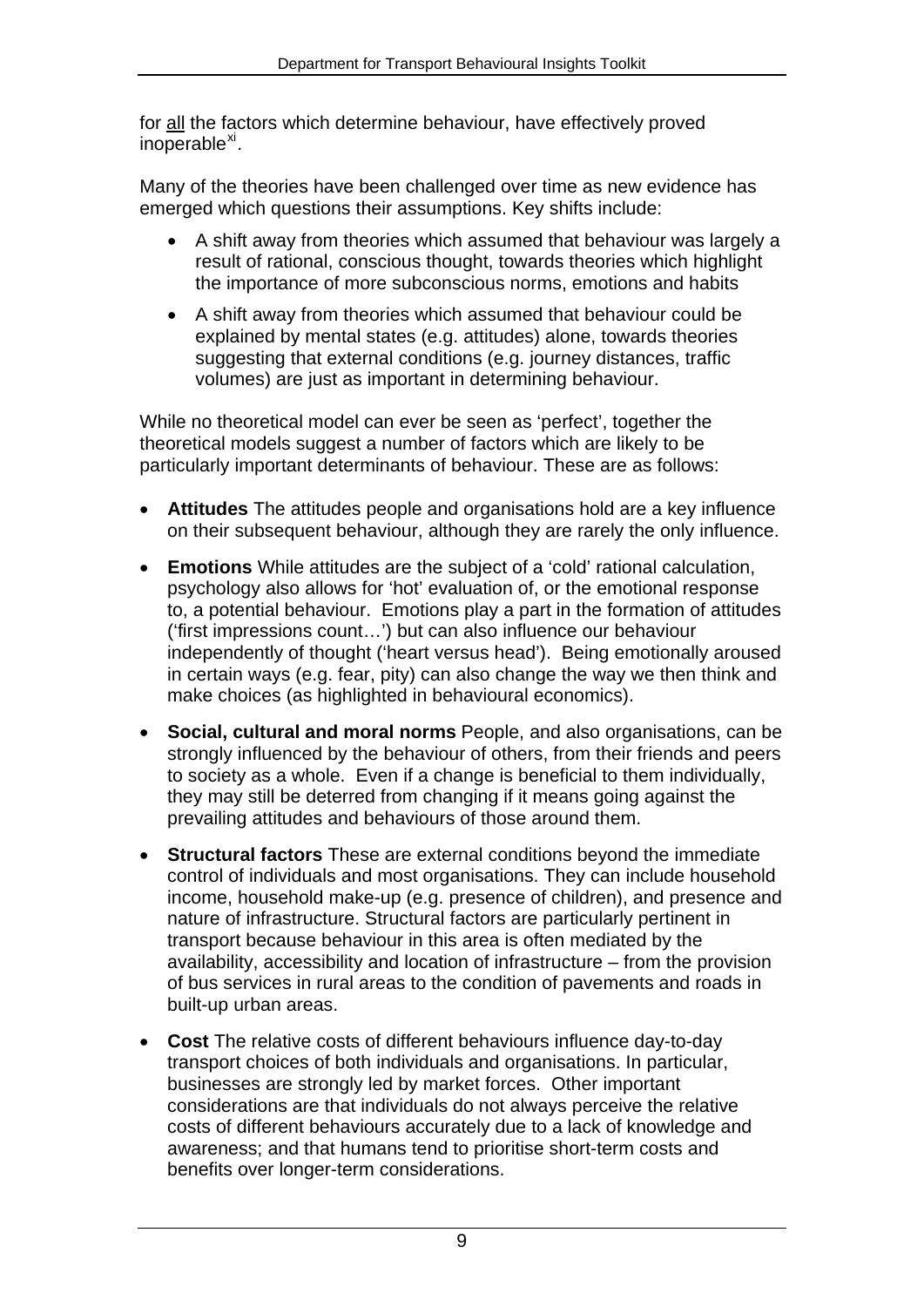- **Habit** By their nature many transport behaviours (e.g. travelling to work) are ones that are repeated over time, and as such can become habitual. Repeated behaviour often becomes automatic, meaning that people, and decision-makers within organisations, do not routinely stop to weigh up the pros and cons each time they undertake the behaviour. This makes habitual behaviour much more of a challenge to change, and there is a danger that even after making an initial change, people and organisations will 'backslide' and revert to their habitual behaviour over time.
- **Knowledge and awareness** This can act as a barrier in its own right, and also act to accentuate or distort other barriers. At a simple level if people or organisations are not aware of the relative benefits or disbenefits of different behaviours they are unlikely to seek to change it. More indirectly, a lack of knowledge and awareness can result in misconceptions about the behaviour of others, over or under-estimates of the extent of structural barriers, and inaccurate assessments of the relative costs of different behaviours.
- **Capability and self-efficacy** Individuals may be prevented from adopting a new behaviour if they do not think they have the capability to do it – either because of a perceived lack of skills or resources, or a shortage of time. Similarly organisations, particularly smaller ones, may have been convinced of the potential benefits of a change in behaviour, but still be prevented from changing because they believe they lack the skills or resources in their workforce to effectively enact these changes.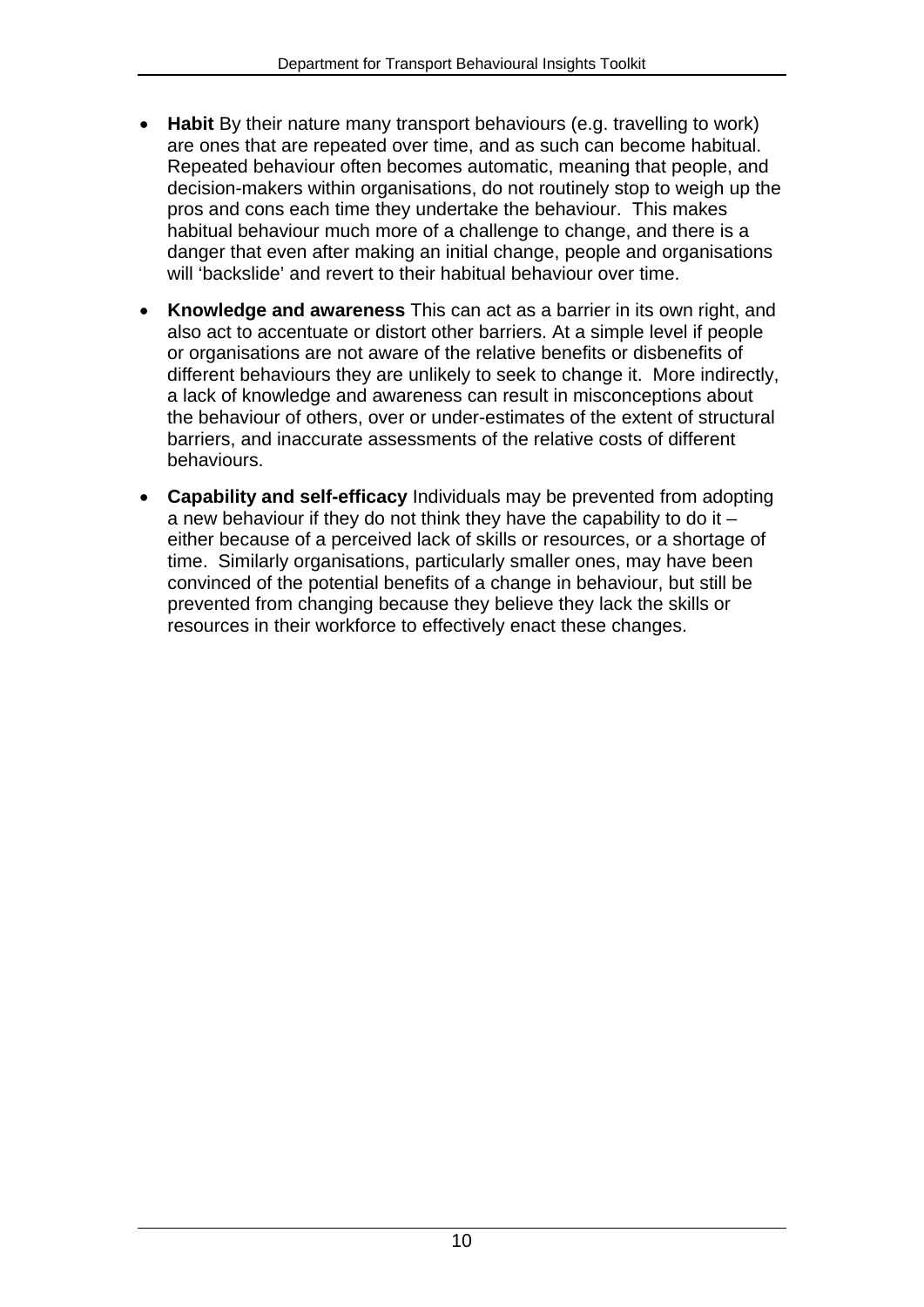## <span id="page-12-0"></span>**Q2. Which behaviours am I interested in, and why?**

**Aim:** To identify and understand the behaviours which are relevant to your policy objectives

As noted previously, behavioural approaches are of most value when they are focused on specific behaviours. This section gives examples of how to think through a policy problem, using both an economic/psychological approach (focussed on individuals) and a social practices approach (focussed on behaviours). Either approach can be used, and it is likely that the approach that is most useful will vary depending on the nature of the problem.

## **Defining what your policy is aiming to achieve**

Start with the policy problem you are trying to address and narrow this down to a policy objective.

For example, to address the problem 'high levels of congestion in the morning peak', start by mapping out the different elements of the problem.

A psychological or economic approach would involve mapping out the types of individuals using the roads during the morning peak, as follows:



This would help you to identify a range of possible policy objectives, for example:

- 1. Reduce the number of people driving to work during the morning peak
- 2. Reduce the number of business people driving to meetings during the morning peak
- 3. Reduce the number of children being driven to school during the morning peak
- 4. Reduce the number of companies transporting goods on the roads during the morning peak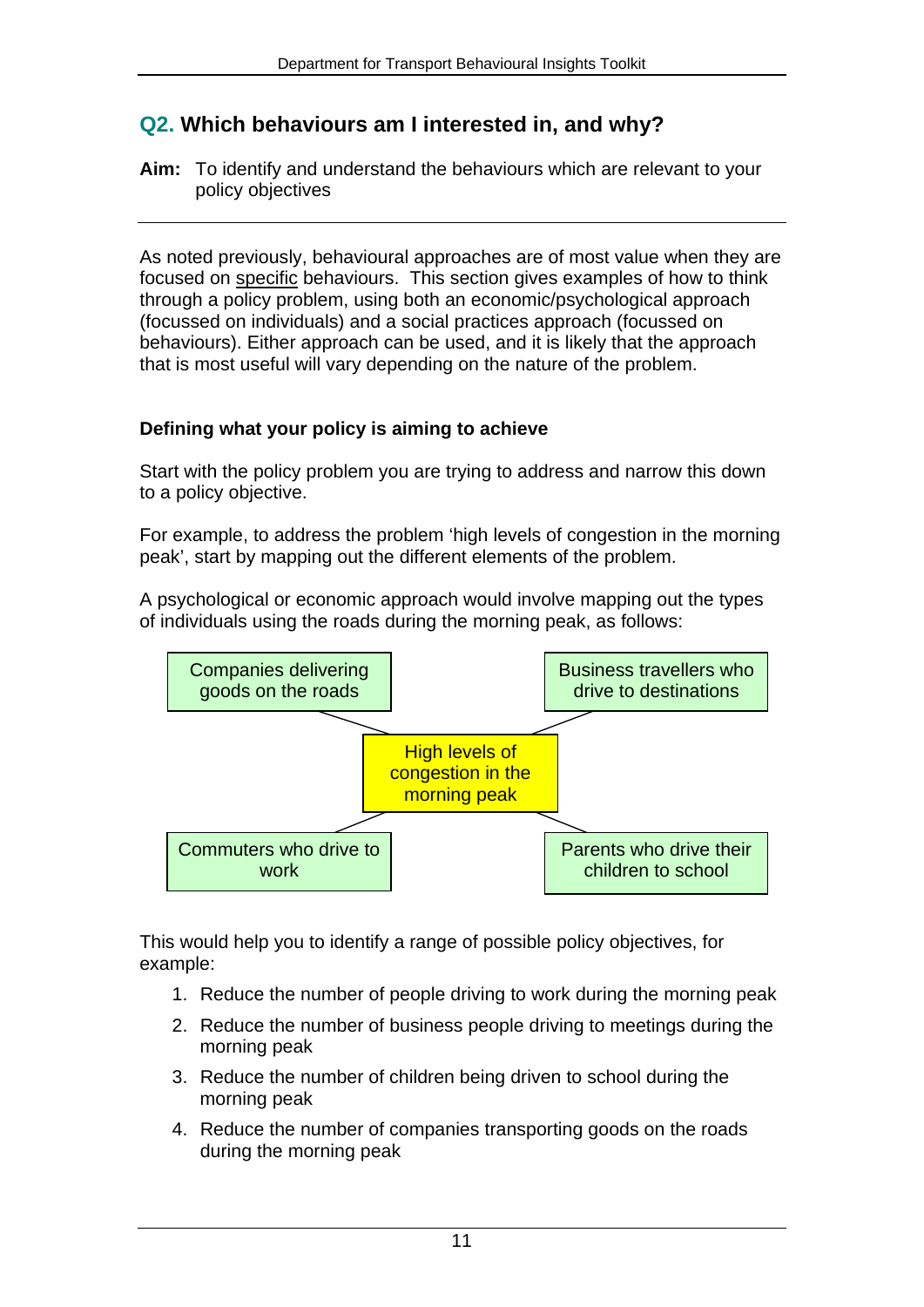In contrast, a sociological (social practices) approach would lead you to focus on the different kinds of practices which make up the problem of high congestion levels during the morning peak, as follows:



This would help you to identify a range of possible policy objectives, for example:

- 1. Reduce the number of instances of 'travelling to work by car' during the morning peak
- 2. Reduce the number of instances of 'travelling to business meetings by car' during the morning peak
- 3. Reduce the number of instances of 'driving children to school' during the morning peak
- 4. Reduce the number of instances of 'goods delivery journeys' during the morning peak

## **Prioritising objectives**

The next step is to select which objective(s) you wish to prioritise.

You may wish to prioritise objectives according to your understanding of the impact of each type of journey in question. A key question is therefore:

> **How prevalent are each of the current behaviours which contribute to the problem I wish to resolve?**

From an economic or psychological perspective, answering this question involves establishing how many **individuals** are engaged in each of the behaviours outlined above (driving to work, driving to business meetings, delivering goods, and driving children to school during the morning peak)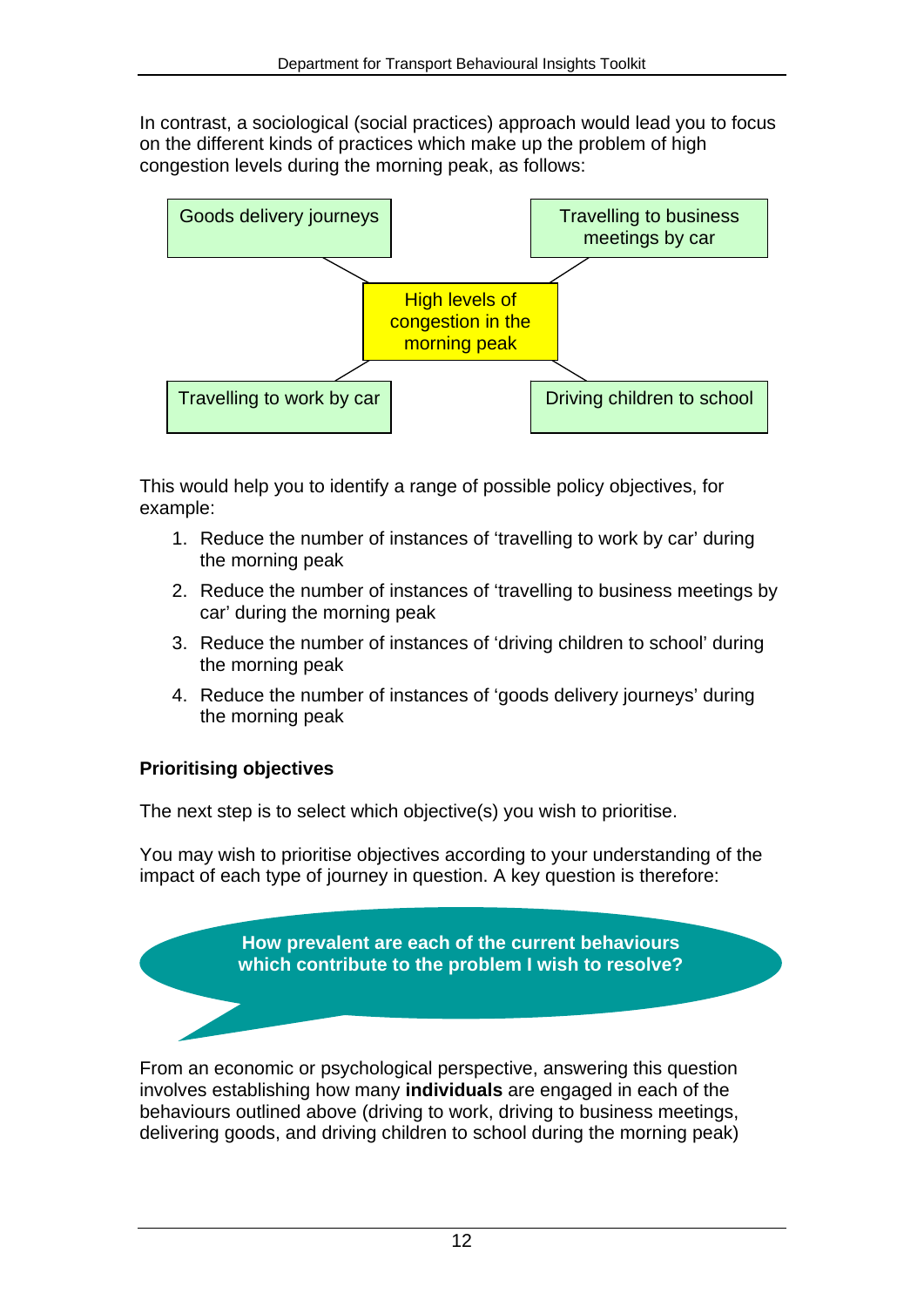From a sociological perspective, answering this question involves establishing how **prevalent the practice is**. For example, during the morning peak, how many journeys to work are made by car? How many business journeys are made by car? How many goods delivery journeys are made by car/van/lorry? And how many instances of parents driving their children to school are there?

If possible it may also be helpful to describe trends over time in order to get a picture of the ways in which the behaviour is already changing. For example:

- From an economic/psychological perspective how does the number of people driving to work during the morning peak compare with, say, 5 or 10 years ago?
- From a sociological perspective how do the number of journeys to work by car compare with 5 or 10 years ago?

You may also wish to prioritise objectives according to other strategic priorities, such as economic growth or carbon emissions arising from travel in the morning peak. As shown by Figure 1, 'commuting' and 'business travel' account for particularly large proportions of domestic travel carbon emissions.

#### **Figure 1: Estimated CO2 emissions from all modes of passenger transport by journey purpose, GB, 2002/2006 average[xii](#page-60-11)**



Therefore you may decide to prioritise the first two objectives (reduce the number of people driving to work during the morning peak; and reduce the number of business people driving to meetings during the morning peak) to maximise the impact that your initiatives have on reducing carbon emissions.

Accordingly, you may decide that initiatives to 'reduce the number of children being driven to school during the morning peak' are of lower importance (at least from the perspective of reducing carbon emissions) because such journeys make up a relatively small proportion of total domestic carbon emissions. On the other hand, you may have evidence that these types of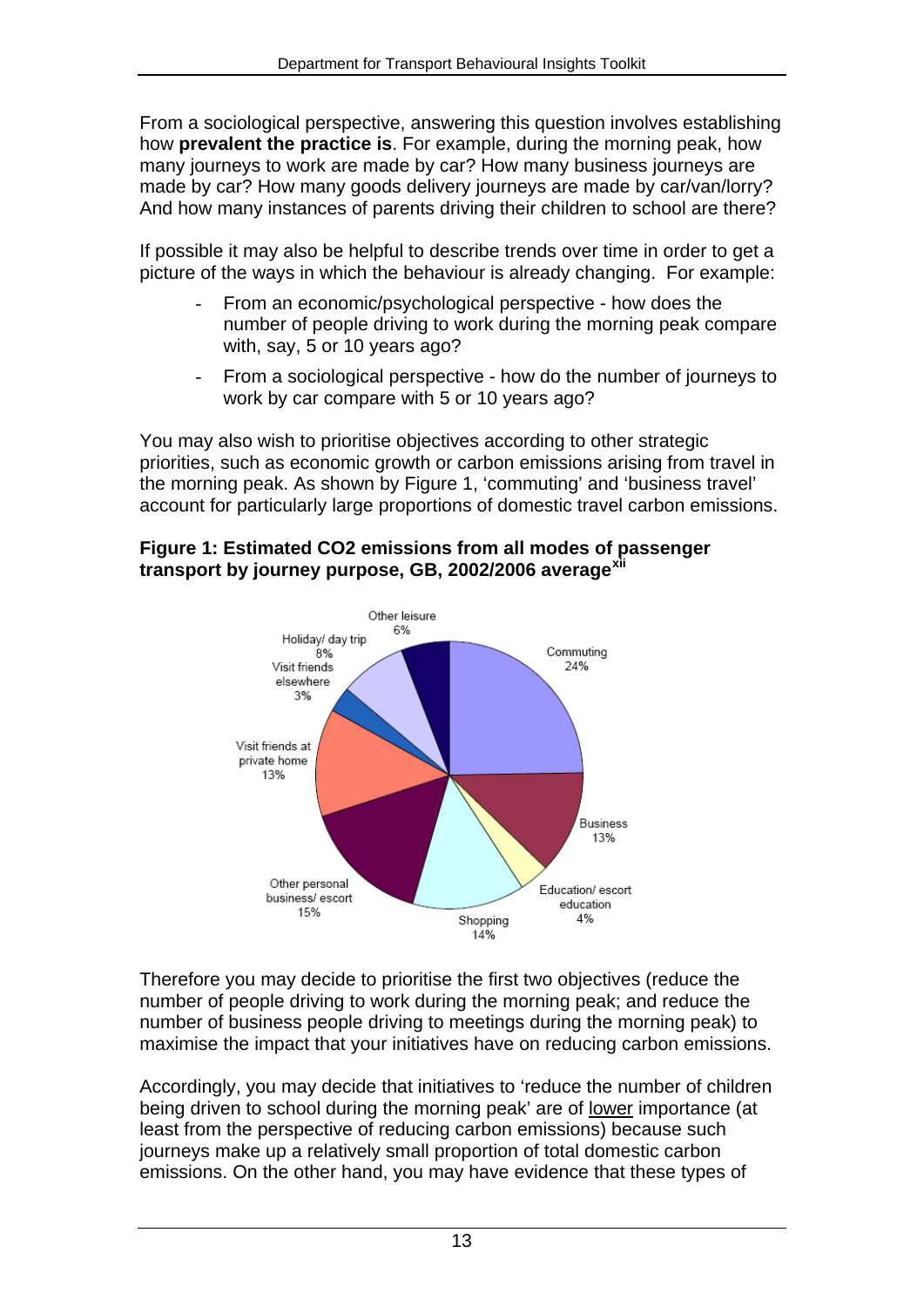journey are important for economic growth objectives and therefore are worth tackling. This is why it is important to be clear about your policy objectives and the behaviours that affect them.

## **Identifying policy options to meet your objectives**

Once you have selected the objective(s) you wish to prioritise, map out the policy options which could help you to achieve the objectives you have prioritised.

So for example, for 'reduce the number of people driving to work during the morning peak' (an economic/psychological approach objective), the map of policy options could be as follows:



And for 'reduce the number of business people driving to meetings during the morning peak', the map of policy options could be as follows:



For 'reduce the number of instances of travelling to work by car' (a social practices approach) the map of policy options could be as follows: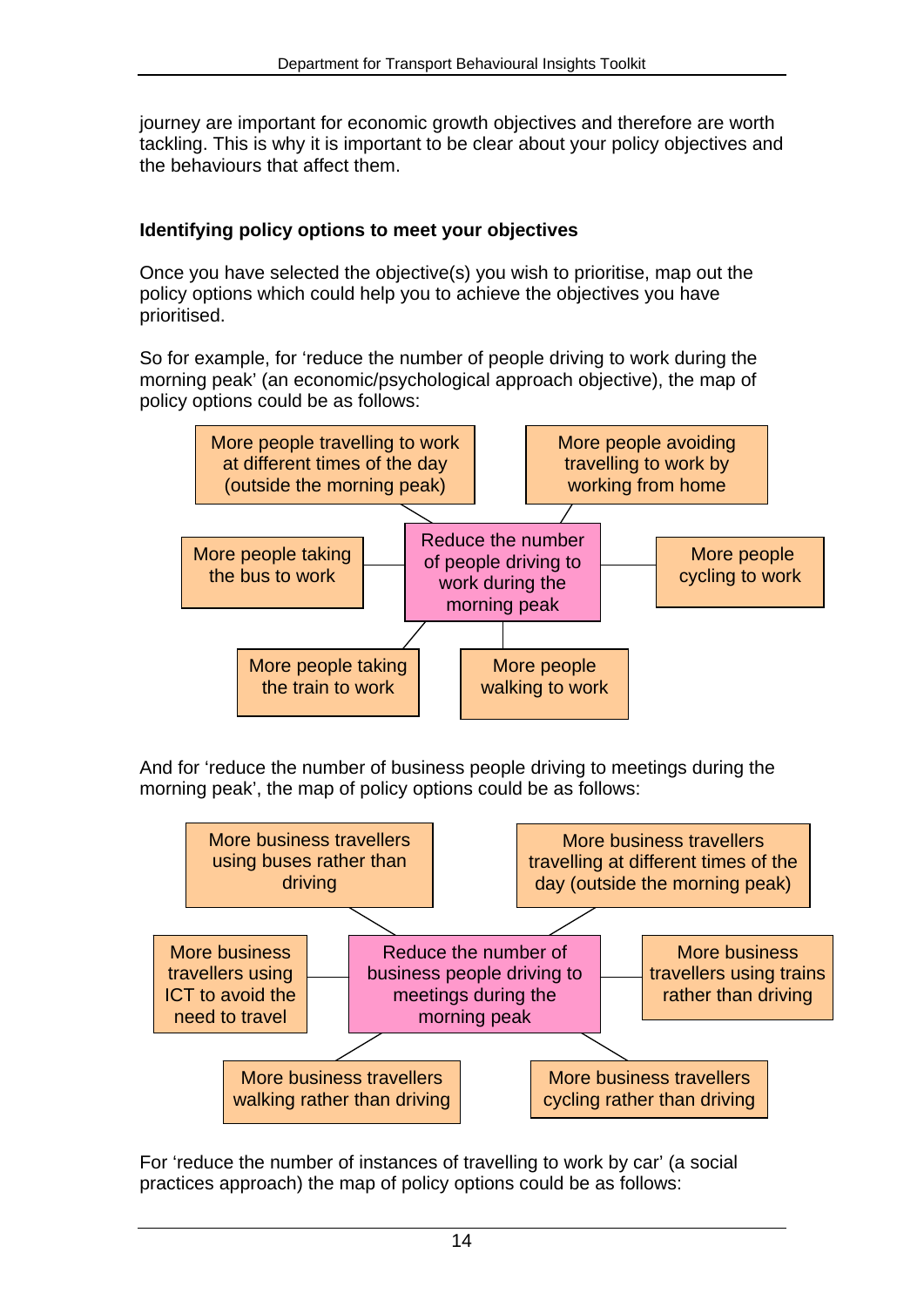

And for 'reduce the number of instances of travelling to business meetings by car' the map of policy options could be as follows:



A potential **pitfall to avoid** at this stage is conflating policy options which may seem related but which are actually associated with a very different set of determining factors.

So for example, it may be tempting to lump together 'more walking…' and 'more cycling…' into one choice of 'more walking / cycling to work'. But the evidence base on walking and cycling highlights how the two activities are very different and the issues which need to be addressed to enable walking are different from those which need to be addressed to enable cycling.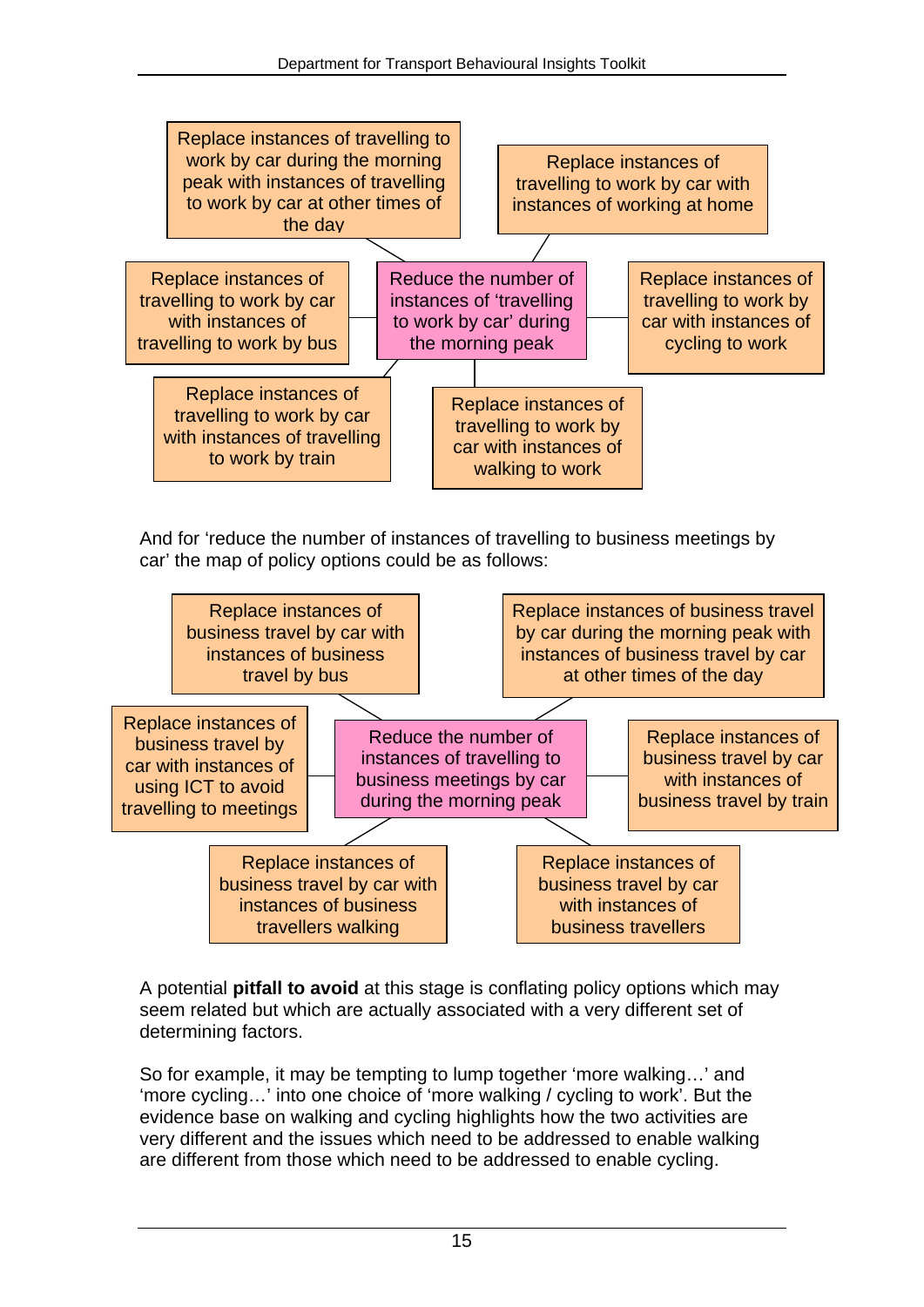Similarly, it may be tempting to lump together 'using buses…' and 'using trains…' into one choice of 'more people using public transport to get to work.' But again, the evidence base suggests buses and trains are different, with different issues which need to be addressed in order for more people to use them (or for more bus and train journeys to be made).

Thinking through all the different issues related to different modes of transport could produce a very complicated picture. It is therefore better to start by dealing with each choice separately. In later stages, it may be helpful, or indeed necessary, to consider issues around the integration of policy options, for example an 'end to end journey' which may require people to walk, use a bus and use a train to get from their home to their workplace. But to start with, it is better to focus on each choice separately in order to keep things simple.

#### **Defining the factors (or elements) which determine (or constitute) the behaviours / practices which are relevant to your policy options**

As discussed in the previous chapter, the various psychological and sociological models all agree that behaviours (or 'practices') are determined by (or made up by) a complex interaction of different factors or elements.

Reviewing what is currently known<sup>[xiii](#page-60-12)</sup> about the factors which determine individuals' behaviour (or the elements which make up particular social practices) will provide clues as to the types of policy and delivery initiatives that will be most effective at supporting particular policy options.

The following are the kinds of questions that will help build up a detailed picture of current behaviour / practices. They are not intended to be definitive but should give a guide to the type of areas to look for evidence on. The extent to which these can be fully addressed will also vary by policy area and by the availability of data on different types of transport behaviour. To reflect the main theoretical perspectives discussed, two approaches are outlined: an economic/psychological approach; and a social practices approach.

#### *An economic / psychological approach to identifying the factors which determine behaviours*

As discussed previously, both economic and psychological approaches tend to focus on the individuals doing a behaviour. A key question is therefore:

## **Who does and doesn't behave in this way?**

This can include (for example):

Exploring the characteristics, circumstances and attitudes of people who currently do the behaviour you would like fewer people to choose (e.g. those who currently drive to work during the morning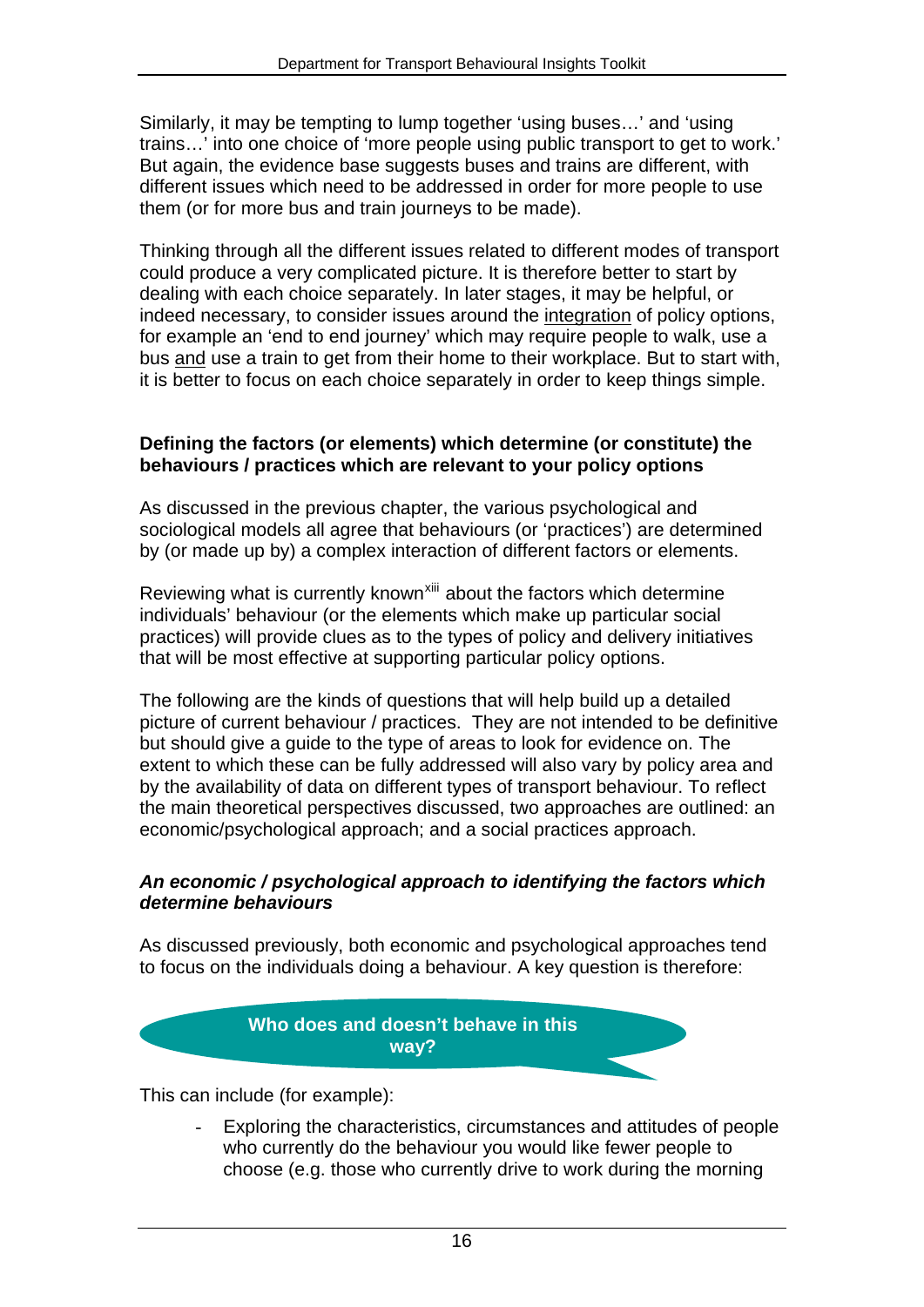peak; or those who travel to business meetings by car during the morning peak). For example:

**Characteristics:** *What is the age, gender, income, social grade make-up of those who drive to work during the morning peak?* 

**Circumstances:** *What is the distance between home and workplace for those who drive to work during the morning peak?* 

**Attitudes:** *How do those who drive to work during the morning peak feel about it? How do they feel about the possible alternatives (e.g. cycling, walking or driving to work at other times of the day?)* 

Exploring the characteristics, circumstances and attitudes of people who currently do the alternative behaviours you would like more people to choose (e.g. those who already get the train to work; or those who already use ICT to reduce the number of business journeys they make). For example:

**Characteristics:** *What is the age, gender, income, social grade make-up of those who get the train to work?* 

**Circumstances:** *What is the distance between home and workplace for those who get the train to work?* 

**Attitudes:** *How do those who get the train to work feel about it / why do they say they do it?* 

As discussed previously, it will be important to look at both objective and attitudinal evidence in order to 'see the world through the eyes' of those whose behaviour you would like to influence<sup>[xiv](#page-61-0)</sup>.

Once you have reviewed the available evidence on individuals' characteristics, circumstances and attitudes, it may be useful to look at how individuals' attitudes relate to their characteristics and circumstances, as a way of understanding what may be determining their attitudes.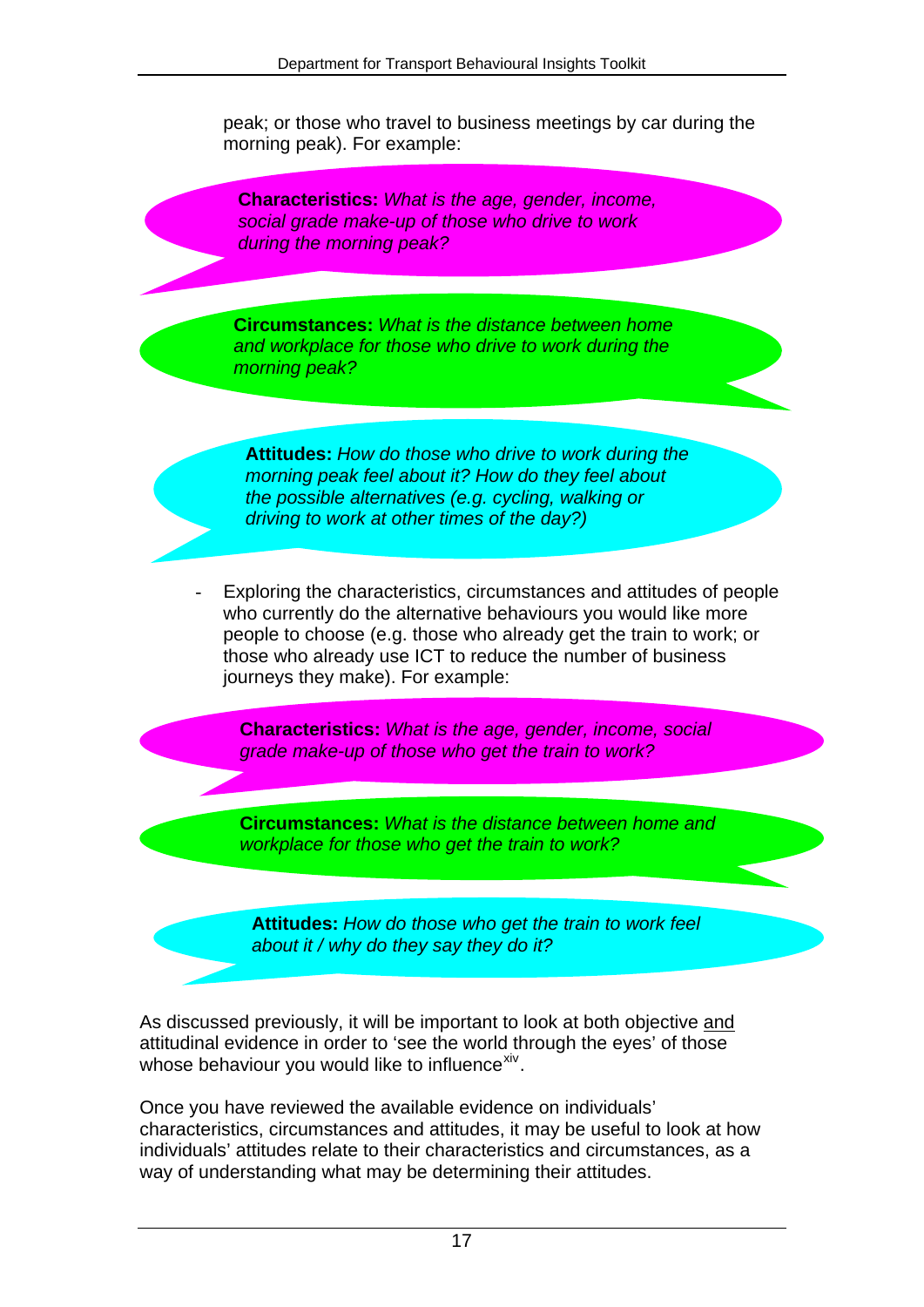For example, is an individual's age group (or life-stage) associated with their likelihood of having positive or negative attitudes towards getting the train to work? Are an individual's attitudes towards the idea of getting the train to work related to how far away they live from where they work? Taking a step back and taking a *holistic* view of what the data on attitudes, characteristics, circumstance seem to be saying should help you to understand what the main determining factors appear to be.

As part of this, it may be helpful to note down what appear to be the **key influences** on the behaviour of the individuals you are interested in, using something like the table in **Appendix B**.

Once you have mapped out the factors which appear to be the key influences on the behaviour of the individuals you are interested in, a key task will be to identify **key subgroups of individuals** who differ in terms of their characteristics, circumstances and attitudes but who do the same behaviour. It is worth learning as much as possible about these groups, as the factors which determine their behaviour may be quite different.

Within any population there are likely to be groups with quite different attitudes, characteristics or circumstances, who may respond better to different types of policy or delivery initiative – or who may not be in position to respond at all.

For example, some may live near to where they work but drive to work simply because they see it as the 'normal' thing for someone like them to do. Others may live too far away from where they work for walking and cycling to be viable alternatives to driving, and not live in a location served by bus and train services which run directly to their workplace. And some groups may live too far away to walk and cycle to work *and* have mobility difficulties which prevent them from walking, cycling and using public transport.

Among those who already do the behaviour(s) you would like more people to choose, there may be sub-groups whose current behaviour is the result of different factors. For example, some may cycle to work because they live relatively near and it is the quickest, easiest and cheapest way of getting to work. Others may live considerably further away but still cycle to work because it is a way of keeping fit and maintaining their self-image or 'role belief' of themselves as a dedicated cyclist.

Understanding such issues will help you to work out what the 'conditions' are which appear to facilitate the policy option you are developing, both in general and within particular sub-groups.

**Segmentation** is one technique that can be used to identify sub-groups within a population of interest. DfT has produced a nationally-representative segmentation of the adult (age 16-plus) population of England's attitudes to climate change and transport choices based on a wide range of evidence on individuals' characteristics, circumstances, behaviours and attitudes<sup>xy</sup>. Similar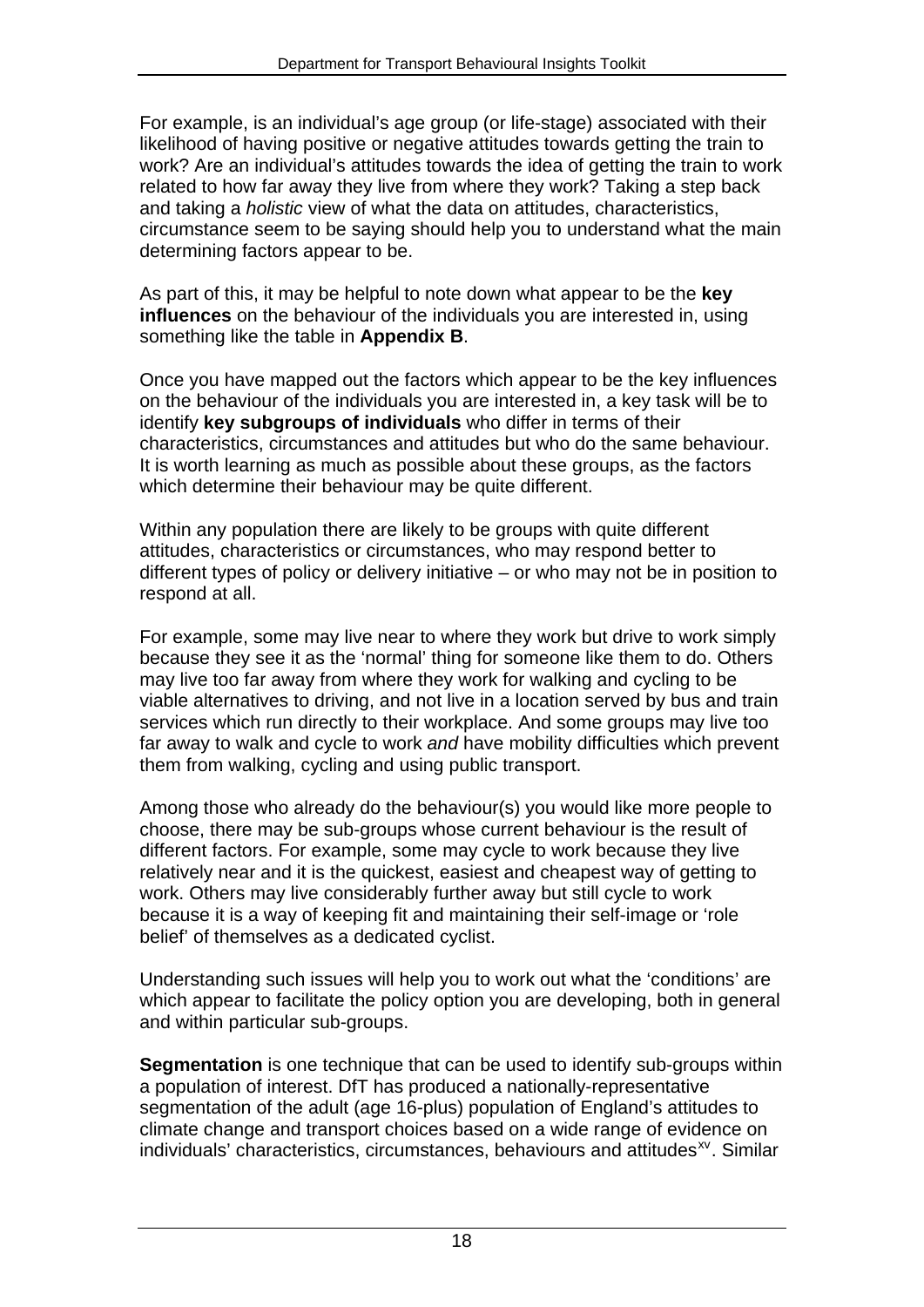segmentations could be conducted to (for example) identify sub-groups within a specific (local) population.

#### *A sociological approach to identifying the factors which determine behaviours*

As discussed previously, sociological approaches tend to focus on the behaviours (or 'social practices') themselves rather than the individuals who carry out the behaviour. A key question is therefore:

#### **What are the different elements which make up the practices you are interested in?**

Using the social practices model (discussed earlier), you could map out the different elements of the behaviour you would like fewer people to choose, for example:

### *Driving to work during the morning peak*

| <b>Things</b>                | A car and fuel for the car<br>Money to pay for the car and the fuel<br>$\bullet$<br>A valid driving licence<br>$\bullet$<br>A suitable road<br>$\bullet$<br>A place to park the car at or near the workplace<br>$\bullet$<br>A human body which is capable of driving (e.g. does not have<br>disabilities which prevent driving)<br>Homes and workplaces which are near enough to one<br>$\bullet$<br>another to permit driving to work within the time available<br>Employers' formal rules regarding working hours<br>Other time constraints (e.g. partners' working hours) |
|------------------------------|-------------------------------------------------------------------------------------------------------------------------------------------------------------------------------------------------------------------------------------------------------------------------------------------------------------------------------------------------------------------------------------------------------------------------------------------------------------------------------------------------------------------------------------------------------------------------------|
| <b>Skills</b>                | An ability to drive<br>Knowledge of which route to take<br>Knowledge of how to maintain a car                                                                                                                                                                                                                                                                                                                                                                                                                                                                                 |
| <b>Images and</b><br>meaning | Belief that it is 'normal' for someone like you to drive to work<br>Belief that it is 'normal' for someone like you to travel to work<br>during the morning peak<br>Belief that it is 'normal' for you to be home at certain times<br>(e.g. to have breakfast or dinner with your family)<br>Belief that it is safe enough for you to drive to work during the<br>morning peak<br>Belief that you should arrive at work at (or by) a time which<br>requires you to travel during the morning peak                                                                             |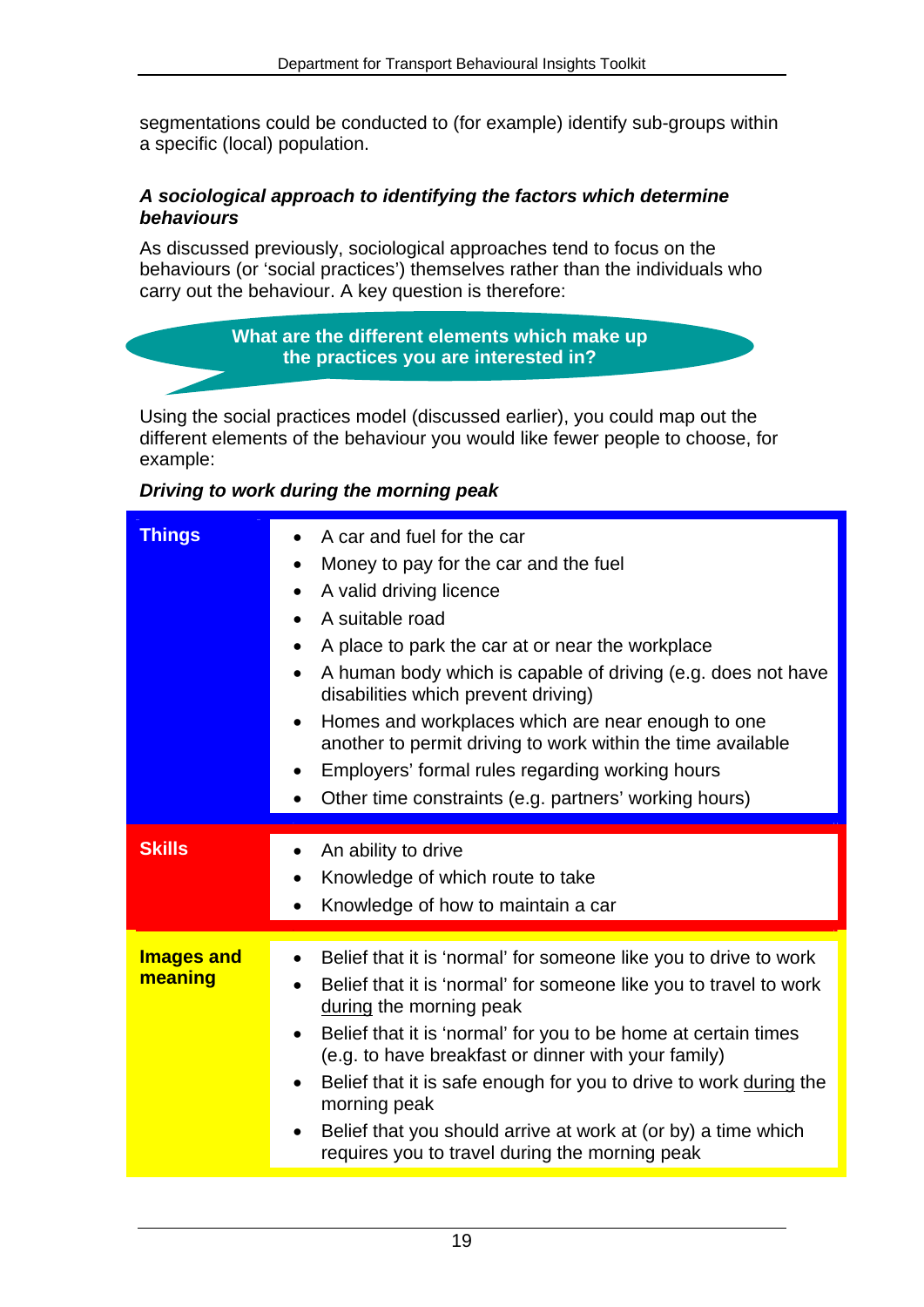And similarly, you could map out the behaviours which you would like more people to choose, for example:

#### *Driving to work at different times of the day (outside the morning peak)*

| <b>Things</b>                | A car and fuel for the car<br>Money to pay for the car and the fuel<br>$\bullet$<br>A valid driving licence<br>$\bullet$<br>A suitable road<br>A place to park the car at or near the workplace<br>$\bullet$<br>A human body which is capable of driving (e.g. does not have<br>$\bullet$<br>disabilities which prevent driving)<br>Homes and workplaces which are near enough to one<br>$\bullet$<br>another to permit driving to work within the time available<br>Flexible or re-arranged working hours (e.g. allowing flexibility<br>$\bullet$<br>to arrive earlier/later or set hours which require you to travel<br>outside the morning peak)<br>Flexible or revised arrangements (e.g. flexible/revised<br>partner's working hours) |
|------------------------------|--------------------------------------------------------------------------------------------------------------------------------------------------------------------------------------------------------------------------------------------------------------------------------------------------------------------------------------------------------------------------------------------------------------------------------------------------------------------------------------------------------------------------------------------------------------------------------------------------------------------------------------------------------------------------------------------------------------------------------------------|
| <b>Skills</b>                | An ability to drive<br>$\bullet$<br>Knowledge of which route to take<br>Knowledge of how to maintain a car                                                                                                                                                                                                                                                                                                                                                                                                                                                                                                                                                                                                                                 |
| <b>Images and</b><br>meaning | Belief that it is 'normal' for someone like you to drive to work<br>$\bullet$<br>Belief that it is 'normal' for someone like you to travel to work<br>outside the morning peak<br>Belief that it is 'normal' for you to be home at different times<br>(e.g. to have breakfast or dinner with your family earlier or<br>later; to miss having breakfast or dinner with your family)<br>Belief that it is safe enough for you to drive to work outside<br>the morning peak<br>Belief that you can/should arrive at work at (or by) a time<br>which requires you to travel outside the morning peak                                                                                                                                           |

As you map out the different elements of the practices, a key question is:

**What different forms does the behaviour or practice take?** 

Similar to the identification of different sub-groups in the economic / psychological approach, this issue is about identifying variation. But in social practices, it is about identifying variations in the practices, for example: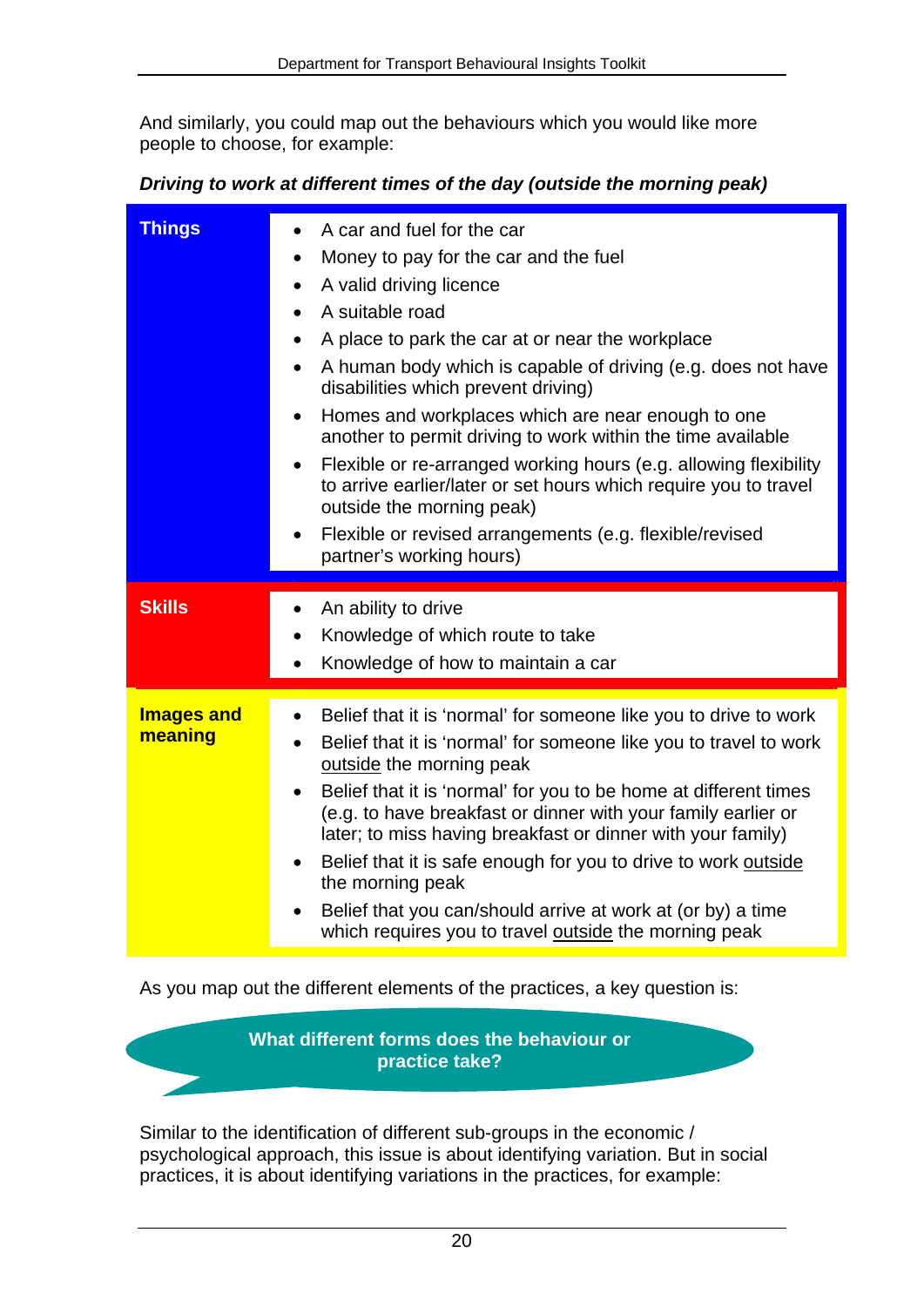Journeys to work which include a requirement to arrive at work by a certain time Vs.

Journeys to work which do not include a requirement to arrive at work by a certain time

> Journeys to work which are constrained by particular time commitments (e.g. school opening hours / childcare availability)

> > Vs.

Journeys to work which are not constrained by particular time commitments (e.g. school opening hours / childcare availability)

Doing this will help you to build up a picture of the main forms that each practice you are interested in takes. In turn, this will help you to:

- Identify and understand the elements which make-up each form of the practice.
- Compare the various current forms of the practice in terms of (for example) how 'easy' or 'difficult' it would be to enable particular forms of the practice.

## **Summarising your findings**

Whether you have followed the economic/psychological approach or the sociological approach, by this stage you should have identified:

- A list of key factors which determine specific behaviours among individuals OR a list of key elements which make up specific practices
- A list of key sub-groups of individuals which differ in terms of their behaviour and the factors which determine their behaviour; OR a list of different forms of practices which differ in terms of the elements which make them up.

This is a good point at which to start thinking about:

- *If following an economic / psychological approach:* which **sub-groups** of individuals you want to focus on; which may be of secondary interest; and which may be outside the scope of your policy completely
- *If following a sociological approach:* which **forms of practice** you want to focus on; which may be of secondary interest; and which may be outside the scope of your policy completely

You could use the template table in **Appendix C** to classify the subgroups / forms of practice you identify.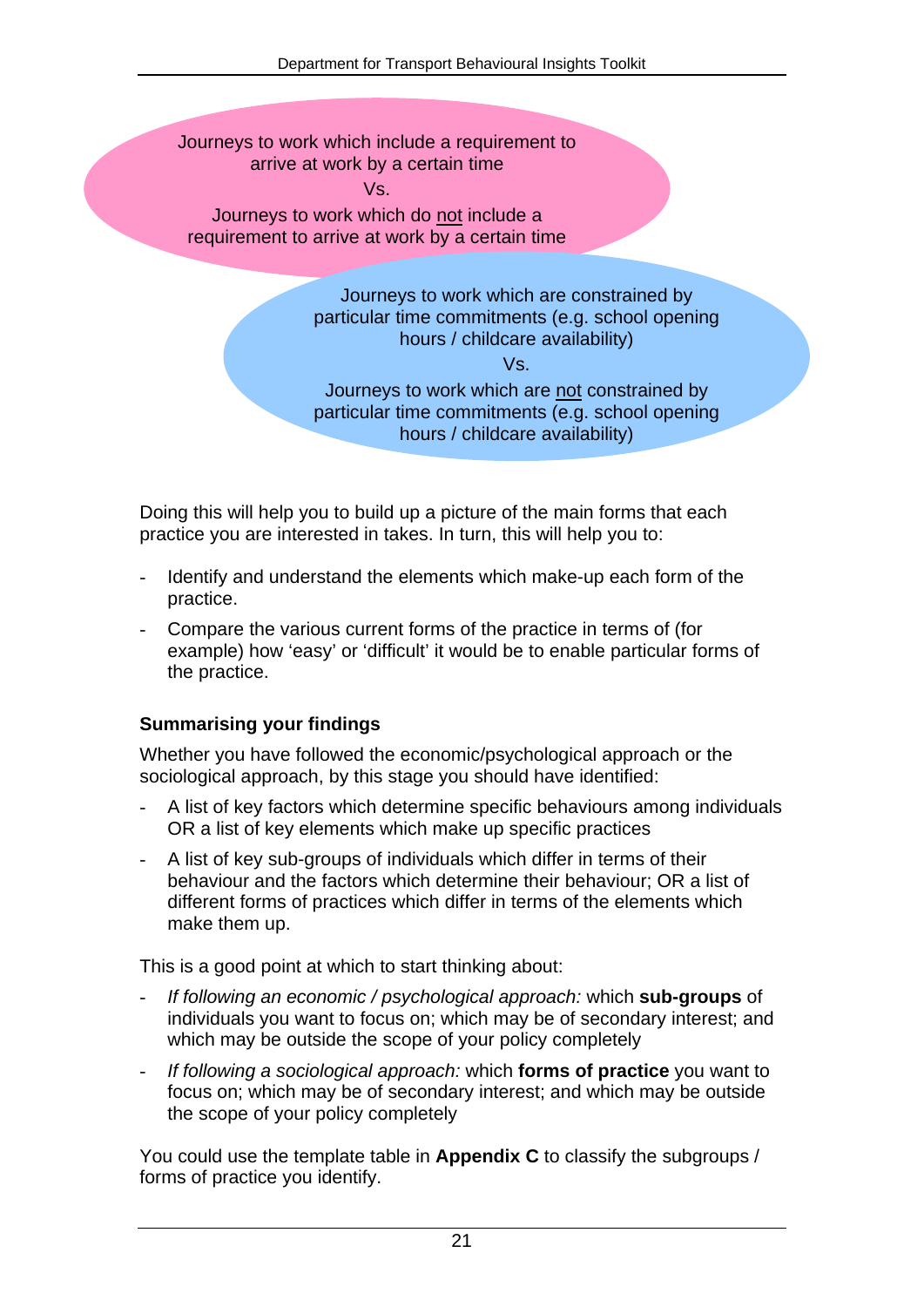## <span id="page-23-0"></span>**Section 2: Understanding how to achieve your objectives**

## <span id="page-23-1"></span>**Q3. What behavioural insights can I use to achieve policy objectives?**

**Aim:** To identify what approaches can be used to address key influences on behaviour, and achieve the objectives of your policy.

Having outlined the theory and mapped out the factors or elements which need to be accounted for when enabling particular behaviours, this question brings us back to consider how this can be applied to achieve policy or delivery objectives. The aim is to draw on evidence and examples of 'what works' from initiatives in transport and other areas to enable you to start thinking about what approaches might work for your policy objective(s).

### **Addressing Structural Factors**

'Structural factors', or the physical and cultural factors which influence and constrain individuals' behaviour, are fundamental determinants of transport behaviour. They relate closely to the social practices 'things' group of elements that make up a behaviour or practice and the 'external conditions' referred to in some psychological models of behaviour.

For example, the distances between locations, the availability (or lack) of transport infrastructure, the speed/volume of traffic on roads and the cultural constraints (e.g. working hours, school/nursery opening hours) placed on individuals all define (or constrain) the extent to which people can 'choose' how to behave. Many individuals simply cannot 'choose' to cycle twenty miles to work every day, as they lack the physical resources (e.g. level of physical fitness) and time resources needed to do so. Similarly, people cannot 'choose' to switch from car travel to public transport on a given journey if no public transport services exist that enable them to make the journey within the time and money resources available. And most employees cannot pick and choose when to travel to work: they are required to be at a certain place during a fixed number of hours; and many people need (and want) to arrive home by a certain time to care for their children.

Inevitably, many of the policy options you consider as ways of addressing your policy problem will therefore require you to:

- Work with those who control the structural factors which constrain behaviour (e.g. working with planners to ensure residential developments are well-served with cycling and walking infrastructure; working with industry and land owners to ensure charging infrastructure is available for plug-in vehicle owners; working with bus and train operators to ensure integrated or smart ticketing systems are established to ensure smooth end-to-end journeys for those travelling by public transport)
- Invest in new or upgraded infrastructure (e.g. new public transport infrastructure; cycle lanes; etc) to increase the feasibility of behaviours.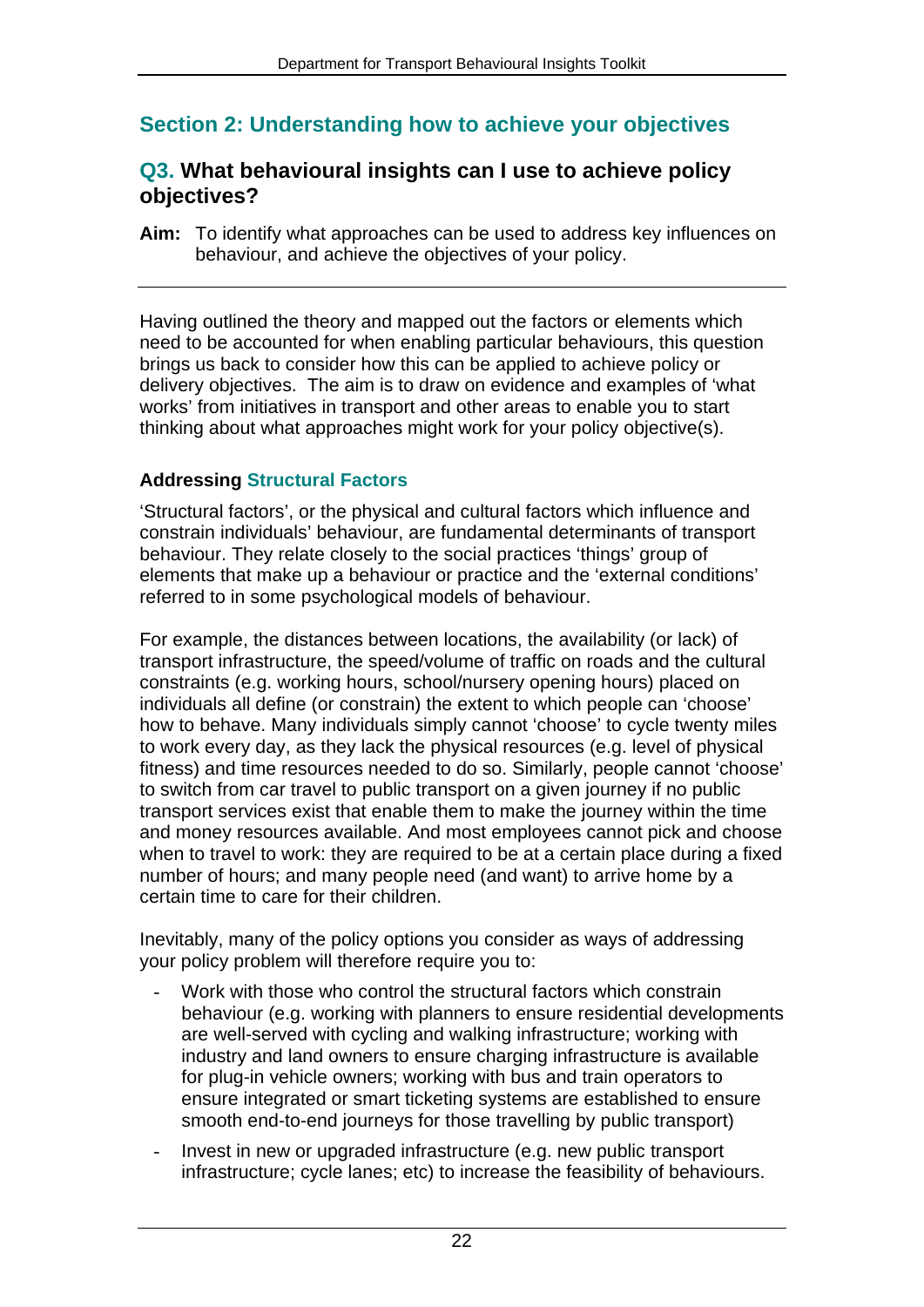In many cases, it is likely that investment in providing the physical infrastructure needed to enable particular transport choices will need to be accompanied by 'soft' measures designed to provide the attitudes and skills required alongside infrastructure to enable particular behaviours. For example, the Sustainable Travel Towns programme employed a combination of measures including personal travel planning, public transport marketing and information, cycle lanes and bus service improvements to effectively increase sustainable travel in three demonstration towns<sup> $xvi$ </sup>.

When addressing structural issues, it is important to account for the other types of factors or elements which determine or make up transport behaviour (e.g. attitudes, knowledge/awareness, habit and other behavioural tendencies) to ensure that the value and impact of initiatives and spending can be maximised. For example:

- **Informing the design of infrastructure** that promotes better, safer use of what already exists. For example, existing features of road design such as the use of gateways, sightlines, coloured or textured road surfaces, already 'prime' or 'Nudge' people to drive in a certain way, and there may be more scope to apply these principles in other ways. Similarly, the location or positioning of new infrastructure can be very important: e.g. introducing secure cycle parking in prominent positions at workplaces could act as a prompt to cycling to work by making individuals consider cycling to work and raising their awareness that others do cycle (thereby making cycling to work seem more 'normal').
- Informing information provision and marketing to **encourage wider use of existing infrastructure**. Structural barriers are partly about what people *perceive*. For example, non-bus users consistently rate bus provision in their area lower than bus users living in the same area – due in part to a combination of low awareness and some negative preconceptions. Well designed strategies to improve awareness and perceptions of existing infrastructure (see sections on attitudes and knowledge and awareness) may help to mitigate the need in some cases for new infrastructure.
- Providing information at **opportune moments** to ensure best use of existing infrastructure. For example, suggesting alternate routes ahead of an area of heavy congestion during a car journey.

Attitudinal factors may also need to be addressed in order for structural factors to be addressed. For example, public opposition to a structural initiative may act to prevent the initiative going ahead. Understanding and accounting for the attitudinal issues relating to structural issues may be just as important as understanding the structural issues themselves.

## **Addressing Attitudes**

Particular attitudes can be an essential aspect of particular behaviours, especially in cases where existing attitudes represent deeply-held values or beliefs. Attitudes can also form the basis of **public acceptability**, which refers to attitudes operating at the collective, societal level. These can affect the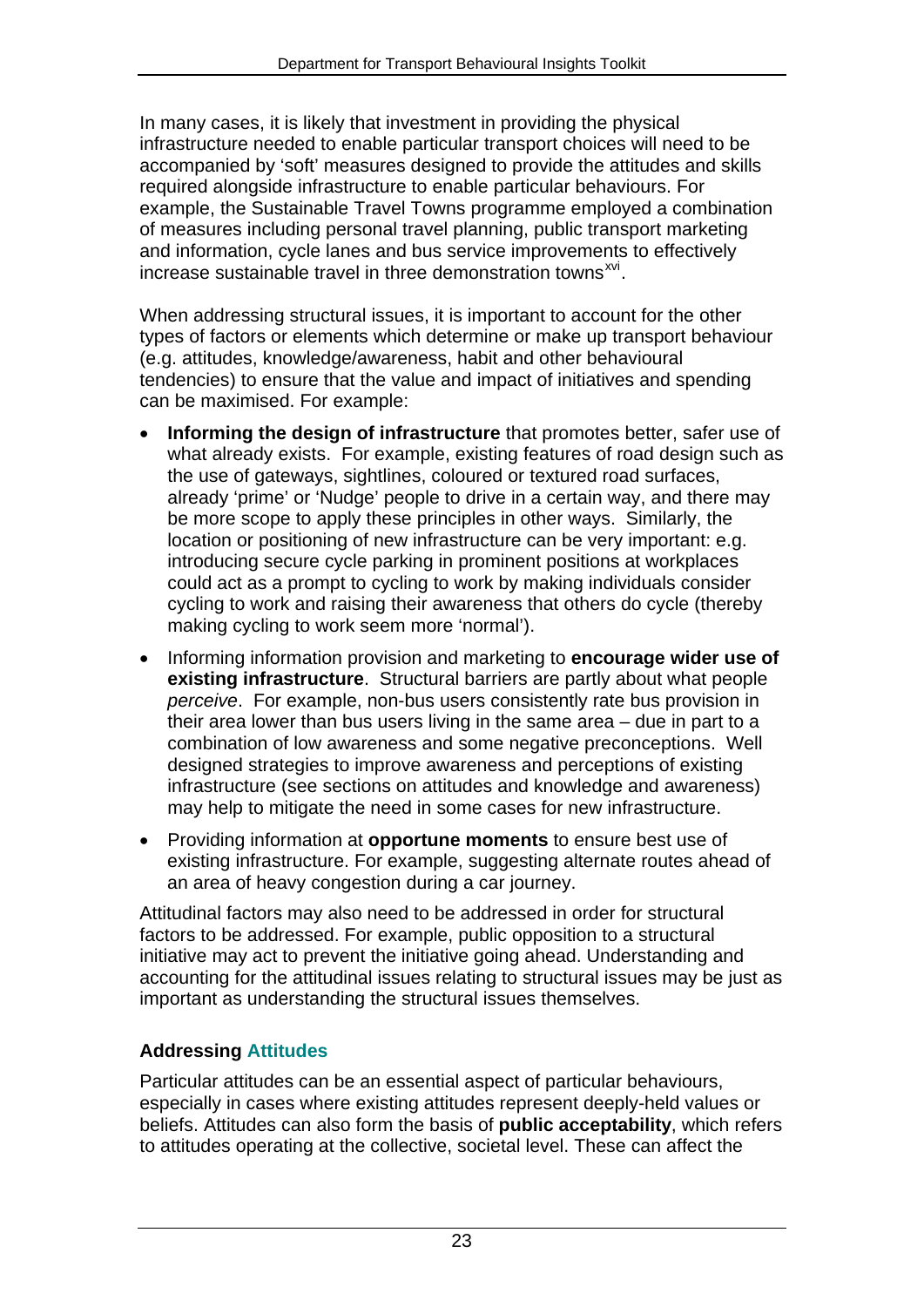success of a policy or initiative as well as political leaders' willingness to sanction a particular policy or initiative.

Evidence suggests attitudes are often a reflection of external conditions, or the 'structural factors' discussed above. For example, increases in the speed and volume of traffic are associated with a decline in levels of walking and cycling and associated changes in attitudes<sup>[xvii](#page-61-3)</sup>. If an individual expresses the attitude 'I think cycling on the roads is dangerous', this may simply reflect the fact that he or she lives in an area with roads that are full of fast moving traffic, rather than an inherent view held by the individual person regardless of where they live. If the speed and volume of traffic in that individual's area were to be reduced, his or her attitudes may shift accordingly.

Similarly, in some case changing the external conditions can have a corresponding impact on public attitudes. An example of this is the London Congestion Charge, where levels of public support for the scheme increased after it had been launched<sup>[xviii](#page-61-4)</sup>.

Targeted **communications and marketing** can be effective, over time, in bringing about a change in attitudes. It can do this by either changing the individual's understanding of the costs/benefits of a behaviour and/or by influencing the social meaning that is attached to the behaviour. For example, campaigns by DfT, including THINK!, have used social marketing to address attitudes to drink driving, and have been credited with enabling a shift towards acceptance that drink driving is 'anti-social.'<sup>[xix](#page-61-5)</sup> Key features of campaigns that have been successful in changing attitudes are:

- They are targeted at particular groups in the population, and carry a message that is relevant and meaningful to that group. Campaigns that have sought to communicate a universal message applicable to all have generally had less success in shifting attitudes.
- They highlight the implications of current and or future behaviour for the individual (whether this is a person or an organisation). For example, publicity targeting drink driving has emphasised the risk of personal injury, injuring someone else, losing one's license, being fined, or having to pay more for insurance.
- They are introduced alongside measures that address other barriers to change. For example, local campaigns aimed at changing attitudes to public transport have generally only been successful in cases when they have been accompanied by visible improvements to public transport infrastructure. If undertaken in isolation, communications aimed at changing attitudes may inadvertently lead to disaffection and an entrenchment of current attitudes.
- They use an appropriate **messenger** to communicate information. Individuals are affected by the perceived authority of the messenger, with individuals more likely to respond positively to a message if they perceive the messenger to be more authoritative $^{xx}$  $^{xx}$  $^{xx}$ .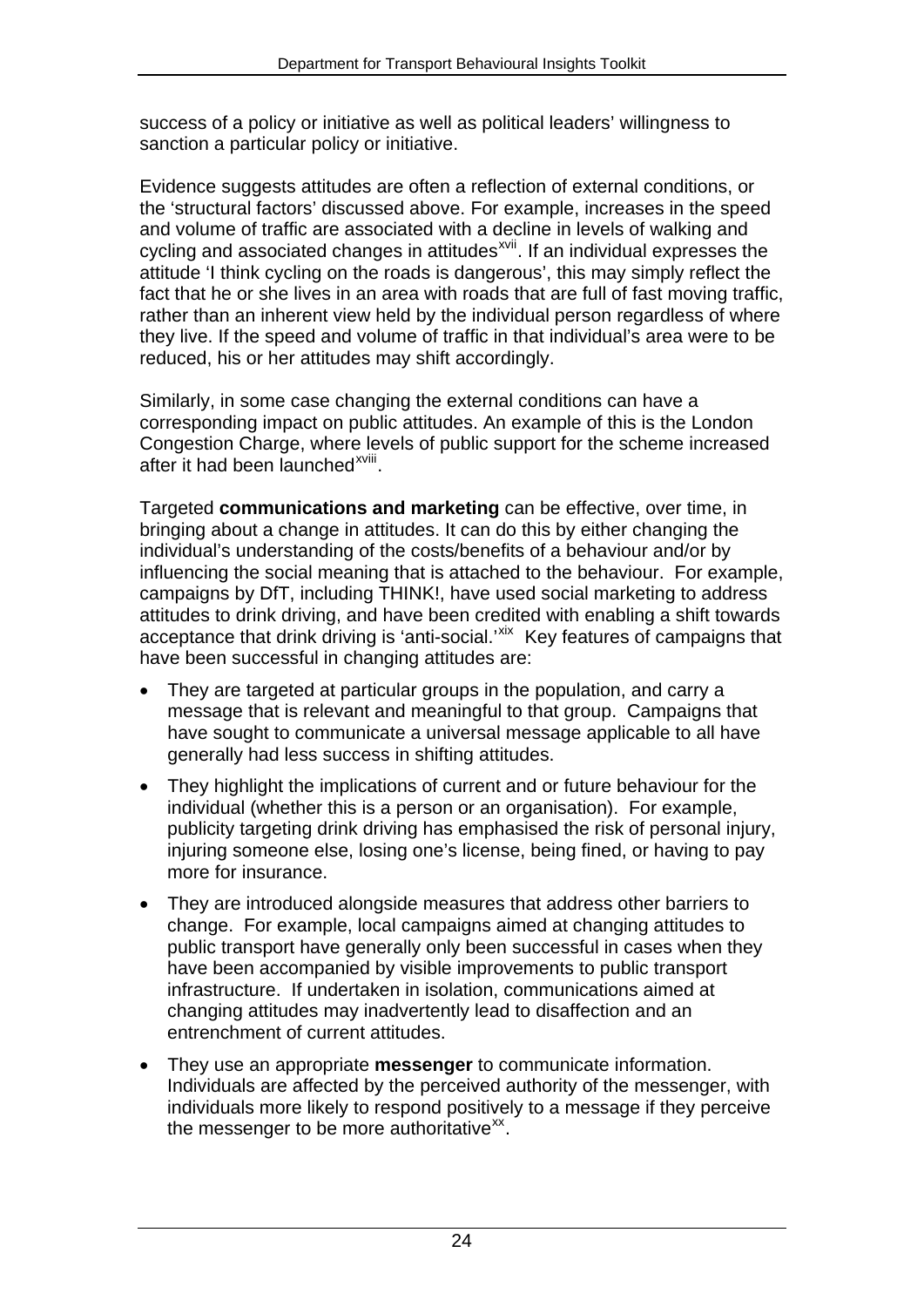Communications can also harness existing attitudes and use them as a motivation for changing behaviour. The key challenge is to identify the 'right' attitudes to focus on, accepting that this may vary for different groups of the population. For example, the first generation of Car Club schemes were promoted as community-centred initiatives with a strong environmental ethos – a message that had limited appeal to the majority of drivers. More recent marketing has focused on convenience and cost savings and the natural fit of car clubs with a free-wheeling, unencumbered, flexible, city-dwelling lifestyle.

## **Addressing Social and Cultural Norms**

There are different ways that norms can either be challenged, or actively used, to promote particular behaviours:

- Providing **feedback** which allows people or organisations to compare their current behaviour against others – either by encouraging them to adopt particular behaviours to match that of their peers, or by rewarding people or businesses for out-performing their peers. The 'Most of Us Wear Seatbelts' campaign in Montana was based on communicating the message that 85% of car users used seatbelts, reinforcing it as the 'norm' behaviour. As a result of the campaign the self-reported use of seatbelts significantly increased<sup>[xxi](#page-61-7)</sup>.
- Making individuals that have already adopted particular behaviours more visible to other people or organisations in the same peer group – for example by disseminating **case-studies** or **testimonials**. Simply knowing that someone else has already adopted a change in behaviour is one part in helping change the behaviour of others, and over time, helping to change the norms of the group as a whole. In addition, **networks** or **forums** can be effective in helping people and organisations to make connections with others who are seeking to make the same changes in behaviour. This issue also relates to the point raised earlier in regard to structural factors: that **positioning infrastructure** in highly visible locations can help to raise awareness of those who have already adopted a particular behaviour, and so change the associated social and cultural norms.
- Recruiting **influential and credible figureheads** who are respected by the members of a peer group can also be effective in 'normalising' new behaviours. They can help to spread key messages and to provide social proof of the acceptability of a particular behaviour. Conversely credible counter-champions may also emerge who campaign against certain measures – it is worth thinking through likely sources of opposition and how differences in opinion can be overcome at an early stage.
- Central Government, local authorities and other organisations and individuals seen as 'leaders' can also play an important leadership role in **exemplifying[xxii](#page-62-0)** the behaviours they are trying to promote. Although members of the public may not see high-profile representatives of government or local authorities as part of their immediate peer group, they will want to see that they practise what they preach.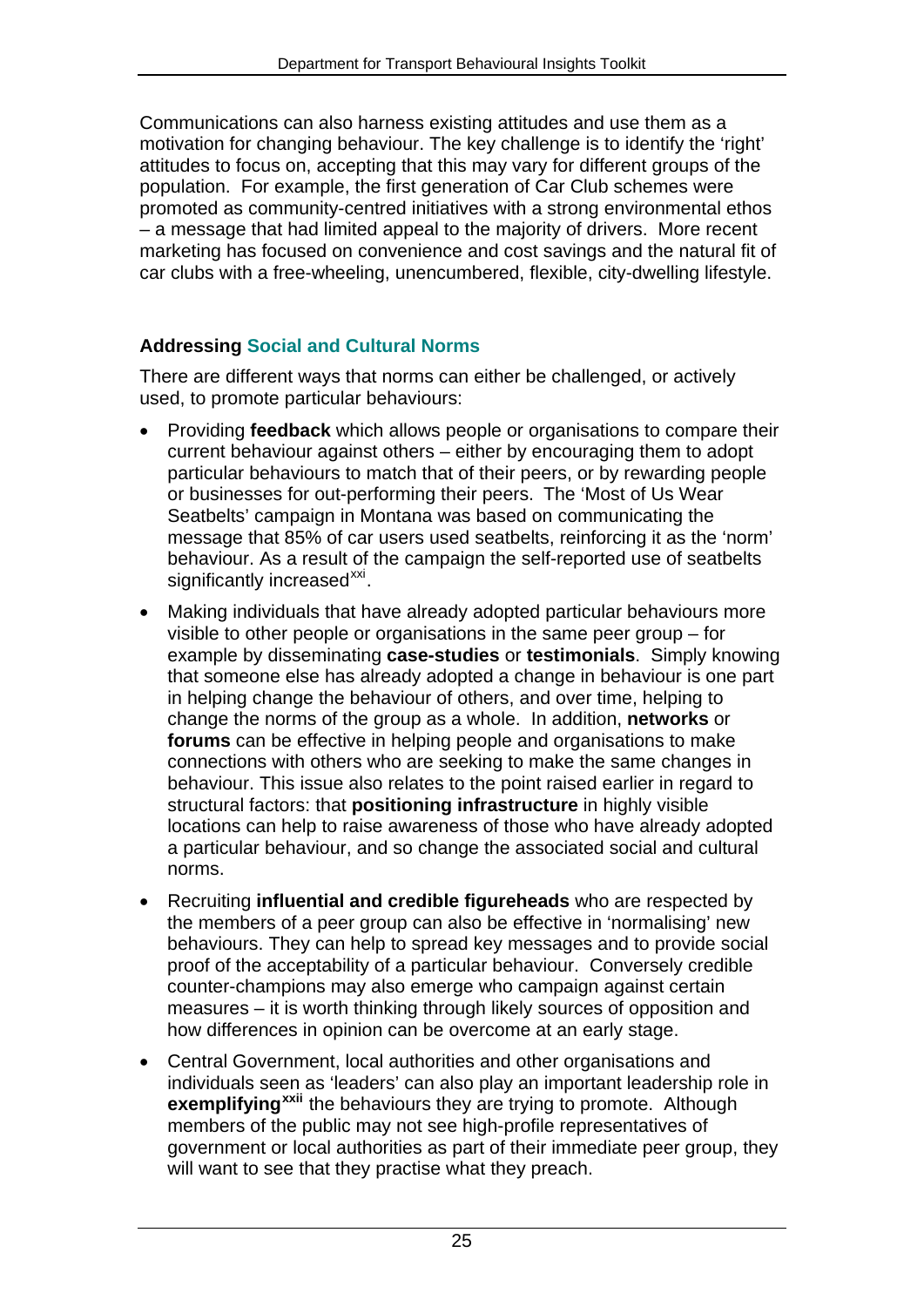## **Addressing Knowledge and Awareness**

**Providing information** about the benefits of particular behaviours and/or the disbenefits of other behaviours is not a new approach to promoting particular behaviours. However, behavioural insights have highlighted ways in which information provision can be designed and delivered to maximise its impact:

- Information that communicates a **simple message**, using concepts and a language that the intended audience can understand, will minimise the risk of disengagement. Who communicates or delivers information is also important, and people and organisations are more likely to listen to a **trusted, independent source**. Information provision is not necessarily a job for government or local authorities, and there are advantages to an '**extended sales force**' of external individuals and organisations performing this role.
- People and organisations are more likely to act on information about the consequences of a new or existing behaviour for them individually than for society as a whole. For example, evidence from evaluations of Smarter Choices type schemes has consistently found that one-to-one **personalised travel planning** – during which individuals are provided with personally tailored travel advice about their day to day journeys – is one of the most effective measures for enabling particular travel choices. Evidence from outside transport also suggests information about the impact of a specific behaviour by the individual on CO2 emissions is more effective in encouraging particular behaviours than information pitched at a national or global scale.
- Delivering information at the point when decisions are made increases the likelihood of it being acted on. **Real time information**, either for public transport users or for road users through variable message signs and satnav systems already gives the opportunity for people to change their travel plans to avoid delays and areas of congestion. It has been suggested that onboard technology could be used to give drivers real-time feedback on the safety of their driving[xxiii](#page-62-1). Relatively simple visual or audio **prompts**, for example posters, stickers, electronic signs or email reminders can also be effective in reinforcing previously communicated information at key points, e.g. when turning on or off their engine or purchasing a rail ticket. Prompts need to be delivered near where the desired behaviour takes place and need to be self explanatory (for example a 'switch it off' sticker by a light switch).
- The **language and concepts** used to convey information can influence whether it has an impact on individuals' behaviour. For example, it has been suggested that simply displaying fuel consumption as 'gallons per hundred miles' rather than 'miles per gallon' makes it easier for people to conceptualise the relative efficiency of different vehicles<sup>[xxiv](#page-62-2)</sup>.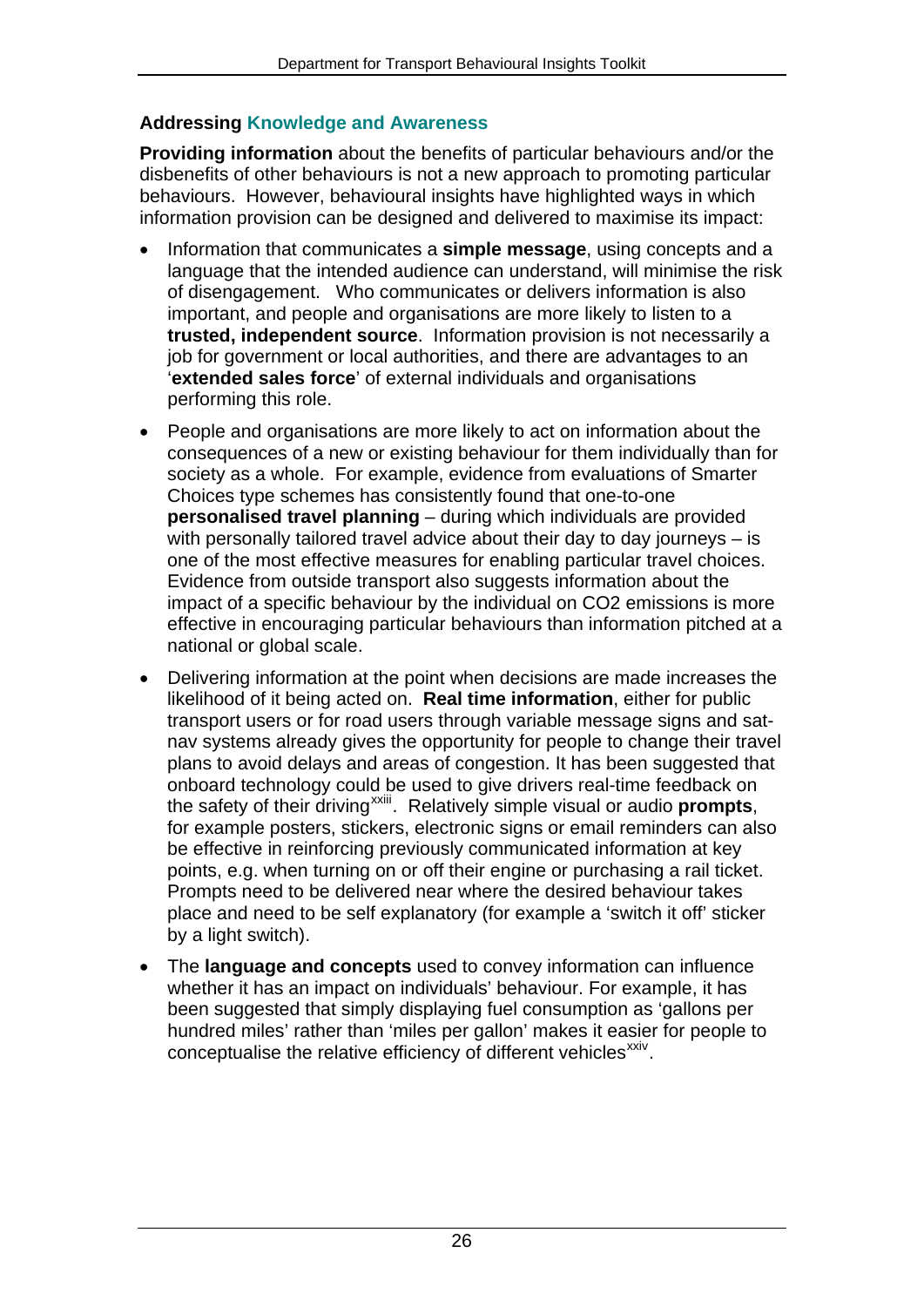## **Addressing Skills, Capability and Self-Efficacy**

Addressing self-efficacy is partly about providing individuals or organisations with practical skills and support to enable particular behaviours, and partly about raising their confidence in their ability to adopt a particular behaviour.

- The provision of **practical tools and guidance** can be effective in equipping your target population with the skills necessary to perform a behaviour. For example the Freight Best Practice programme offers a range of free publications to help freight operators improve their efficiency. This has included guides, case studies, software and seminars on topics such as saving fuel, developing skills, equipment and systems, operational efficiency and performance management<sup>[xxv](#page-62-3)</sup>.
- **Networks** or **forums** can be effective in allowing individuals and organisations thinking about adopting a behaviour to learn from each other – see discussion of social and cultural norms (page 25). **Case-studies** or **testimonials** of individuals or organisations who have already adopted a behaviour can also be effective in giving others confidence in their own ability to adopt it.
- Changes to the **choice architecture** can also be introduced to make a given behaviour simpler and easier, so that individuals or organisations do not need to invest as much effort and time to adopt them. One example of this is the DVLA's Electronic Vehicle Licensing service which now allows users to pay vehicle excise duty online or over the phone, and automatically checks MOT and insurance details so the user does not need to provide these themselves.

## **Addressing Cost**

The key messages from Behavioural Economics and evidence of what works in addressing the financial factors which determine behaviour include:

- **Take account of behavioural insights such as loss aversion and**  discounting the future when designing incentives<sup>[xxvi](#page-62-4)</sup>.
- **Use simple pricing structures** in the first instance, as some people disengage from complexity – meaning they either do not respond to an intended incentive or disincentive at all, or select an option that is not suited to their needs. For example, previous research into rail fare complexity found that participants, faced with a wide choice of different tariffs, often selected one which was not best suited to their consumption pattern<sup>[xxvii](#page-62-5)</sup>. This in turn can reinforce rather than negate the perceived financial barriers to certain behaviours.
- **Frame** the way a particular behaviour or choice is presented. For example, present reducing fuel consumption as 'saving money'.
- **Minimise the initial costs of adopting a new behaviour**. Even in cases where a new behaviour offers financial benefits to an individual or organisation over time, the tendency to base decisions on short-term considerations, combined with high upfront costs, is likely to deter many from adopting certain behaviours. The Plug-In Car Grant is an example of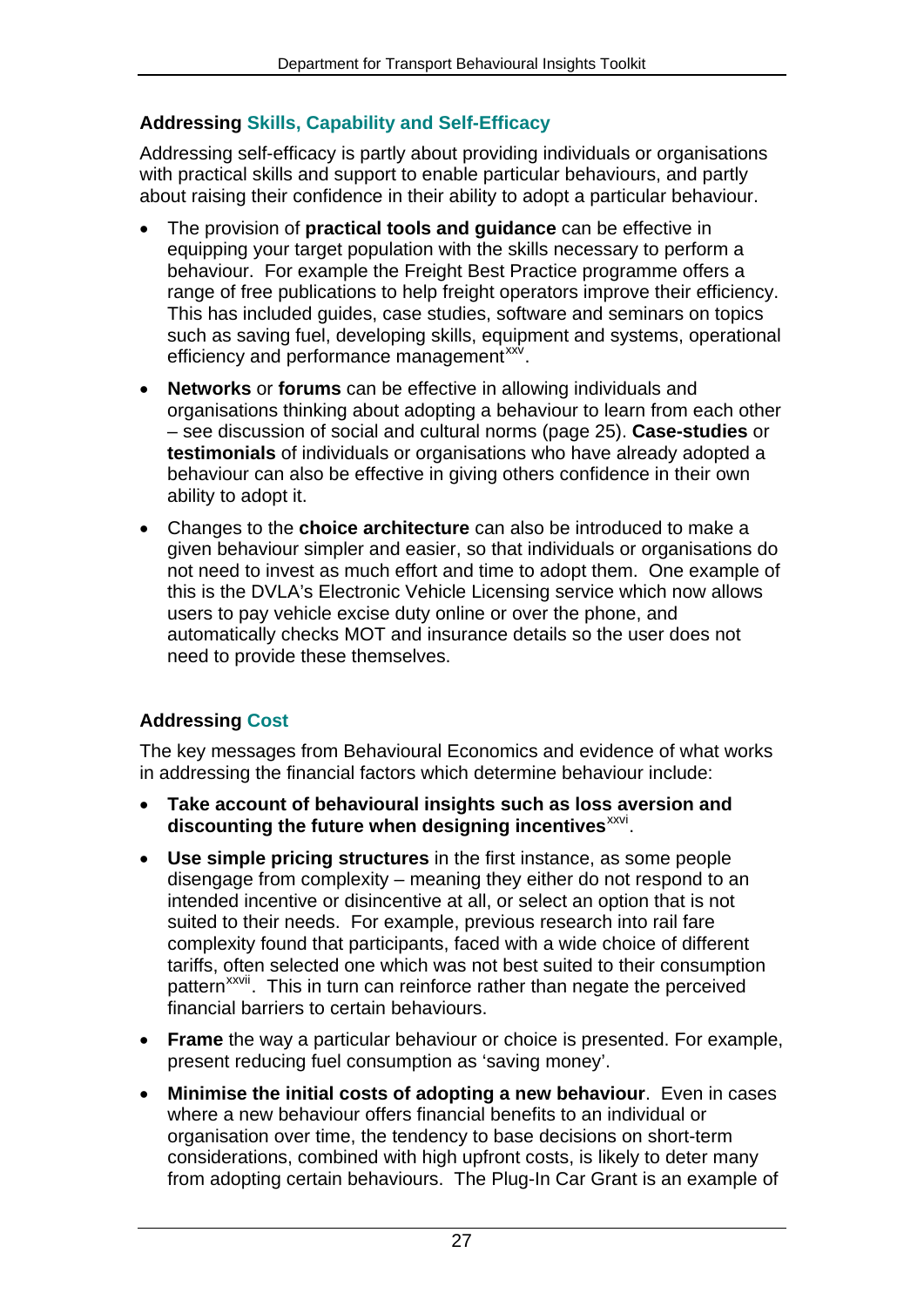a policy aimed at addressing this, by offering a grant for 25% of the purchase price of eligible vehicles (capped at £5,000) for individuals and businesses.

- **Make it easier for individuals and businesses to consider long-term costs and benefits** when they make decisions about their behaviour. For example price comparisons of different vehicles which are based on the purchase price *and* fuel costs for a set time period or mileage may be one way to encourage the purchasing of low emission vehicles.
- **Be careful about putting a price on something people already do voluntarily**. Studies have shown that monetary incentives can 'crowd out' or dampen intrinsic motivations such as altruism, civic duty and self-worth. Over time people can ultimately opt out of 'good' behaviour if a financial reward is subsequently attached<sup>[xxviii](#page-62-6)</sup>. This underlines the importance of understanding the attitudes of different groups within a target population and reflecting this in the design of your approach.

## **Addressing Habit**

As noted previously, habit prevents individuals from even considering alternative behaviours. Addressing habit is challenging and is likely to require intensive and possibly ongoing initiatives, using some of the approaches already outlined above and one or more of the following:

- **Deliberative approaches** aim to encourage individuals to take a step back from behaviour they do on a habitual basis and reflect on their reasons for doing it in more depth. Focus groups can be used to confront habitual behaviours by raising them to the conscious level, and highlighting any internal inconsistencies or contradictions. Participants can also be presented with new information which may challenge any underlying assumptions that help to reinforce their existing behaviour. Deliberative approaches can be resource intensive, and difficult to undertake with a large number of people, but evidence suggests they have been effective in addressing the driving behaviour of specific groups of motorists, for example  $\frac{xx}{x}$ .
- **Public commitments**. Research has shown that individuals are more likely to make and sustain a change in habitual behaviour if they have made a verbal or written commitment to do so, and shared this with others. In the field of health behaviour change, for instance, NICE has highlighted the importance of participants making a commitment to adopt healthenhancing behaviours by setting and recording goals to undertake clearly defined behaviours, in particular contexts, over a specified time<sup>[xxx](#page-62-8)</sup>.
- **Ongoing support**. In any change in behaviour, and especially habitual behaviour, there is a danger that people or organisations will, after a certain period of time, revert back to their old behaviour. This highlights the potential value of providing some ongoing form of support after an initial change in behaviour.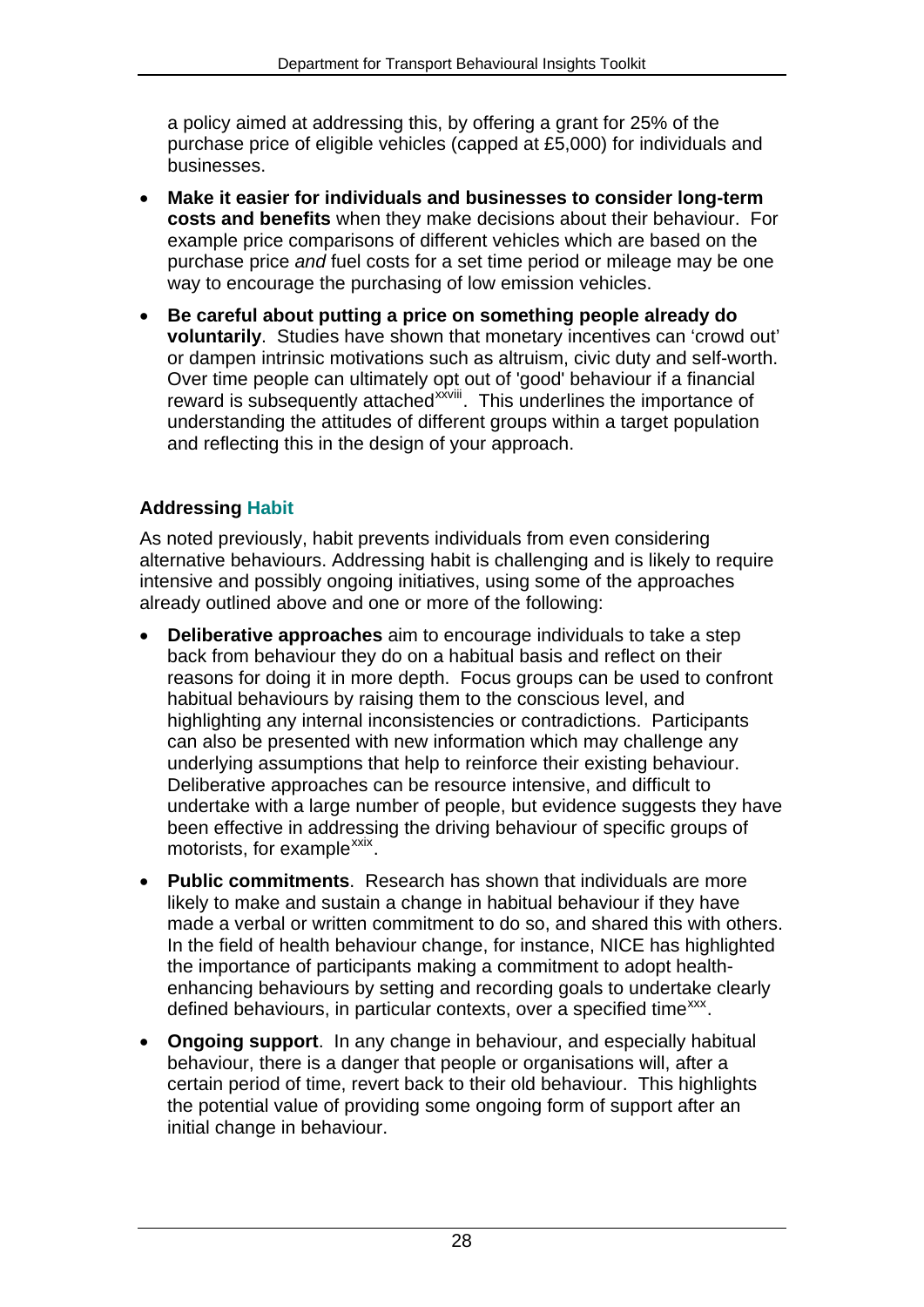- **Accounting for stages of change**. Adopting any new behaviour can involve a series of stages including Contemplation, Preparation, Action, Maintenance and Termination (see page 53 in **Appendix A**).
- **Moments of change**. For all approaches that address the habitual behaviours, timing can also be important. People and organisations are likely to be most open to changing habitual behaviours at key 'transition points' or 'moments of change', e.g. when moving house, changing job or relocating premises, when they may already be contemplating a change in behaviour to match their change in circumstances (see page 54).

## **Designing your Approach**

For the group or groups you have selected to focus on, consider what approaches you think would enable the behaviours that support your policy objectives, and what influences could be utilised to make this happen. In doing so, keep in mind the following:

 **To what extent am I restricting 'choice'?** The degree to which initiatives aim to restrict or maintain 'choice' has been set out on a 'ladder<sup>[xxxi](#page-62-9)</sup>' or scale from 'eliminate choice' (which removes choice completely) through to 'do nothing' which does nothing to restrict particular choices, as follows:

| <b>Eliminate Choice</b>                     |
|---------------------------------------------|
| <b>Restrict Choice</b>                      |
| Guide choice by disincentives               |
| Guide choice by incentives                  |
| Guide choice by changing the default policy |
| Enable choice                               |
| Provide information                         |
| Do nothing                                  |

- **How can I incorporate 'Nudges[xxxii](#page-62-10)' to increase the effectiveness of the approach I am taking?** Nudges are aspects of the design of products, processes or infrastructure which work with human behavioural tendencies to encourage particular choices. A 'good' Nudge could be placing a staircase in prime position in front of the entrance to a building, thereby encouraging individuals to use the stairs rather than the lifts. A 'bad' Nudge could be placing the staircase off to the side and behind a closed door, with the lifts in prime position, thereby encouraging individuals to take the lift. To count as a Nudge, an intervention must be easy, cheap to avoid and should not forbid any choice.
- **What kind of intervention(s) am I proposing?** Behaviour change interventions can be characterised and designed using a 'behaviour change wheel which sets out the different kinds of interventions that are possible<sup>[xxxiii](#page-62-11)</sup> to aid understanding of what is being proposed.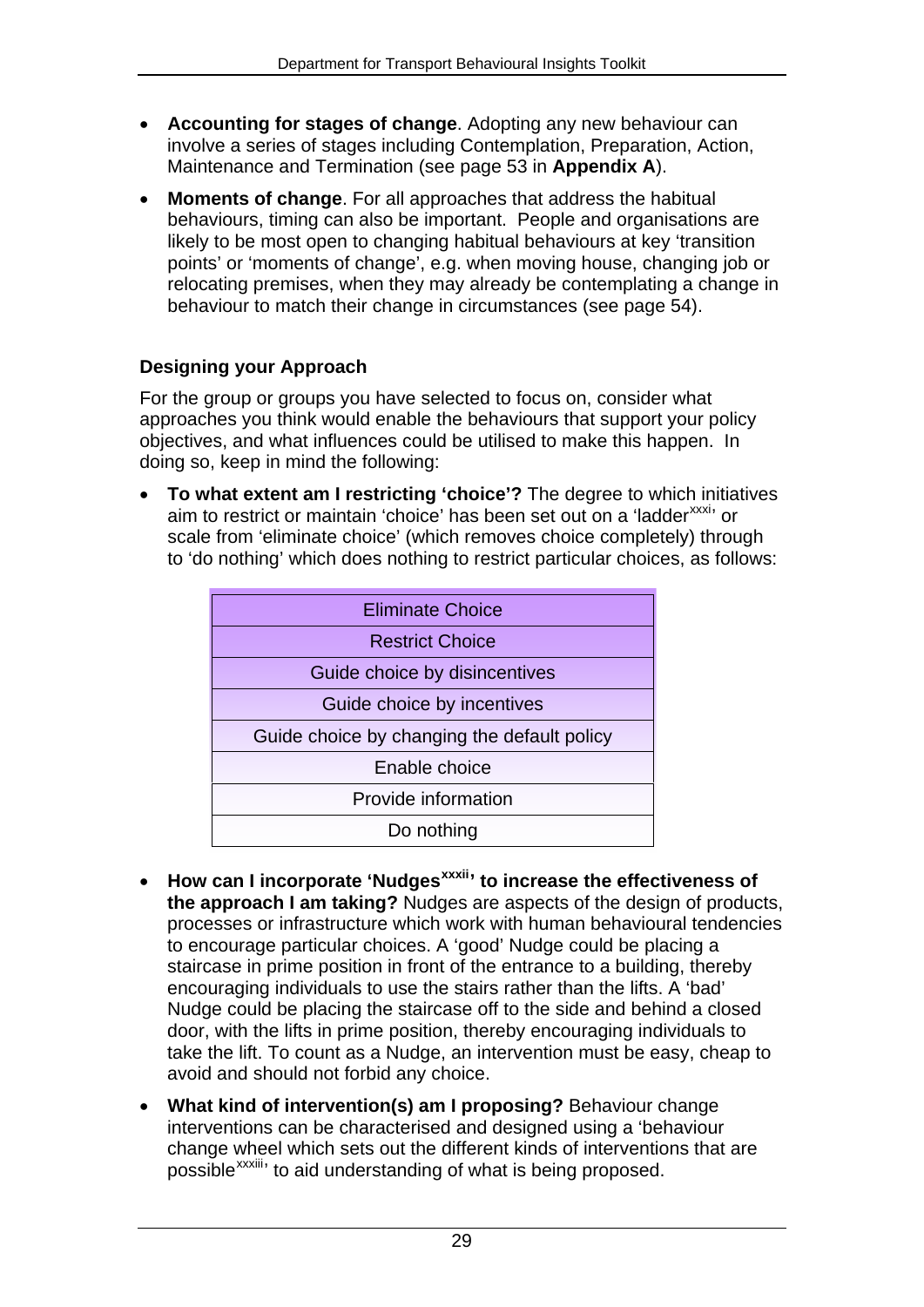- **What has worked in the past?** Although the evidence-base on Behaviour Change initiatives is still developing, there may be examples of other initiatives that have already sought to change the behaviour of your target population. Learning what has and has not worked from such initiatives should add to what you have already established about their basic attitudes and behaviours, and help to inform the design of your approach.
- **What other initiatives are out there that may help or hinder my approach?** New initiatives are not generally understood and experienced by their target audience in isolation. How they sit within the wider landscape of other initiatives and influences will be important to their success in enabling changes in behaviour. New initiatives that are perceived to 'push in the same direction' as other local or national initiatives are likely to have greater public acceptance, and benefit from the knock-on effects of these other influences on behaviour. Conversely new initiatives that are perceived to run counter to other initiatives can create confusion and frustration – if any potential contradictions are not addressed in the design and communication of the new initiative.
- **Have I mapped out the 'logic' of what my initiatives are trying to achieve?** Mapping out the key steps required in order to turn a set of resources or inputs into activities that are designed to lead to a specific set of changes or outcomes, is a useful way of framing your work to allow for successful appraisal and evaluation (see Q7 of this document for more on evaluation). DfT has published a 'hints and tips' guide on how to develop logic mapping to support the evaluation of transport initiatives<sup>[xxxiv](#page-62-12)</sup>.

The template table in **Appendix D** may be helpful in developing approaches to achieve the objectives of your policy. At this stage do not exclude any approaches because they are not things that your organisation itself could deliver. The next section in the toolkit provides guidance on working with others to deliver these kinds of approaches.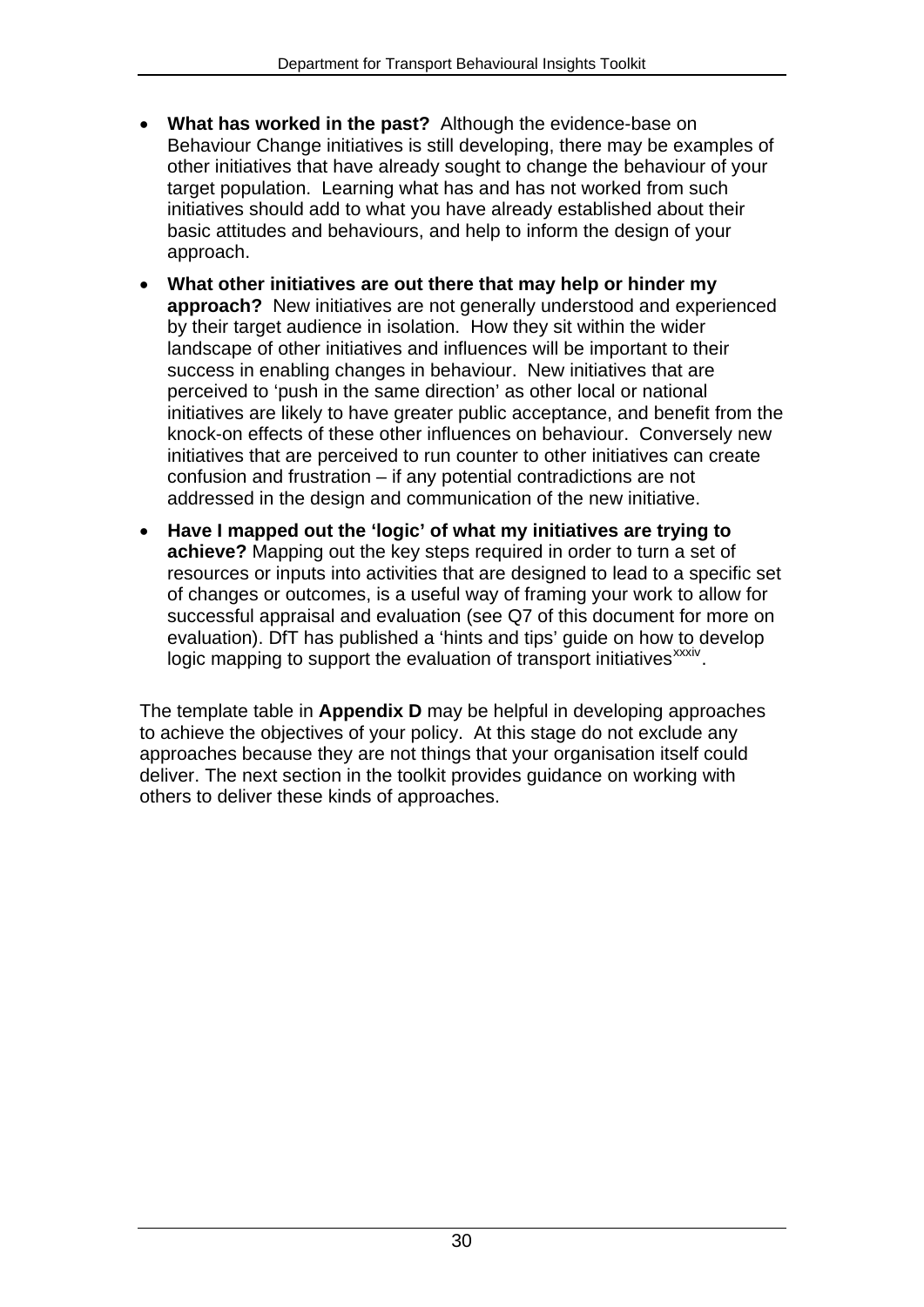## <span id="page-32-0"></span>**Q4. Is your organisation best placed to enable behavioural choice, and who else can help?**

**Aim:** To identify who is best placed to deliver your approach or approaches, who else can help, and how best to engage with them.

## **Who is best placed to enable behavioural choice?**

Having mapped out what approach or approaches you are going to use in the previous question, the next stage is to identify who is best placed to deliver them. This will not necessarily always be a government department or local authority. In some cases, businesses or organisations control the environment in which individuals make decisions about their behaviour. For example, local authorities control the layout of local authority roads, and private operators largely control the provision or bus and rail services.

There are also potential advantages to delivering a policy or initiative through other organisations – who may be seen as more credible or independent by the intended target audience. For example, the Freight Best Practice programme was delivered through a third party (AECOM), backed up by cobranding from DfT. Local organisations may also be better positioned to engage directly with individual members of this population. For example, road safety initiatives rely not only on messages from national government (e.g. communications, and legislation) but also on the one-to-one local support for individuals e.g. Kerbcraft or bikeability schemes.

Start by mapping out *all* the groups or organisations who potentially have a role in achieving the objectives of your policy. A good way to do this is by mapping out which organisations have control or influence over the different factors or elements which determine or make up a particular behaviour, in particular those which need to change in order to enable the behaviours which support your policy objectives.

Returning to the example of **'replacing instances of travelling to work by car during the morning peak with instances of travelling to work by car at other times of the day'**, the following approach could be used to map out which groups or organisations control the elements of the practice of which you want to see more which differ from those elements which make up the practice of which you want to see less.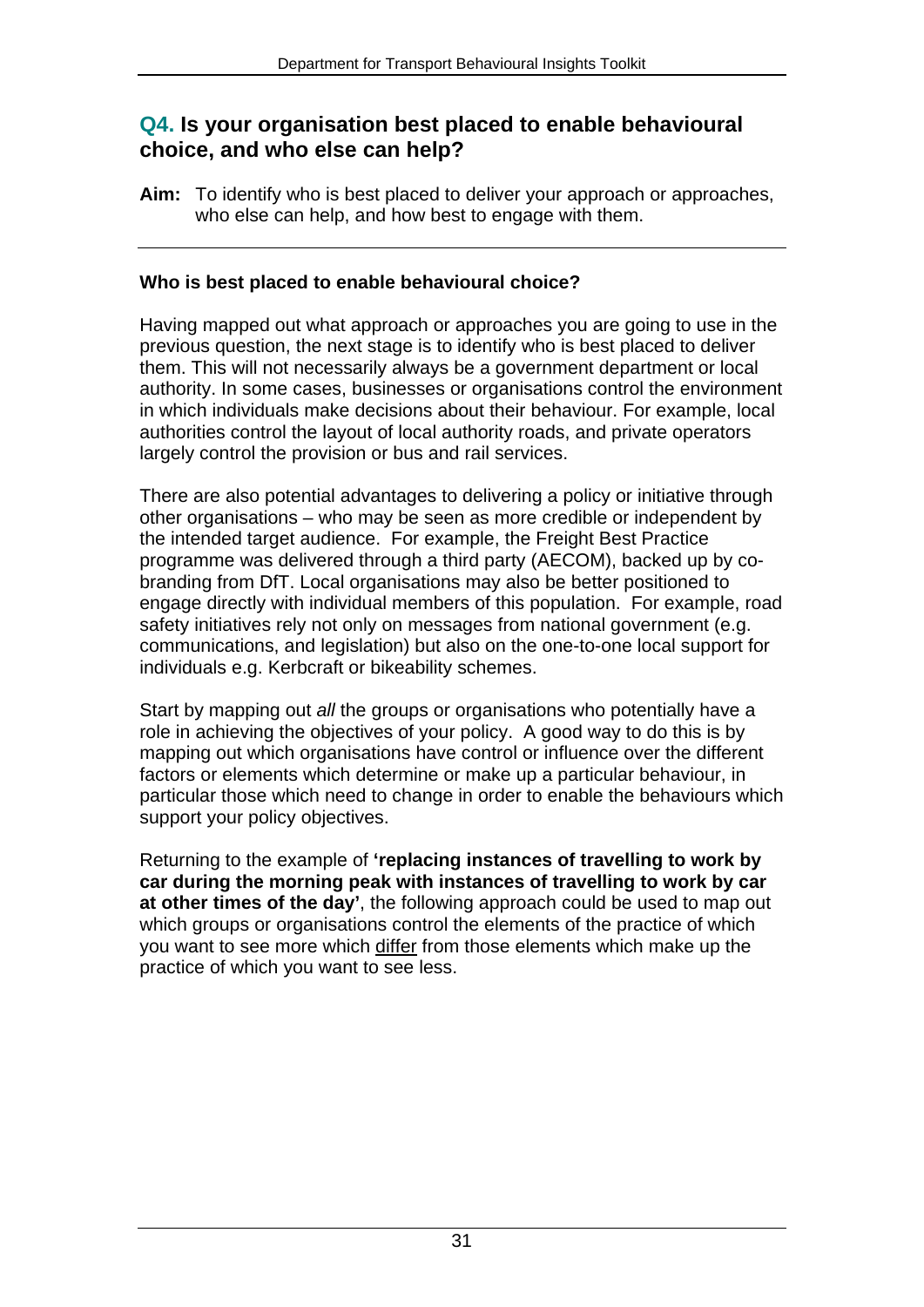|                                 | Element making up the<br>practice (i.e. those elements<br>which differ from those making<br>up the current behaviour)                                                                                     | <b>Organisations / groups</b><br>that control / influence<br>the element                    |
|---------------------------------|-----------------------------------------------------------------------------------------------------------------------------------------------------------------------------------------------------------|---------------------------------------------------------------------------------------------|
| <b>Things</b>                   | Flexible or re-arranged working<br>hours (e.g. allowing staff<br>flexibility to arrive earlier or later<br>or set hours which require staff to<br>travel outside the morning peak)                        | <b>Employers</b>                                                                            |
|                                 | Flexible or revised childcare<br>arrangements (e.g.<br>flexible/revised partner's working<br>hours, flexible/revised<br>school/nursery opening hours,<br>greater childcare availability)                  | Employers; schools;<br>nurseries; childcare<br>providers                                    |
| <b>Skills</b>                   | Employee ability to manage<br>workload / different working<br>hours                                                                                                                                       | <b>Employers</b>                                                                            |
|                                 | Employer / managers ability to<br>manage staff workloads /<br>different working hours                                                                                                                     | <b>Employers</b>                                                                            |
| <b>Images</b><br>and<br>meaning | Belief that it is 'normal' for<br>someone like you to travel to<br>work outside the morning peak                                                                                                          | Employers;<br>staff/employees;<br>families/friends; media;<br>cultural leaders; celebrities |
|                                 | Belief that it is 'normal' for you to<br>be home at different times (e.g.<br>to have breakfast or dinner with<br>your family earlier or later; to<br>miss having breakfast or dinner<br>with your family) | Employers; families;<br>media; cultural leaders;<br>celebrities                             |
|                                 | Belief that you can/should arrive<br>at work at (or by) a time which<br>requires you to travel outside the<br>morning peak                                                                                | <b>Employers</b>                                                                            |

## **What works in engaging others to enable behaviour change?**

DfT has published research on engaging with businesses and public sector organisations to enable changes in behaviour. The key points from the evidence are summarised as follows: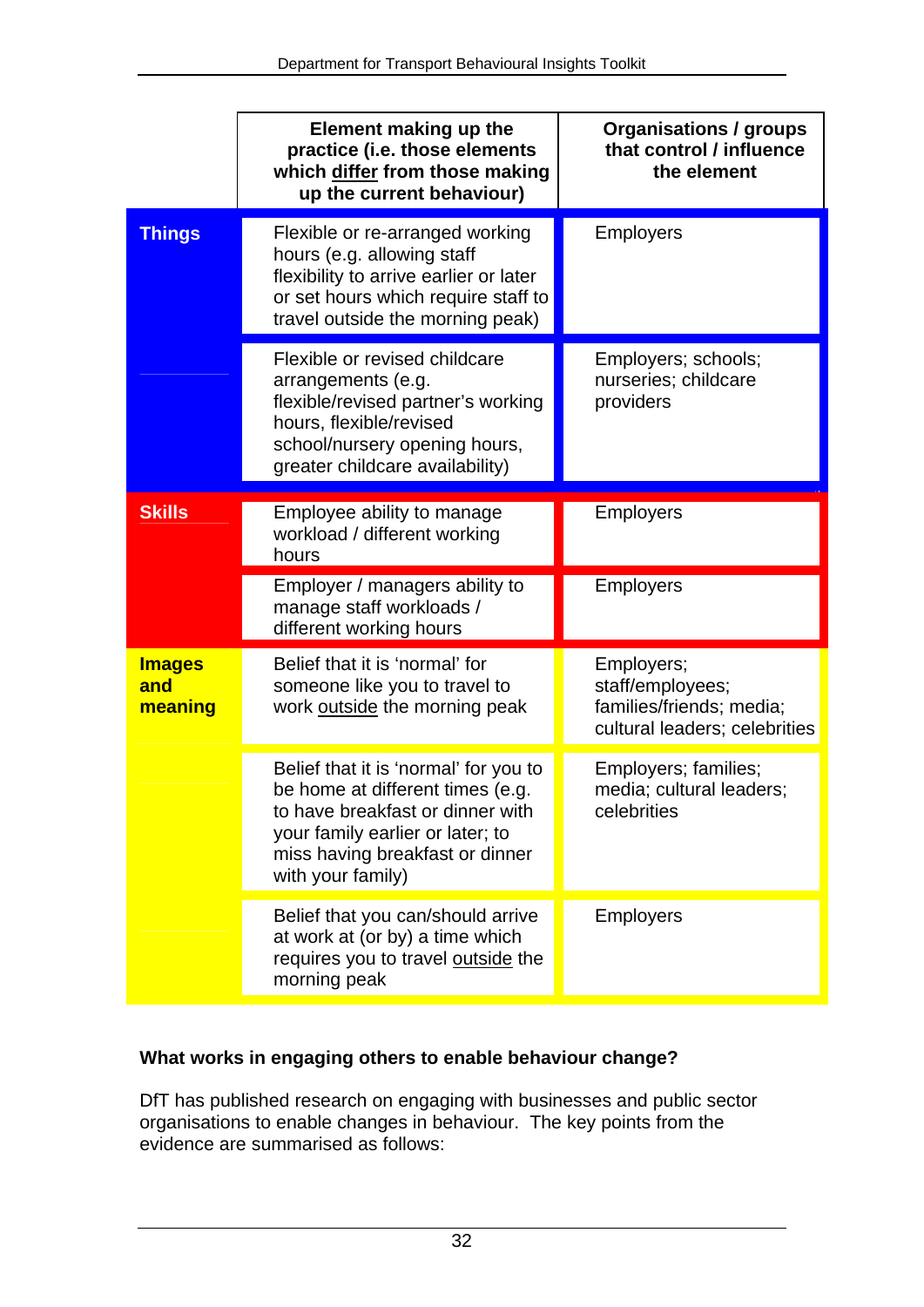### **Engaging Public Sector Bodies[xxxv](#page-62-13)**

- **Policy fit** Public sector organisations will engage most in initiatives that are seen to fit with their own priorities. This does not necessarily preclude non-transport organisations, who may have priorities in complementary areas, e.g. social exclusion or climate change.
- **Who to engage and when** Organisations, even in the same sector, react differently to new initiatives, and their uptake can be viewed as an Sshaped curve:



- Innovators and Early Adopters, who are receptive new ideas, may be best targeted initially in the piloting/development stage of a new initiative. Imitators and Laggards will only fully engage once there are examples of the initiative being successfully implemented by others.
- **Exchange of knowledge and best practice** Public sector organisations prefer to learn from other organisations working in their sector or area. There is generally more trust between organisations in the same peer group and greater understanding of the contextual differences important to the local delivery of an initiative. Pioneering organisations can be used as a focal point for learning and dissemination of good practice.
- **Incentives** Pump priming, grant funding or performance rewards can all facilitate local delivery but this is only likely to be effective when there is a high degree of policy fit (see above).
- **Legal Requirements** Formal requirements to adopt particular policies will increase the proportion of local delivery partners taking up policies. Compliance monitoring becomes important as there is unlikely to be an even commitment to the introduction or effective implementation of the policies.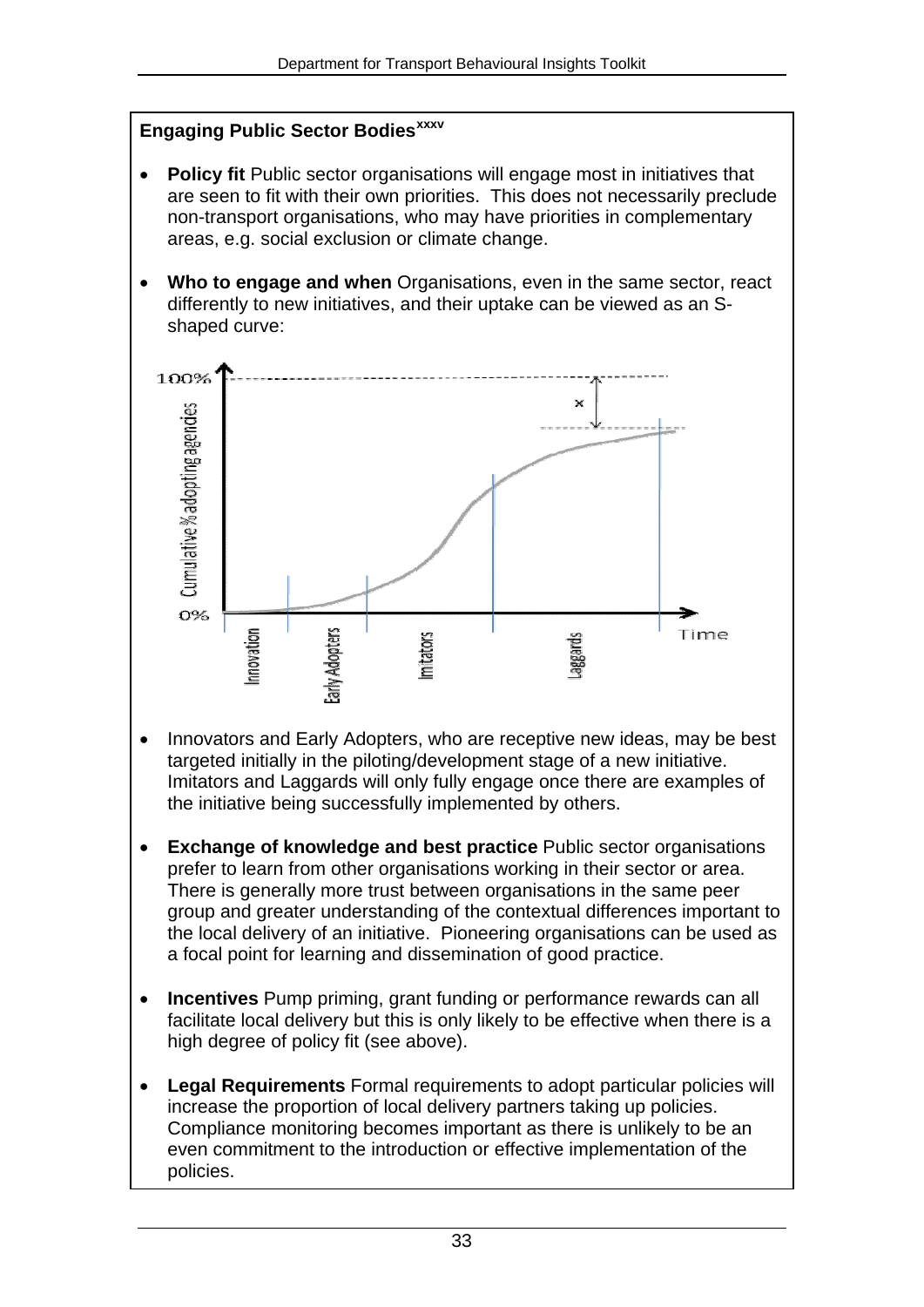## **Engaging Businesses[xxxvi](#page-62-14)**

- **Be business case focused** For initiatives to be accepted by executive management, they must be presented as a business case - when an initiative is presented to industry, its benefits must be outlined concisely, with cost savings as core. The 'softer', less tangible benefits are also important, and wherever possible should be quantified.
- **Engage across and within** Efforts to engage business should be concerted and aimed at different tiers and individuals within the organisation. You need to be aware of what the barriers and motivators for different levels of an organisation will be e.g. if you are looking to engage with, say, car manufacturers the factors that motivate or act as a barrier for executives' behaviour may differ from the influences on the behaviour of showroom salespeople.
- **Allow for different drivers for change by sector** Specific drivers for change will differ according to the nature of a business. E.g. energy costs in the financial services industry are often less than 2% of overall overheads but in the transport sector energy costs can be as high as 35% of overall overheads and may therefore be a significant motivator to deliver an initiative.
- **Develop a respected brand** Businesses want to be associated with brands which are aligned with their own brand aspirations. They also tend to want a logo to use in their publicity from a credible, well respected organisation that has a valid association with the proposed change.
- **Enable baselining and benchmarking** Business should be allowed to track their progress against their own baseline performance in delivering an initiative, and the progress of their peers. Peer comparisons should be confidential, against industry averages rather than specific competitors.
- **Recognise existing skills** Care must be given to not being patronising and to recognise that any such advice might be seen as threatening to certain individuals in an organisation (e.g. by pointing out a saving that should already have been identified).

You may find it useful to now map out what steps you can take to engage with the parties you have identified for your approach, using the Table in **Appendix E**.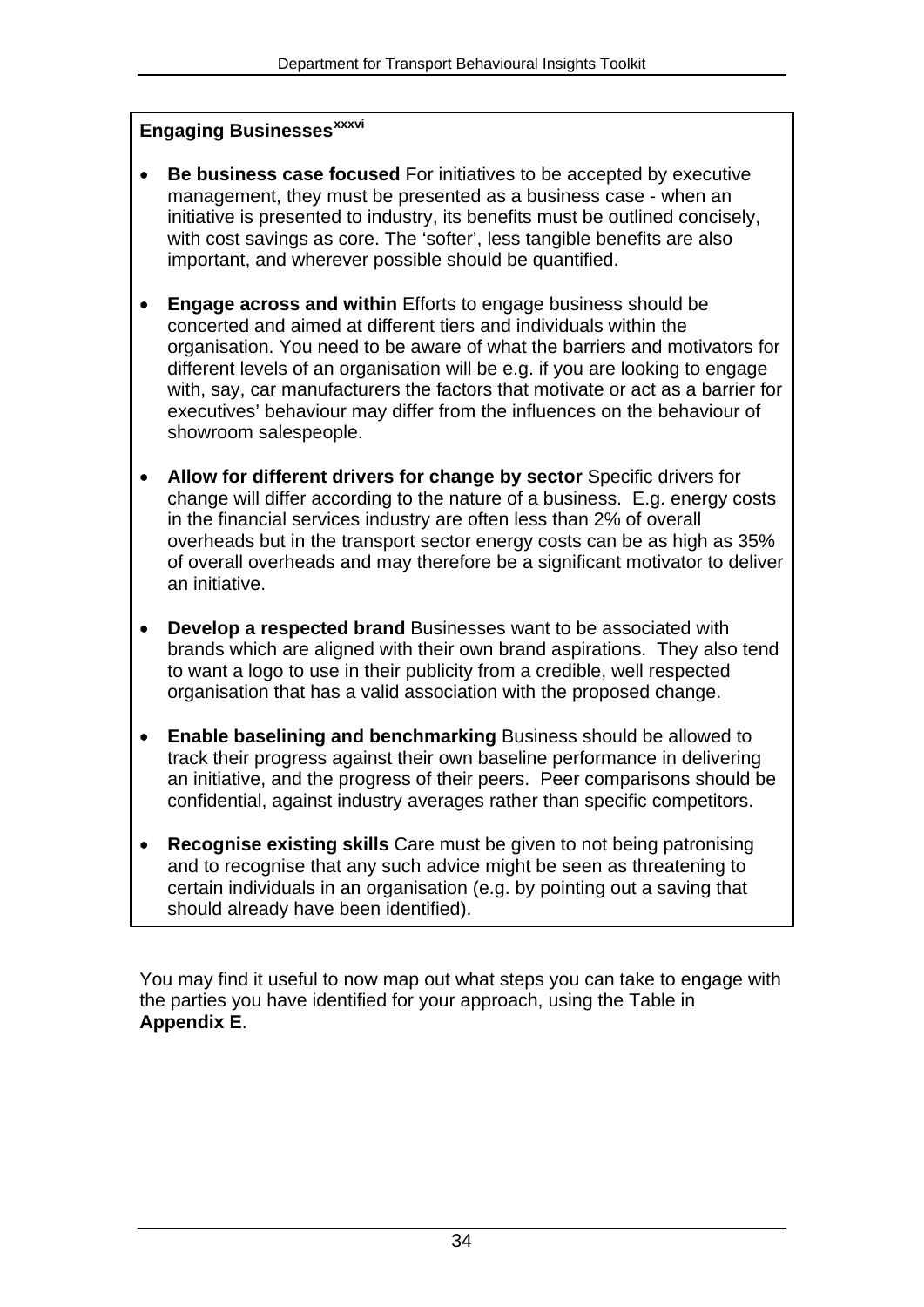## <span id="page-36-0"></span>**Section 3: Getting feedback on whether your initiatives work**

## <span id="page-36-1"></span>**Q5. How do I know if my initiative has been successful?**

**Aim:** To test whether the theory works in practice when delivered within your specific context, to measure whether the anticipated benefits have been realised, and to improve the effectiveness and efficiency of future initiatives

#### **Introduction**

This section introduces the importance of evaluating your initiative during and after its implementation. By the end of this section, you will:

- Appreciate the benefits of evaluating, and the risks of not evaluating, your initiative
- Understand why it is important to think about evaluation design early on, whilst you are planning the initiative
- Have been introduced to some important principles and key questions to ask when thinking about planning an evaluation
- Know where to go for further guidance and support.

#### **What is evaluation and what benefits can it bring?**

Evaluation is an objective process which examines how an initiative was designed and implemented, and with what results. It focuses on the practice and experience of the initiative, based on observation about what *actually*  happened on the ground during and following implementation - rather than what was *expected* to happen.

For example, Chapter 2 discussed a hypothetical initiative to reduce the number of business people driving to meetings during the morning peak, in order to reduce congestion. Questions asked during the design phase of the policy will have included questions about *who* is currently travelling to business meetings, *when*, *how* and *why*. By contrast, the evaluation of this initiative could ask questions such as:

**Were there any unintended or wider impacts? What was the impact of the initiative on congestion in the policy area? Why did it work/not work? To what extent was this influenced by the initiative or by other factors? Whose behaviours changed, how have they changed and why? What was the outcome of the initiative in terms of reducing business travel by car? What was the Benefit Cost Ratio? Did the initiative represent value for money? How could delivery be made more efficient and effective? Did it reach the target population as anticipated? What worked well and what were the limitations? How was the initiative delivered?**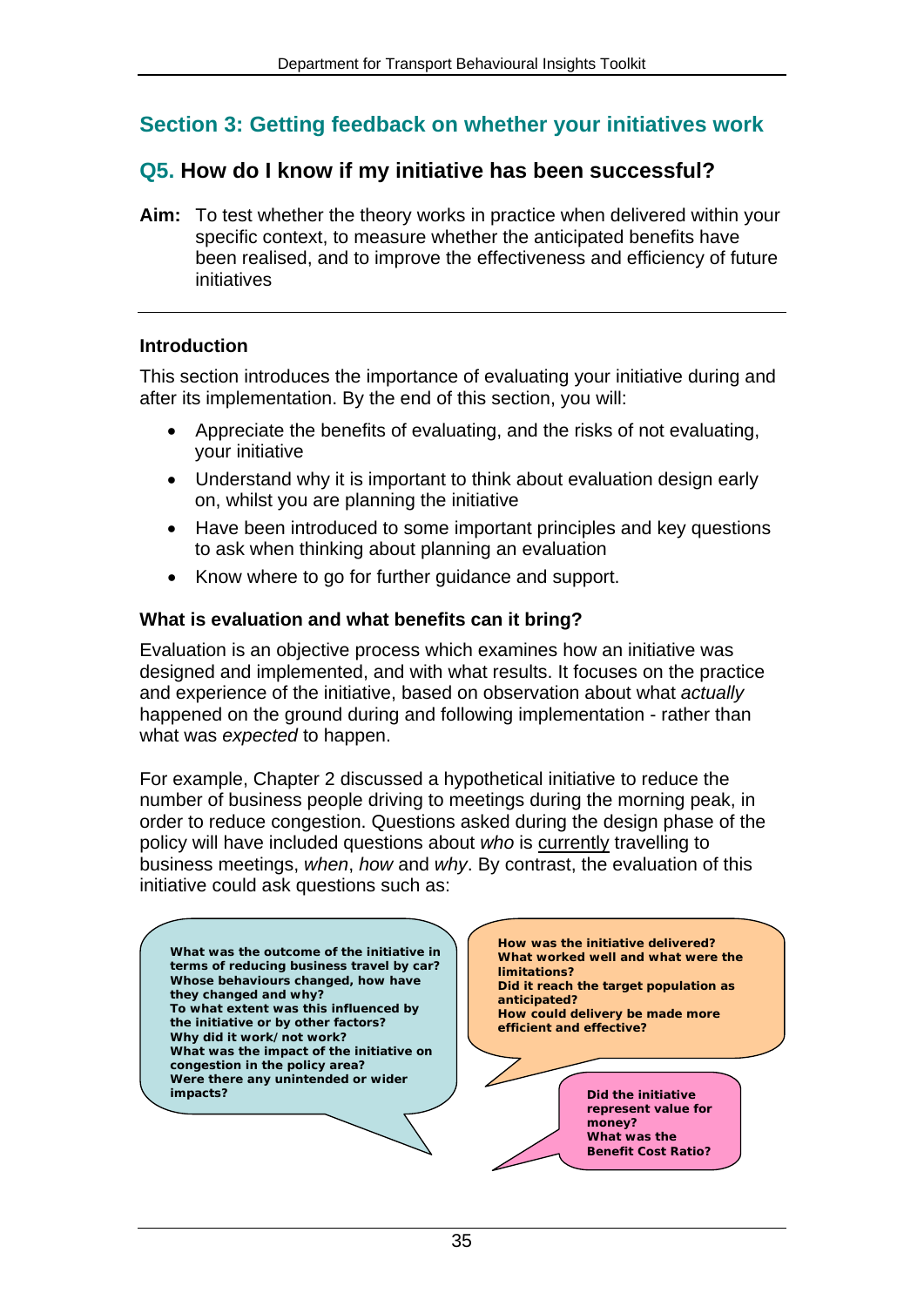In other words, evaluation can address:

- Questions about OUTCOMES AND IMPACTS (*impact evaluation*),
- Questions about DELIVERY PROCESSES (*process evaluation*) and
- Questions about VALUE FOR MONEY (*economic evaluation*).

Through answering these questions, you will be able to:

- Provide **accountability** for the investment in your initiative;
- **Justify** future spending decisions on this and similar initiatives; and
- **Improve** future initiatives based on learning from this initiative.

Evaluation therefore provides a means of obtaining relevant, practical learning about *what works, why, for whom and in which contexts*, to help justify investment and design better interventions in future.

## **What are the risks of not evaluating?**

If you have not undertaken an appropriate evaluation of your initiative, you could find yourself faced with some unanswerable questions:



Without an evaluation, therefore, you run the risk of some or all of the following:

- Not being able to convince others that your initiative is successful and offers good value for money
- Not being able to attribute any changes in behaviour to your initiative, rather than to other factors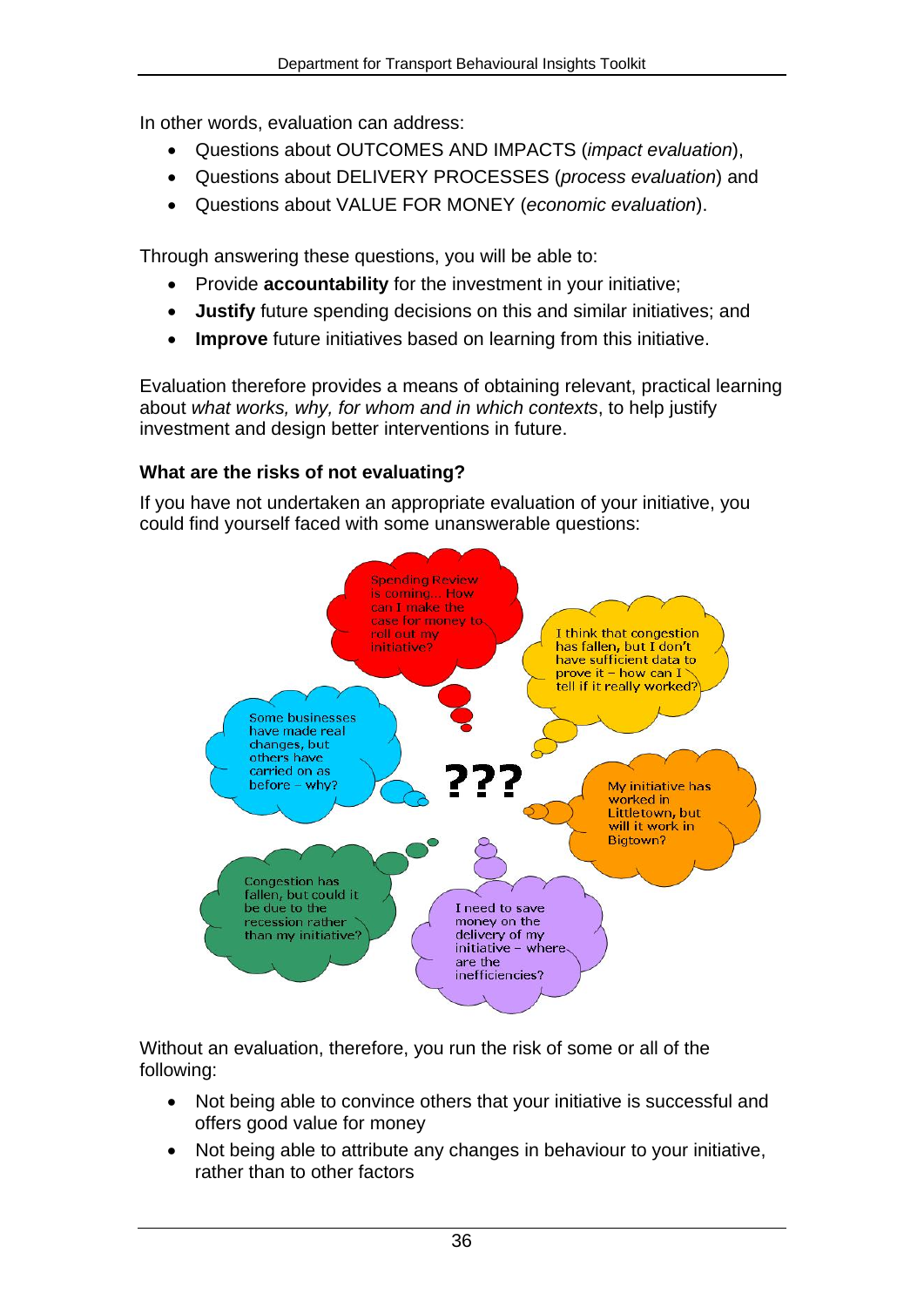- Not understanding *why* it did or did not work
- Not knowing how to improve this or future initiatives, in terms of efficiency and effectiveness
- Continuing to fund an inefficient and ineffective initiative
- Criticism from external stakeholders.

More detail on the benefits of evaluation, and the risks of not evaluating, can be found in the table below.

| <b>Benefits of evaluating</b>                                                                                                                                                                                | <b>Risks of not evaluating</b>                                                             |  |
|--------------------------------------------------------------------------------------------------------------------------------------------------------------------------------------------------------------|--------------------------------------------------------------------------------------------|--|
|                                                                                                                                                                                                              | <b>Impact evaluation</b>                                                                   |  |
| <b>★ Provides robust, objective</b><br>evidence about whether the                                                                                                                                            | $\star$ Inability to demonstrate<br>independent evidence of impact.                        |  |
| initiative worked, and for whom.<br>Assesses any wider or<br>$\ast$<br>unanticipated effects of the                                                                                                          | * Lack of evidence to support<br>decisions about future<br>spending/roll-out.              |  |
| initiative.<br><b>★ Provides evidence of attribution</b>                                                                                                                                                     | ★ Not being accountable for<br>expenditure.                                                |  |
| (i.e. proof that it was the initiative<br>that made the difference).                                                                                                                                         | Inability to attribute any changes<br>$\bigstar$<br>to your initiative.                    |  |
| <b>Process evaluation</b>                                                                                                                                                                                    |                                                                                            |  |
| <b>★ Provides objective information</b><br>about how the intervention was<br>delivered, what the obstacles                                                                                                   | <b>★</b> Reliance on anecdote and<br>informal feedback which may not<br>represent reality. |  |
| were, what represented best<br>practice, and how efficiency could<br>be improved.<br>$*$ Helps to identify why an initiative<br>did or did not work, thus informing<br>understanding of its transferability. | $\star$ Risk of uninformed and unsound<br>decisions about delivery issues.                 |  |
|                                                                                                                                                                                                              | Inability to identify efficiency<br>∗<br>savings.                                          |  |
|                                                                                                                                                                                                              | $\star$ Lack of understanding of how to<br>improve delivery.                               |  |
| $\star$ Enables processes to be<br>improved, saving money and time.                                                                                                                                          | Inability to calculate delivery costs.<br>$\ast$                                           |  |
| <b>Economic evaluation</b>                                                                                                                                                                                   |                                                                                            |  |
| Provide robust assessment of the<br>∗.<br>Benefit Cost Ratio in order to                                                                                                                                     | No information on whether the<br>∗<br>policy benefits outweigh the costs.                  |  |
| justify future resourcing, or cancel<br>policies which do not offer an<br>adequate BCR.                                                                                                                      | <b>★</b> Unable to justify expenditure to<br>taxpayers and other funding<br>stakeholders.  |  |
|                                                                                                                                                                                                              | Insufficient evidence to consider<br>∗<br>cost-effective solutions in the<br>future.       |  |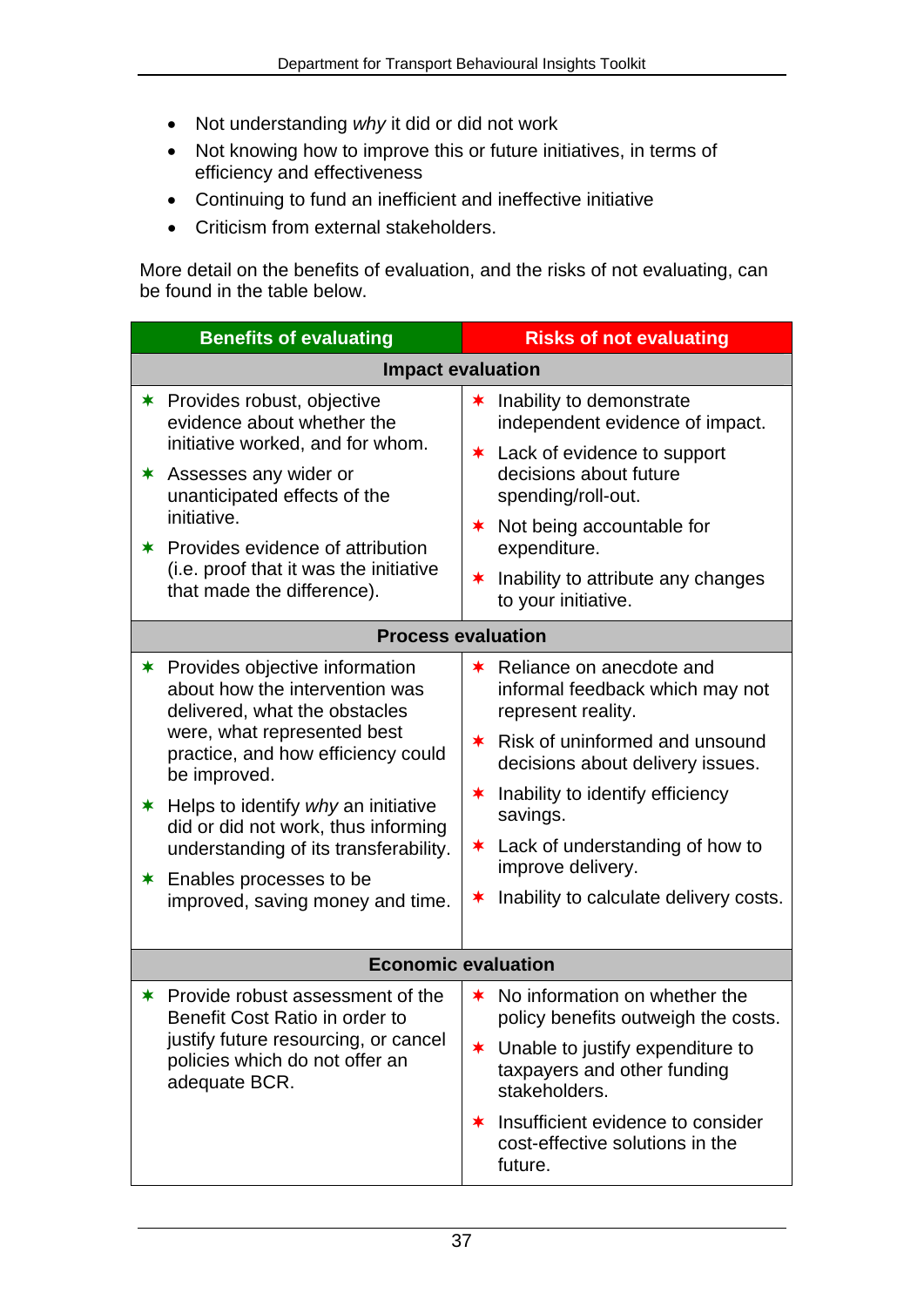### **When should I think about evaluation[xxxvii](#page-62-15)?**

You may recognise evaluation as the "E" in the ROAMEF policy cycle. However, good evaluators and effective policymakers start thinking about evaluation much earlier in the cycle, as shown in the diagram below.



This is because the way in which the policy is designed and implemented has important implications for what you can achieve with your evaluation. Three key ways in which early consideration of evaluation needs can benefit you are described below.

## *1. Building in potential for comparison groups*

If you wish to demonstrate conclusively that your intervention has influenced behaviours *over and above* what would have happened anyway, you will need a comparison group of similar participants (individuals, local areas, businesses, etc) who do not receive the intervention. By **piloting** or **phasing** the delivery of the initiative with a sample of your target population before it is rolled out universally, you can ensure a robust comparison group *and*  potentially save money on rolling out an ineffective policy if the evaluation indicates that it is not working.

 *For instance, you could decide to offer the business travel initiative to only half of your target businesses in the first year, and then compare their levels of business car use with levels in businesses which did not receive the intervention.* 

## *2. Ensuring impact can be assessed against a robust baseline*

Before your initiative is implemented, it is important to assess what the baseline is, i.e. what is the current situation in relation to the behaviours you are trying to influence prior to your initiative beginning? (*You may well already have information on this gathered as part of Q2. What do I know about current behaviours, and how does that relate to the theory?)*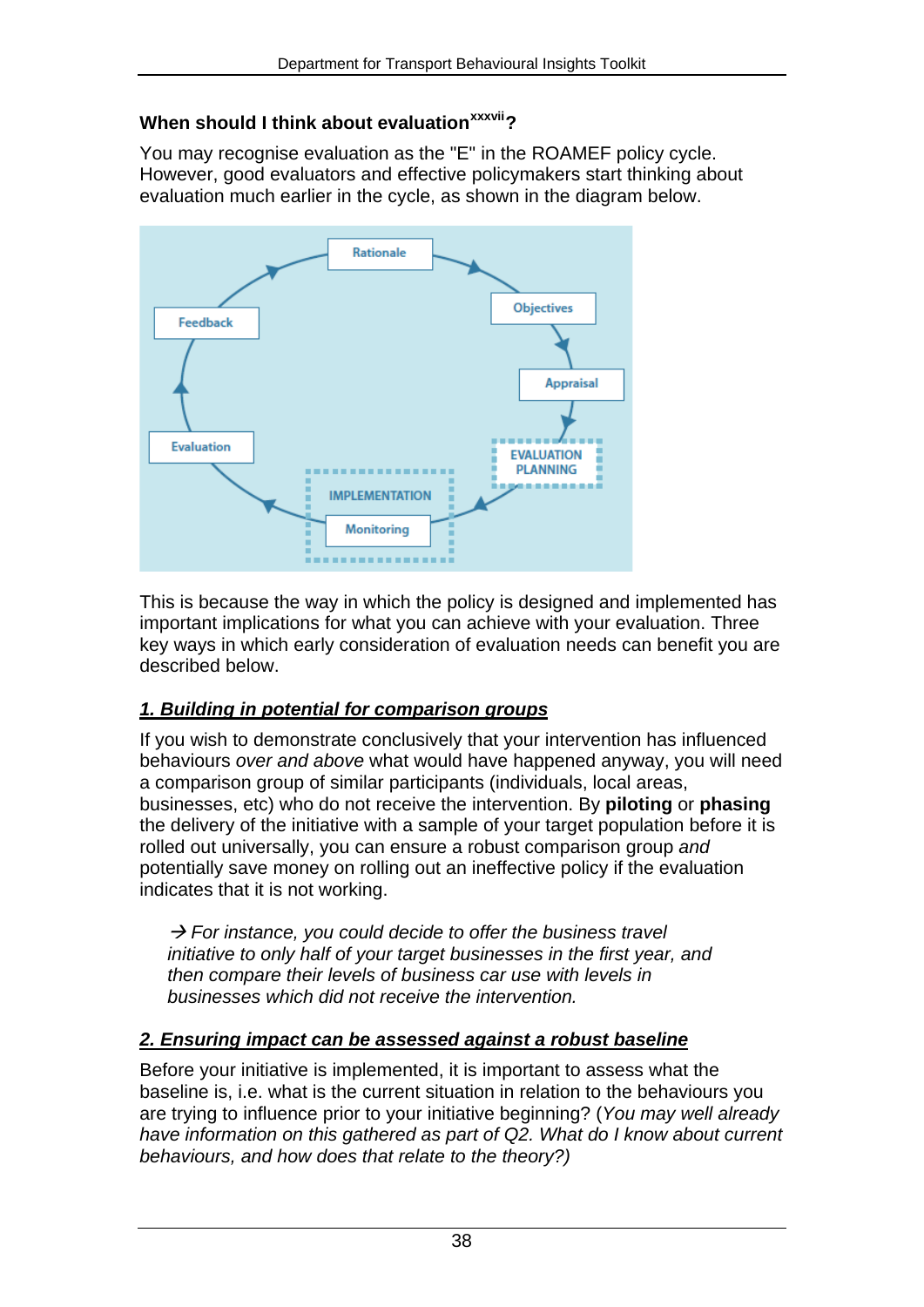The evaluation can then compare the *post-intervention results* with the *baseline position* to see what change has occurred. If you do not consider the needs of baselining before your policy is implemented, then you could lose the opportunity to gather this important information.

 *For example, in order to assess the impact of your initiative on business travel by car, you need to know either:* 

- o (if following an economic/psychological approach) *how many people undertake business trips by car before your intervention begins, compared to the number of people who undertake business trips by car after your intervention.*
- o (if following a social practices approach) *how many instances of business travel by car there are before your intervention begins, compared to the number of instances of business travel by car after your intervention.*

## *3. Saving money and effort on data collection*

Considering your data needs in advance means that they can in some cases be built into standard monitoring processes, rather than having to pay for custom data collection to inform the evaluation.

 *For example, recipients of the business travel intervention could be asked to submit data on the number of employees targeted within each workplace and their usual mode of business travel, in return for the package of support they receive.* 

#### **I am ready to begin designing my initiative. What are the key steps for evaluation?**

HM Treasury's Magenta Book provides some practical guidance for policymakers who are looking to evaluate an initiative, including a framework for developing an evaluation plan. The key steps are set out in turn below, with some notes on how steps relate to what you have already seen in this toolkit, and some ideas for relevant resources and support.

## **1. Defining the policy objectives and intended outcomes**

• What is the programme logic<sup>[xxxviii](#page-62-16)</sup> or theory about how inputs will lead to outputs, outcomes and impacts, in the particular policy context?

*The earlier sections of this toolkit demonstrate how behavioural insights can help*  you to develop a coherent logic or theory for how and why your initiative will influence the target behaviours. This "logic map" will be a key tool during the *evaluation, as the evaluators seek to assess whether it worked, for whom, and in which contexts.*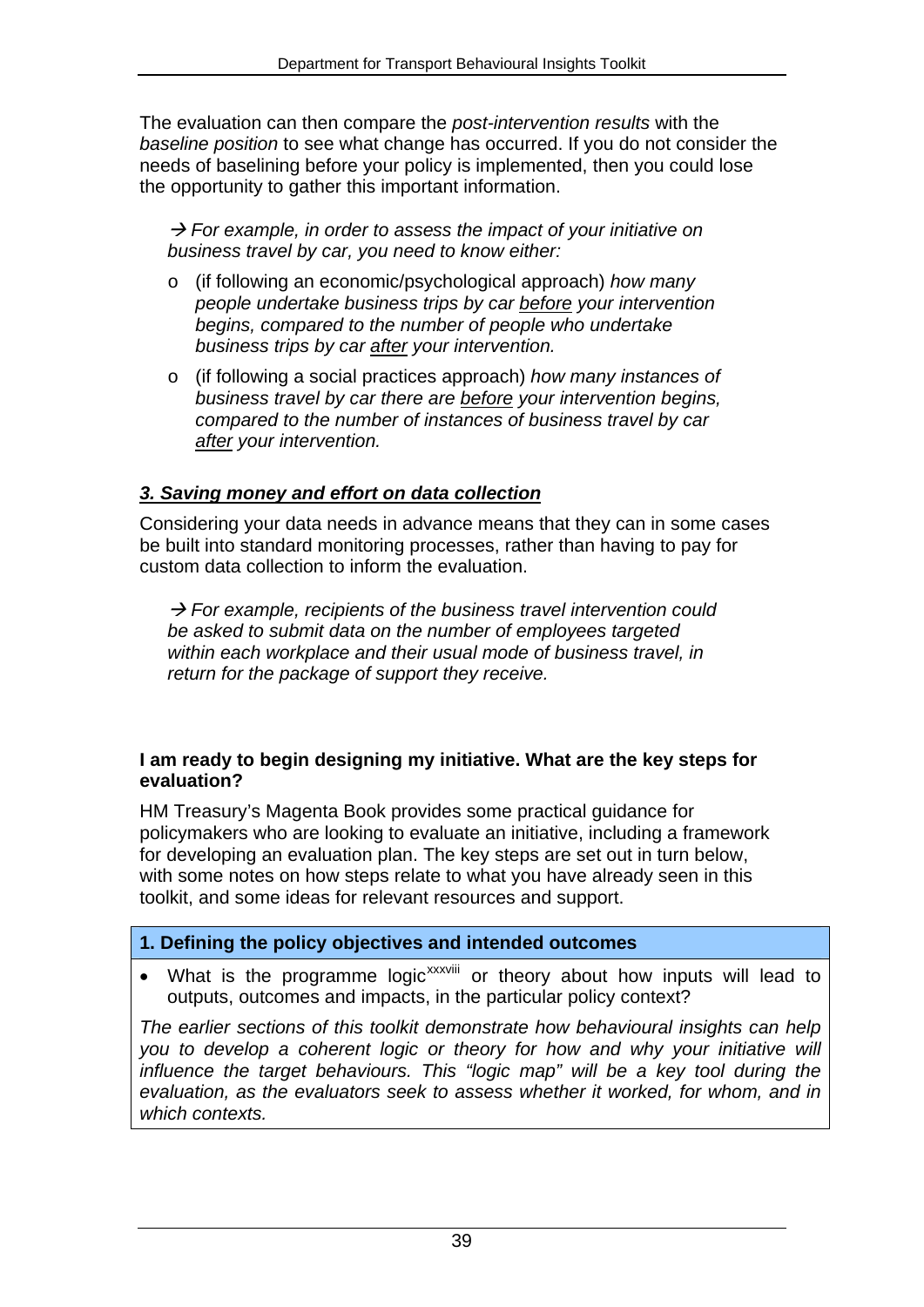**2. Considering the implications of policy design for evaluation feasibility** 

- Can proportionate steps be taken to increase the potential for good evaluation?
- What adjustments to policy implementation might improve evaluation feasibility and still be consistent with overall policy objectives?

*You have already been introduced to these issues under 'WHEN SHOULD I THINK ABOUT EVALUATION?' above. Make sure you involve your analyst colleagues at an early stage, to advise on evaluation options before it is too late.*

### **3. Defining the audience for the evaluation**

Who will be the main users of the findings and how will they be engaged?

*This will help to ensure that your evaluation answers the right questions and makes an impact at the end of the day. Users can also be a useful source of advice and guidance during the evaluation, to help maintain its focus and steer its approach.* 

#### **4. Identifying the evaluation objectives and research questions**

- What do policymakers need to know about what difference the programme made, and/or how it was delivered?
- How broad is the scope of the evaluation?

*Thinking about how the evaluation will feed into policy decisions will help you to select an appropriate scope – not too narrow, and not too broad. This will in turn influence the evaluation approach and resources.* 

## **5. Selecting the evaluation approach[xxxix](#page-62-17)**

- Is an impact, process or combined evaluation required?
- Is an economic evaluation required?
- How extensive is evaluation likely to be?
- What level of robustness is required?

*Talk to your analysts, who have a wealth of experience and insights into methodological issues and will be able to offer practical advice.*

#### **6. Identifying the data requirements[xl](#page-63-0)**

- At what point in time should impacts be measured?
- What data are required?
- What is already being collected/available?
- What additional data needs to be collected?
- Who will be responsible for data collection and what processes need to be set up?

*This will be best done through collaboration between those responsible for delivering the initiative, and those responsible for evaluating it to ensure that best use can be made of existing data, and to see whether small changes to monitoring throughout the initiative can negate the need for custom data collection.*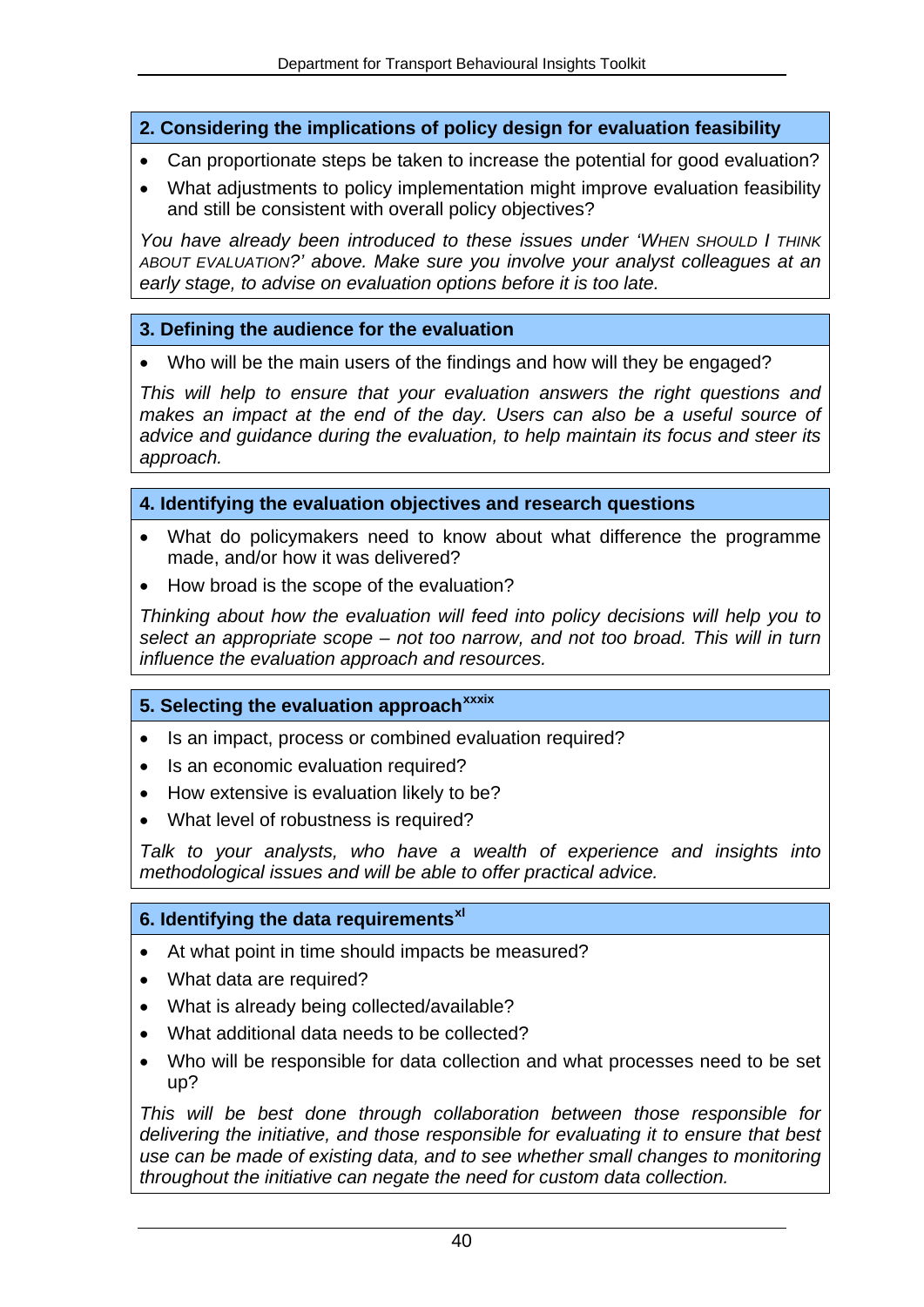**7. Identifying the necessary resources and governance arrangements[xli](#page-63-1)**

- How large-scale/high-profile is the policy, and what is a proportionate level of resource for the evaluation?
- What budget is to be used for the evaluation and it is compatible with the evaluation requirements? Has sufficient allowance been built in?
- Who will be the project owner, provide analytical support, and be on the steering group?
- What will the quality assurance processes be?

*Evaluation requires resources, in terms of the money required to collect data but also the time and resource required to plan, manage and quality assure the evaluation, which should be ideally included in the budget for the initiative from the start. However, as the discussion above makes clear, the benefits of evaluating and the risks of not evaluating should outweigh the costs of a proportionate evaluation. Proportionality in evaluation terms means considering the nature, scale*  and profile of your initiative and weighing up the need for different levels of *evaluation.*

#### **8. Conducting the evaluation**

- Will the evaluation be externally commissioned or conducted in-house?
- Who will be responsible for specification development, tendering, project management and quality assurance?
- When does any primary data collection need to take place?
- Is piloting or cognitive testing of research instruments required?
- When will the evaluation start and end?

#### **9. Using and disseminating the evaluation findings**

- What will the findings be used for, and what decisions will they feed into?
- How will the findings be shared and disseminated?
- How will the findings feed back into the ROAMEF cycle?

*Although this stage comes last, as you can see it will only be effective if it is planned for from the beginning. Also, consider whether interim or emerging findings during the course of the evaluation could be usefully disseminated, and how.*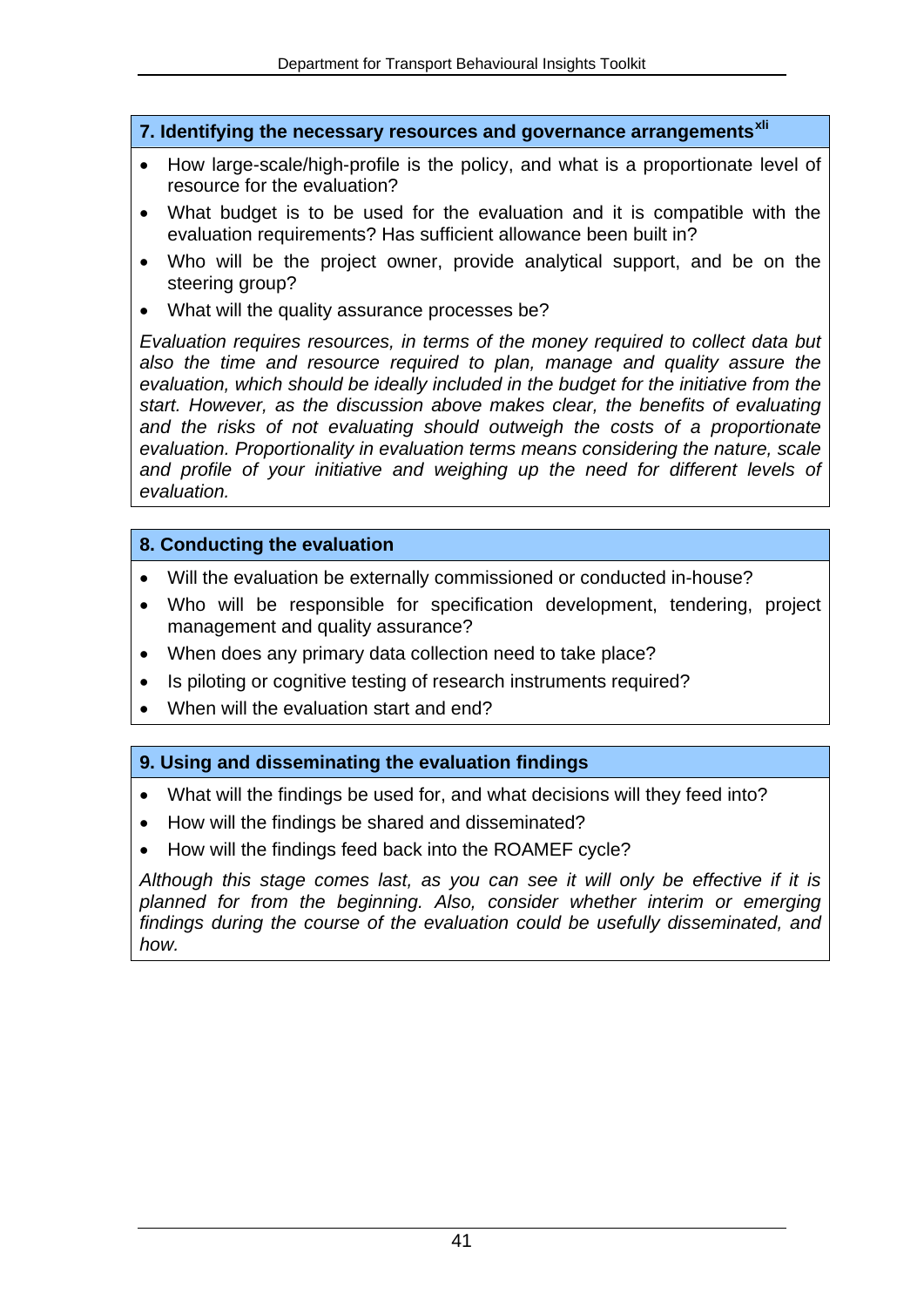## <span id="page-43-0"></span>**Section 4: Reality testing and a final review**

This section is a chance to step back and review whether your proposed approach is feasible, realistic and has avoided any common pitfalls or negative outcomes.

The table below outlines a list of questions to ask and gives examples of the pitfalls to avoid or potential negative outcomes in relation to each question. The table is divided into three sections, corresponding to the earlier sections in the toolkit. The extent to which each question is relevant or important may vary depending on the nature of your approach. However, we recommend working through the questions and, if necessary, revisiting the relevant section in the toolkit.

| Things to ask yourself                                                                                                                                 | <b>Related pitfalls/negative outcomes</b>                                                                                                                                                                                     |  |
|--------------------------------------------------------------------------------------------------------------------------------------------------------|-------------------------------------------------------------------------------------------------------------------------------------------------------------------------------------------------------------------------------|--|
| Understanding what you are trying to achieve                                                                                                           |                                                                                                                                                                                                                               |  |
| Have you started by looking at<br>the nature of the<br>problem/challenges?                                                                             | Starting with a proposed solution and<br>$\bullet$<br>working 'backwards'. This risks wasting<br>resources on ineffective initiatives that do<br>not take account of the nature of the<br>problems you wish to tackle.        |  |
| Have you identified a range of<br>possible policy objectives?                                                                                          | Focussing on too few policy objectives,<br>$\bullet$<br>risking you overlooking potentially more<br>effective and/or feasible objectives.                                                                                     |  |
| Have you prioritised your<br>$\bullet$<br>objectives?                                                                                                  | Focussing on too many objectives,<br>$\bullet$<br>resulting in limited resources being spread<br>too thinly.                                                                                                                  |  |
| Having you identified a range of<br>policy options to meet your<br>objectives?                                                                         | Focussing on too few policy options, risking<br>$\bullet$<br>you overlooking potentially more effective<br>and/or feasible options.                                                                                           |  |
| Have you defined the factors (or<br>$\bullet$<br>elements) which make up the<br>behaviours / practices which<br>are relevant to your policy<br>options | Failing to take account of factors or<br>$\bullet$<br>elements which may be key to<br>influencing/determining the behaviour(s) or<br>practice(s) you are interested in.                                                       |  |
| Have you established how your<br>$\bullet$<br>population or behaviour of<br>interest varies?                                                           | Not knowing who or what your initiative<br>$\bullet$<br>should be targeted at, potentially wasting<br>resources either through trying to achieve<br>the impossible, or through allocating more<br>resources than you need to. |  |
| Understanding how you could achieve your objectives                                                                                                    |                                                                                                                                                                                                                               |  |
| Have you addressed all the<br>different types of factors or<br>elements which influence or<br>constitute a behaviour?                                  | Only addressing some of the relevant<br>$\bullet$<br>factors / elements or focusing on the wrong<br>factors / elements, resulting in your<br>objectives not being met.                                                        |  |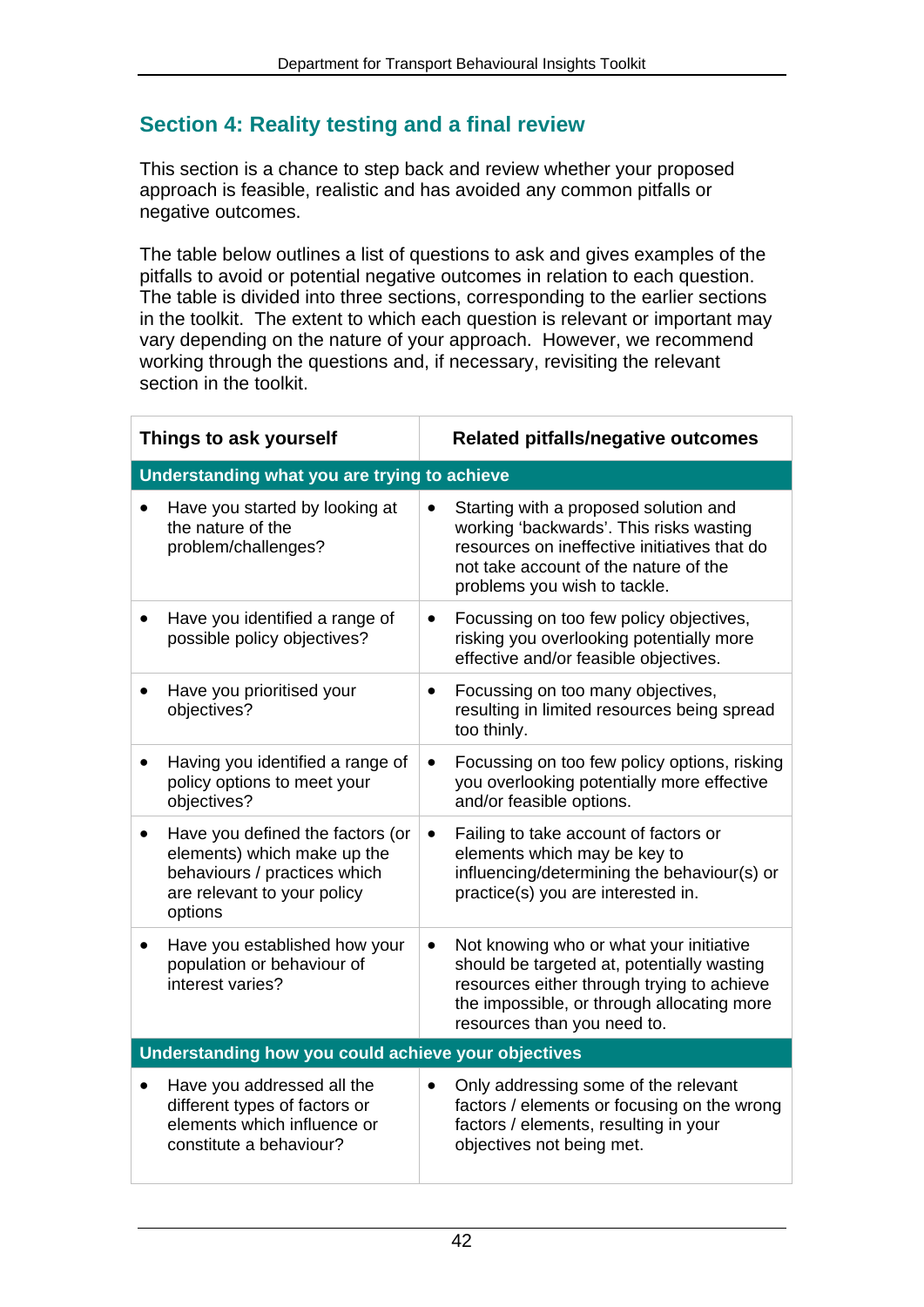| Have you considered the role of<br>'Nudges' in the design of your<br>initiatives?                                                                                     | Not taking full advantage of comparatively<br>$\bullet$<br>low cost, small-scale changes to<br>infrastructure, language, processes etc.<br>that can help influence human behaviour in<br>order to make initiatives more effective at<br>meeting policy objectives.<br>Placing too much reliance on Nudges when<br>$\bullet$<br>other types of initiatives are also necessary<br>to achieve your policy objectives.<br>Overlooking unintentional 'bad' Nudges<br>$\bullet$<br>which undermine the effectiveness of your<br>initiatives. |  |
|-----------------------------------------------------------------------------------------------------------------------------------------------------------------------|----------------------------------------------------------------------------------------------------------------------------------------------------------------------------------------------------------------------------------------------------------------------------------------------------------------------------------------------------------------------------------------------------------------------------------------------------------------------------------------------------------------------------------------|--|
| Have you thought through who<br>controls the factors or elements<br>which influence or constitute the<br>behaviours you are interested<br>in, and how to engage them? | Failing to engage those who control all or<br>٠<br>some of the factors or elements which<br>influence or constitutes a behaviour,<br>resulting in those factors/elements not<br>being addressed and policy objectives not<br>being achieved.                                                                                                                                                                                                                                                                                           |  |
| Have you thought through who<br>is best placed to deliver your<br>initiative?                                                                                         | Having your organisation deliver something<br>$\bullet$<br>when other organisations are better placed<br>to do so, potentially resulting in wasted<br>resources and/or less effective initiatives.<br>Relying on organisations to deliver<br>$\bullet$<br>something when they are not able to do so,<br>resulting in wasted resources and/or less<br>effective initiatives.                                                                                                                                                            |  |
| Getting feedback on whether your initiatives work                                                                                                                     |                                                                                                                                                                                                                                                                                                                                                                                                                                                                                                                                        |  |
| Have you got evaluation<br>measures in place to help you<br>understand how well your<br>initiative is working?                                                        | Being unable to demonstrate the impact of<br>$\bullet$<br>your initiative on behaviour.<br>Being unaware of why an initiative has<br>$\bullet$<br>failed or been successful, thereby<br>increasing the risk of future mistakes.                                                                                                                                                                                                                                                                                                        |  |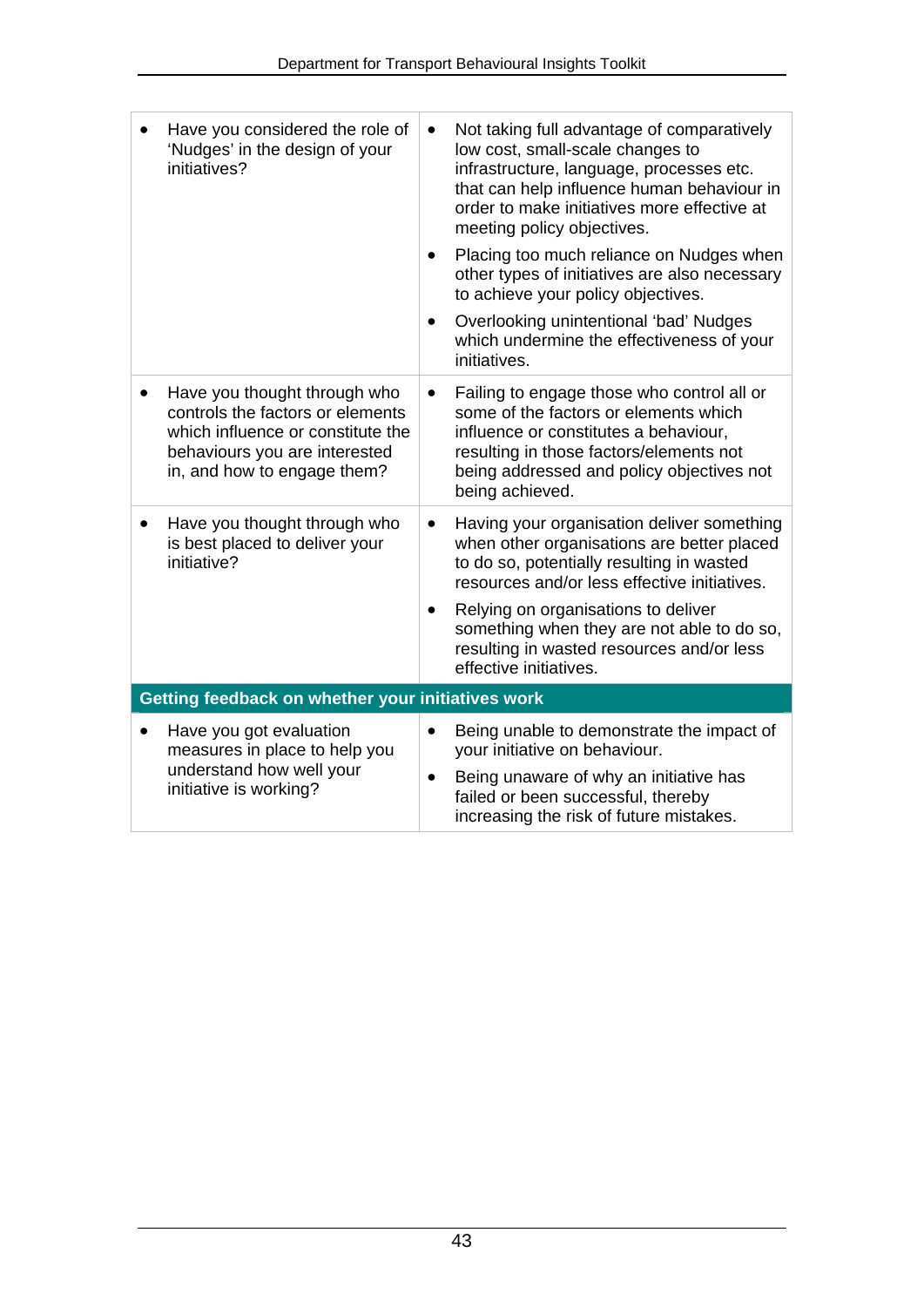## <span id="page-45-0"></span>**APPENDIX A: Behavioural Theories**

## **Neoclassical economic (or 'rational choice') theories**

Economics is a social science which analyses the production, allocation and distribution of goods and services. There are two broad branches of economics: macroeconomics and microeconomics. While macroeconomics studies the performance, structure and behaviour of entire economies, microeconomics is more closely associated with policy initiatives relating to behaviour, given it studies how individuals and organisations make decisions to allocate limited resources. Microeconomics usually takes the individual person or organisation as its unit of analysis.

For much of the twentieth century, mainstream microeconomics was underpinned by neoclassical economic theory and rational choice theory, which include three broad assumptions:

- 1. Individual people have 'rational' preferences which are determined by the value associated with different outcomes
- 2. Individual people maximise utility and companies maximise profits
- 3. Individuals act independently on the basis of full and relevant information.

Central to this is the notion that any individual's behaviour is rational and driven by the desire to obtain the highest possible wellbeing for him- or herself. It also assumes that behaviour is the result of conscious thought, with individuals consciously evaluating the costs and benefits of options before consciously choosing how to behave.

A model of transport behaviour based on neoclassical economic theory and rational choice theory could therefore look as follows<sup>[xlii](#page-63-2)</sup>:

#### Travel costs Quality of transport Value of journey Attractiveness of a means of transport Travel time **Transport** choices

## **Example of a rational choice model of transport behaviour**

## **Psychological theories**

Psychology is the science of behaviour and aims to understand how and why individuals, groups and organisations behave as they do. Psychology usually takes the individual person or organisation as its unit of analysis. Many 'psychological' theories of behaviour have traditionally been based around the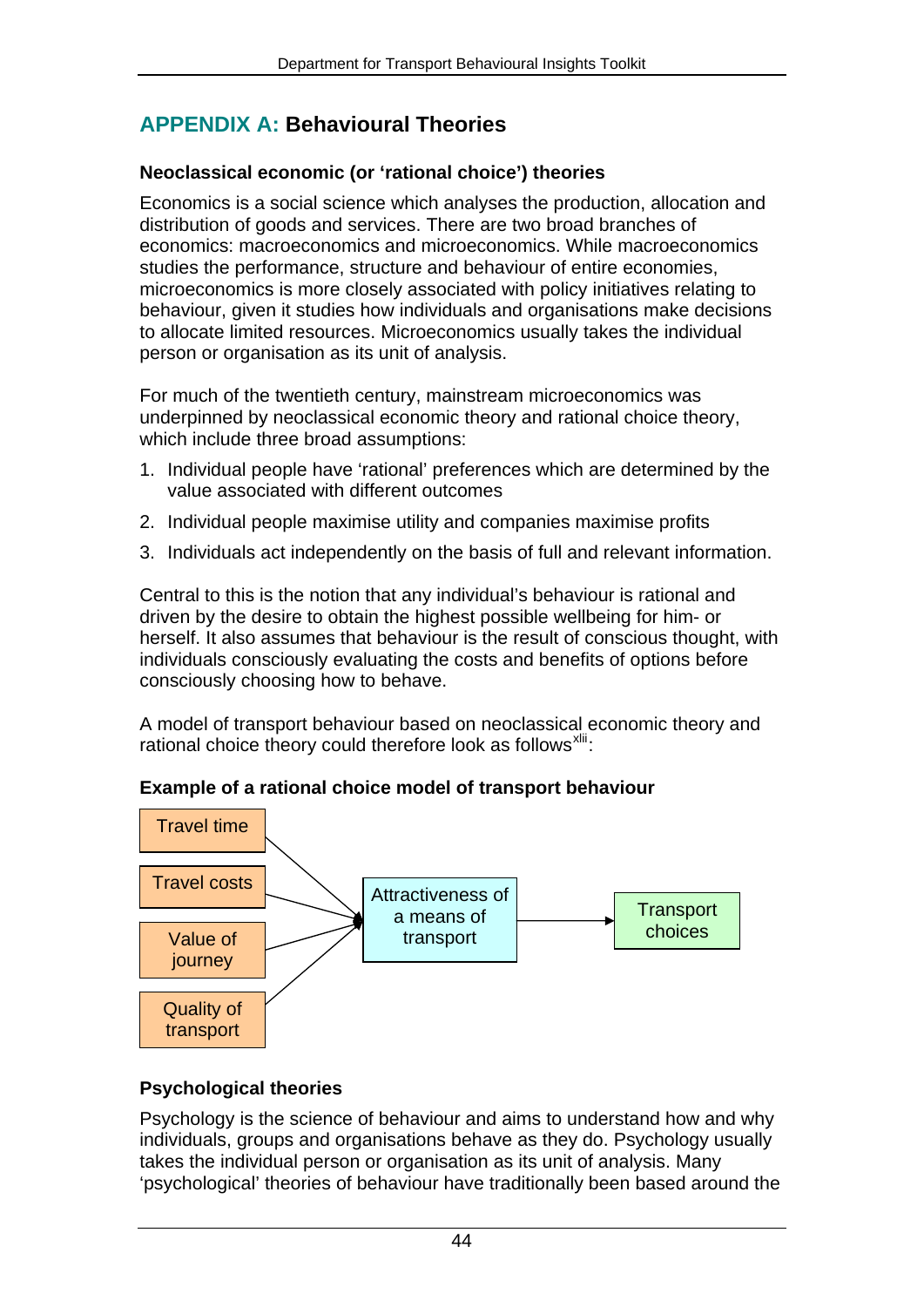idea that internal mental states (rather than external conditions) drive behaviour - the assumption being that if someone intends to do something, they usually do it.

One such theory is the Theory of Planned Behaviour. The theory predicts that 'intention' is the key determinant of behaviour, as illustrated by the diagram below. Intention is, in turn, determined by a combination of:

- *'Attitudes'*, defined as an individual's degree of like or dislike for something
- *'Social norms'*, defined as whether or not a behaviour is seen as acceptable or 'normal'
- *'Perceived behavioural control'*, defined as an individual's perceived ease or difficulty of performing the particular behaviour.



## **Theory of Planned Behaviour[xliii](#page-63-3)**

The diagram below provides an example of applying the Theory of Planned Behaviour to the transport context, using the example of cycling to work.



Other psychological models of behaviour have placed more importance on the role of external conditions (e.g. journey distances, traffic volumes) in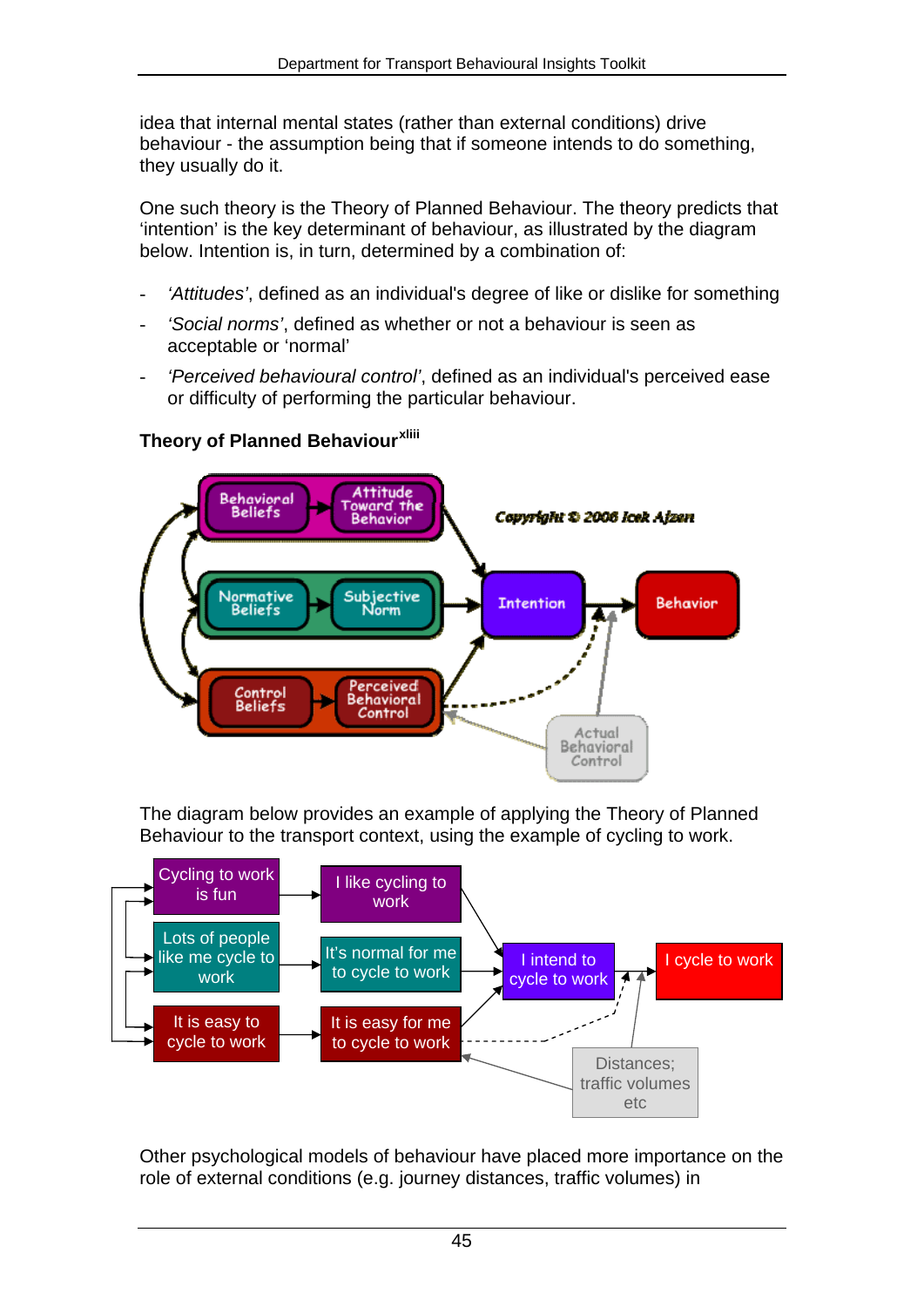determining behaviour, with one such model being the Attitude-Behaviour Context ('ABC') model<sup>[xliv](#page-63-4)</sup>. Unlike the Theory of Planned Behaviour, the ABC model assumes that behaviour is a function of both an individual and his or her environment. According to the ABC theory, where an individual's attitudes are positive and the external conditions are favourable, a behaviour will occur - as illustrated by the following diagram on recycling behaviour:

Both the Theory of Planned Behaviour and the ABC model offer a view of behaviour which is the outcome of a deliberative process - in other words, where someone has consciously *thought* about how to behave. Neither model accounts for the role of habit in determining behaviour. As noted previously, a 'habit' is defined as a behaviour which is repeated regularly and tends to occur subconsciously, without the person having to consciously *think* much before performing it.

Habit is accounted for by Triandis' Theory of Interpersonal Behaviour<sup>[xlv](#page-63-5)</sup>, a social psychological theory originally created to predict interactions between people. As illustrated by the diagram below, the model asserts that the top three factors in terms of their importance in determining behaviour are i) habit; ii) intention; and iii) facilitating conditions.

Subsequent experimental research<sup>[xlvi](#page-63-6)</sup> found that the Theory of Interpersonal Behaviour was a better predictor of transport behaviour than other models because of its emphasis on habit.

The inclusion of emotion in the Theory of Interpersonal Behaviour also differentiates it from the more deliberative, 'conscious' view of behaviour proposed by The Theory of Planned Behaviour and the ABC model. Similar to habit, emotions do not require conscious 'thought' to occur.



#### **Triandis' Theory of Interpersonal Behaviour**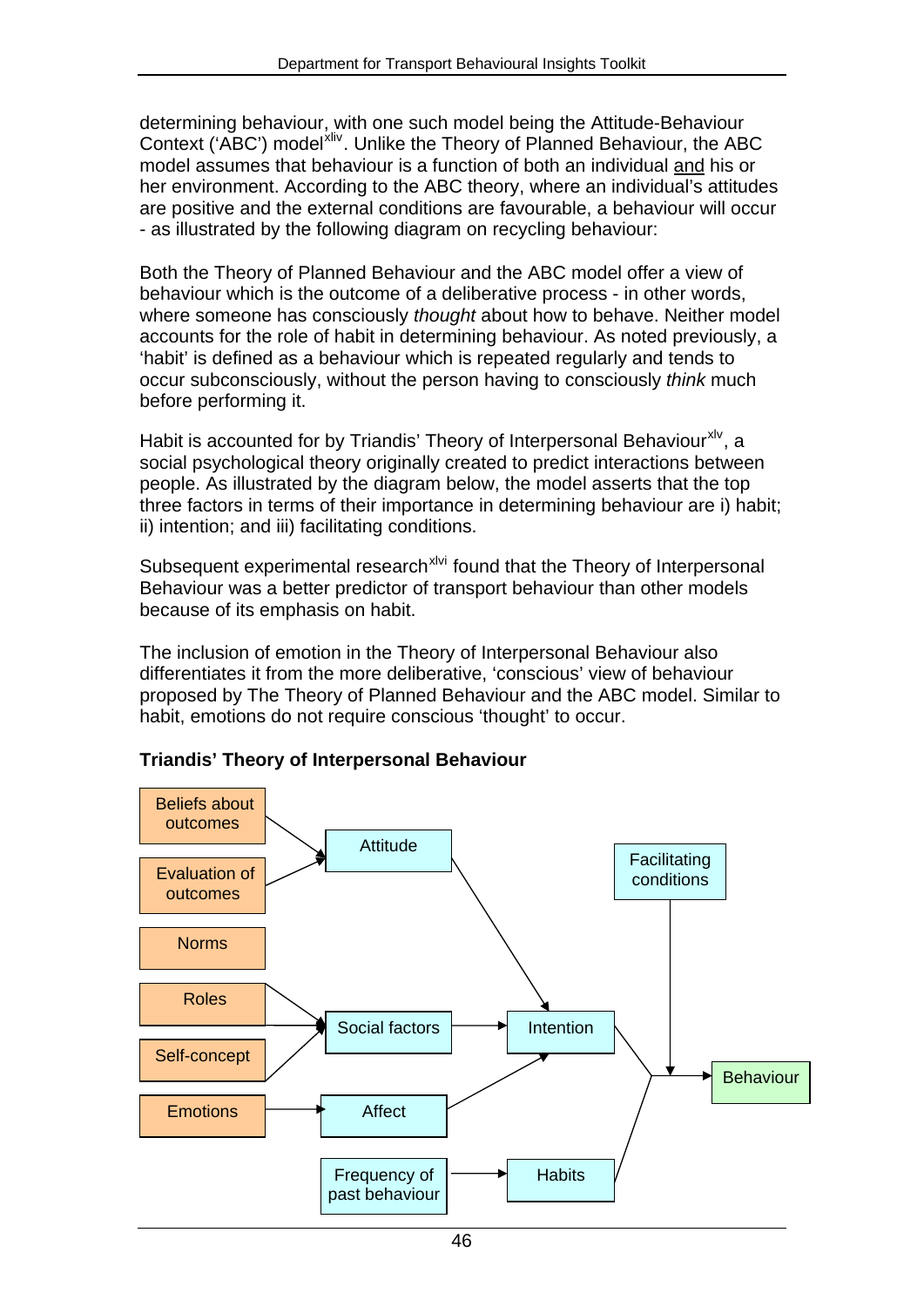The diagram below illustrates how Triandis' Theory of Interpersonal Behaviour can be to the transport context, using the example of cycling to work. As shown, the behavioural outcome ('I cycle to work') is the same as for the Theory of Planned Behaviour example shown above. But the example below suggests that a wider range of factors are important in determining the behaviour, including:

- Emotions/affect (e.g. I enjoy cycling to work),
- Past behaviour and habit (having cycled to work many times before)
- Facilitating conditions (e.g. short enough distances between home and work and low enough traffic volumes / speed on the route to work).

#### **Example of applying Triandis' Theory of Interpersonal Behaviour to cycling to work**



## **Behavioural Economic theories**

As noted above, for much of the twentieth century, mainstream microeconomics was underpinned by neoclassical theory and rational choice theory, which adopted the simplifying assumption that human behaviour was largely the result of conscious, rational choices.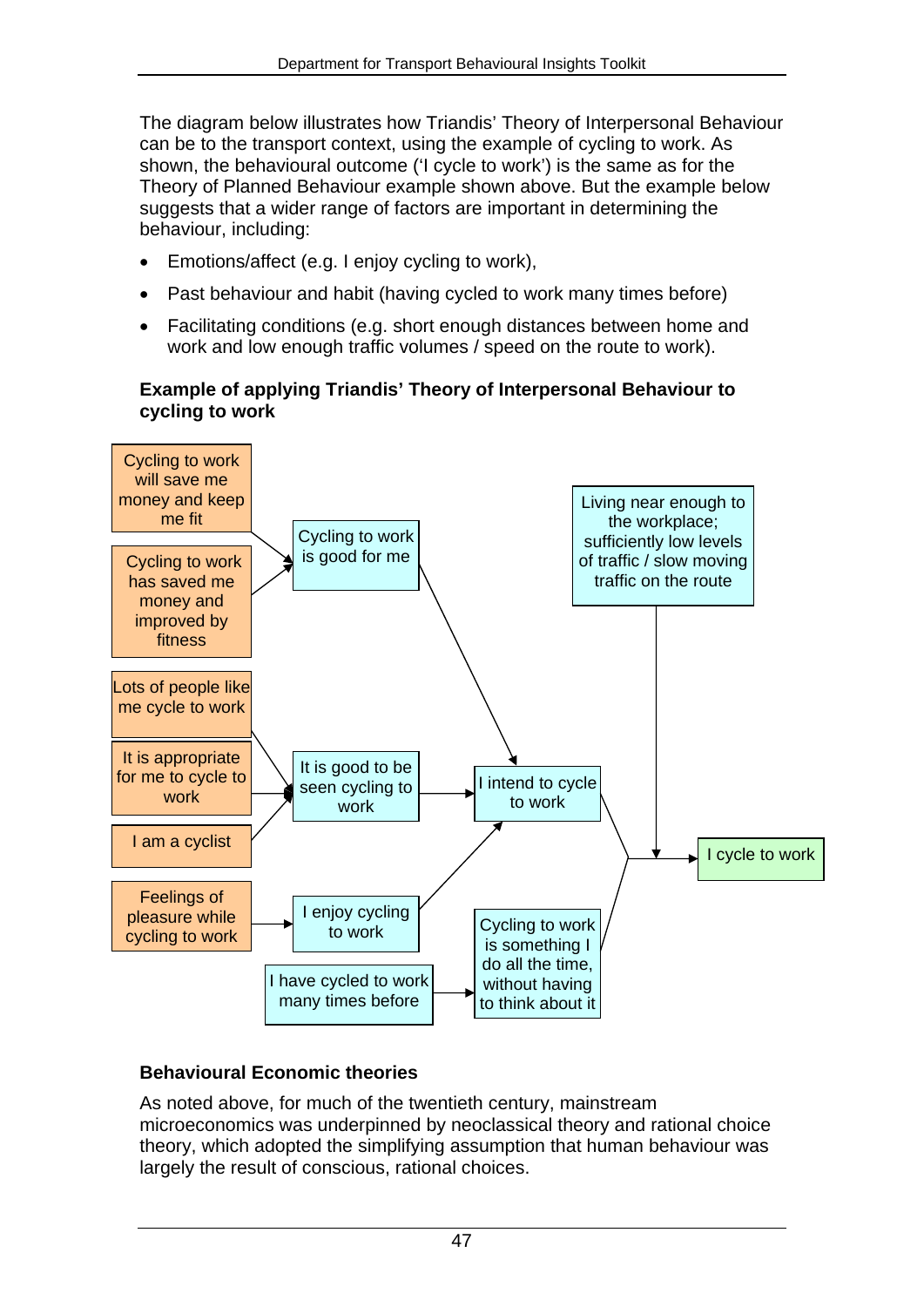However, during the latter half of the twentieth century, evidence increasingly emerged showing how human behaviour was sometimes systematically irrational, with individuals and organisations sometimes taking actions which appeared to undermine their own wellbeing. For example, some individuals could harm their health by drinking too much alcohol, despite knowing it was bad for them. To address this, behavioural economics emerged, aiming to understand and explain such 'irrational' behaviour.

Behavioural economics integrated insights from psychology with neoclassical economic theory in order to explain why the economic decisions of individuals and organisations can deviate from purely 'rational' decision-making. Key insights from Behavioural Economics, and examples of their implications for transport behaviour, are summarised below:

| What is the theory <sup>xivii</sup> ?                                                                                                                    | How can it work in practice?                                                                                                                                                                                                                                                                                   |
|----------------------------------------------------------------------------------------------------------------------------------------------------------|----------------------------------------------------------------------------------------------------------------------------------------------------------------------------------------------------------------------------------------------------------------------------------------------------------------|
| <b>Bounded Rationality and</b><br><b>Heuristics (Rule of</b><br>Thumb) Not all the<br>relevant available<br>information is used to<br>inform a decision. | If a price structure aiming to encourage travel at<br>certain times is perceived as being too complex, the<br>behavioural tendency will be for some people to<br>disengage, resulting in unintended consequences.                                                                                              |
| <b>Loss Aversion People</b><br>dislike losses more than<br>they like gains of an<br>equivalent amount                                                    | Communicating the money individuals or<br>organisations will lose by not adopting a new<br>behaviour may be more effective than communicating<br>the money they will save by adopting it.                                                                                                                      |
| <b>Discounting Short-term</b><br>costs and benefits<br>dominate decision making                                                                          | Any initial investment necessary to adopt a new<br>transport behaviour (for example driving a lower<br>emissions vehicle, or reducing business travel through<br>teleconferencing) is likely to act as a strong deterrent<br>- even if it is beneficial to the individual or organisation<br>in the long term. |
| <b>Procrastination People</b><br>put off decisions involving<br>complexity, self-doubt or<br>inconvenience                                               | Using a combination of public transport modes to<br>complete an end to end journey may be quicker or<br>cheaper than driving, but if co-ordinated journey<br>planning information is not readily available, people<br>are unlikely to invest the time or effort in finding this<br>out for themselves.         |
| <b>Over-weighting small</b><br>probabilities Tendency<br>to over-estimate the<br>probability of rare, vivid<br>events                                    | For example, people commonly express fears about<br>being the victim of crime on public transport, despite<br>comparatively low incident levels. Similarly, people<br>can overestimate the extent to which they are likely to<br>use on-street electric vehicle charging infrastructure.                       |

MINDSPACE<sup>[xlviii](#page-63-8)</sup>, a report published in 2010 by the Cabinet Office, draws together evidence from behavioural economics and presents nine key effects: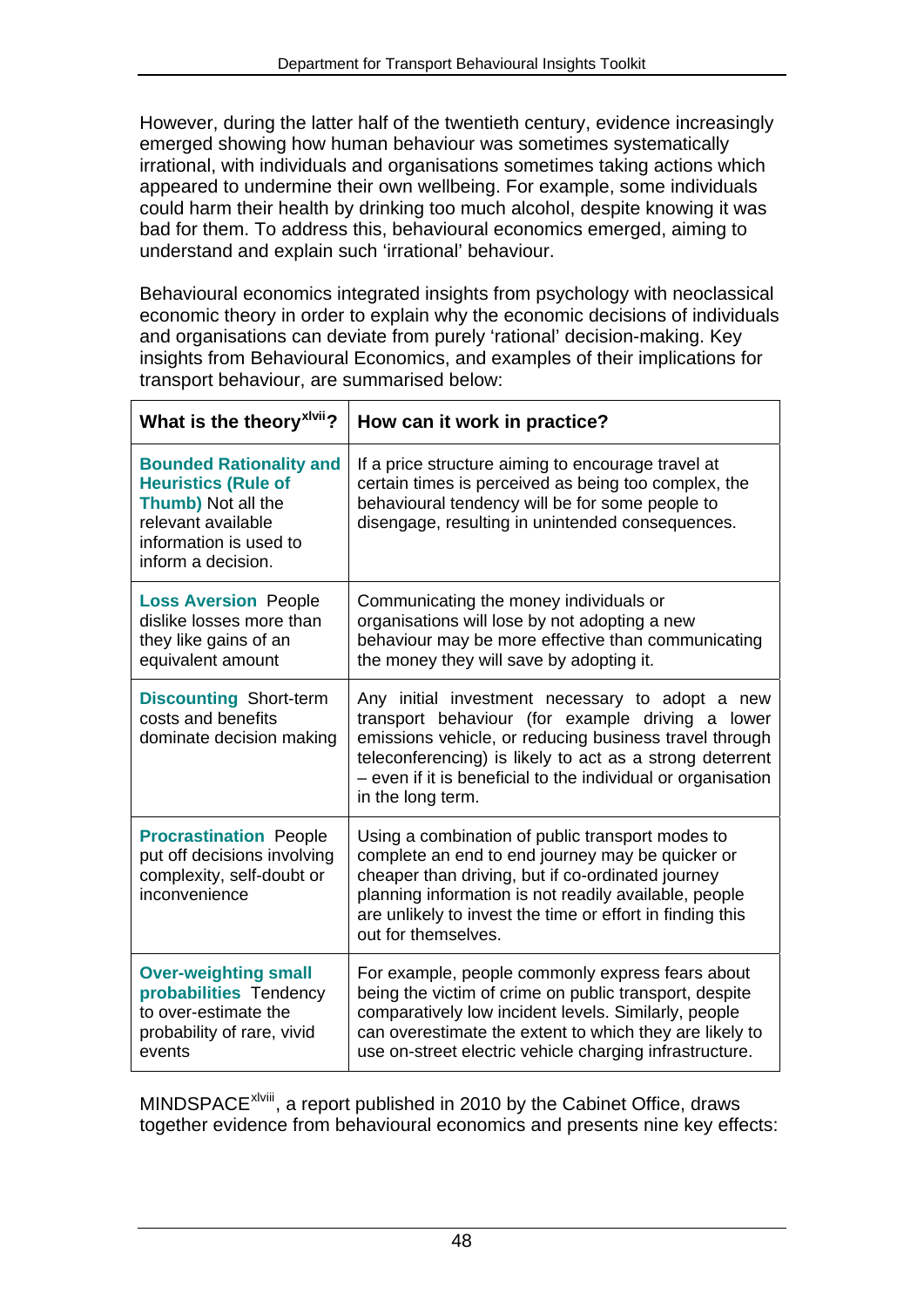| What is the theory?                                                                                        | How can it work in practice?                                                                                                                                                                                                                                                                                                                                                    |
|------------------------------------------------------------------------------------------------------------|---------------------------------------------------------------------------------------------------------------------------------------------------------------------------------------------------------------------------------------------------------------------------------------------------------------------------------------------------------------------------------|
| <b>Messenger</b> We are<br>heavily influenced by who<br>communicates information                           | Information about the environmental or financial benefits<br>of different modes or vehicles is more likely to be acted<br>on if communicated by a person or organisation seen to<br>have authority and to be 'independent'.                                                                                                                                                     |
| <b>Incentives Our</b><br>responses to incentives<br>are shaped by predictable<br>mental shortcuts          | Short-cuts include discounting, procrastination and<br>choice overload – see discussion of Behavioural<br>Economics above.                                                                                                                                                                                                                                                      |
| Norms We are strongly<br>influenced by what others<br>do                                                   | Providing people or organisations with information about<br>their peers can exert a strong influence on them to<br>modify their behaviour accordingly. Evidence from the<br>energy sector suggests that providing households with<br>domestic bills that compare their consumption with<br>others in their neighbourhood can be effective in<br>lowering levels of consumption. |
| Defaults We go with the<br>flow of pre-set options                                                         | For example, the default mode pre-selected by an<br>online journey planner is likely to mean many users only<br>consider using this mode for their journey, even if they<br>have the option of requesting information about how to<br>undertake the journey by other modes.                                                                                                     |
| <b>Salience Our attention is</b><br>drawn to what is novel<br>and seems relevant to us                     | People are more likely to act on information that they<br>can easily relate to their personal experiences, e.g.<br>information on the carbon footprint of a specific journey<br>they are familiar with rather than the same information<br>at an aggregate or national level.                                                                                                   |
| <b>Priming Our acts are</b><br>often influenced by sub-<br>conscious cues (sights,<br>words or sensations) | Physical features of the road network and public<br>transport infrastructure may subconsciously trigger<br>certain behaviours, eg. more responsible driving or<br>lower levels of anti-social behaviour.                                                                                                                                                                        |
| <b>Affect Emotional</b><br>associations can shape<br>our actions                                           | For example, road safety campaigns have sought to<br>reinforce the emotional consequences of traffic<br>accidents for those affected.                                                                                                                                                                                                                                           |
| <b>Commitments We seek</b><br>to be consistent with our<br>public promises, and<br>reciprocate acts        | Individuals and organisations who make a public<br>commitment to change their transport behaviour in<br>some way (eg. walking more or reducing business<br>travel) are more likely to sustain their change in<br>behaviour, particularly if they have the support of others<br>trying to do the same.                                                                           |
| <b>Ego</b> We act in ways that<br>make us feel better about<br>ourselves                                   | Some individuals and organisations may want to project<br>an image of themselves as adventurous and at the<br>cutting edge of new technology, and be willing to<br>consider changes in how they travel which helps<br>reinforce this – particularly if it is visible to others.                                                                                                 |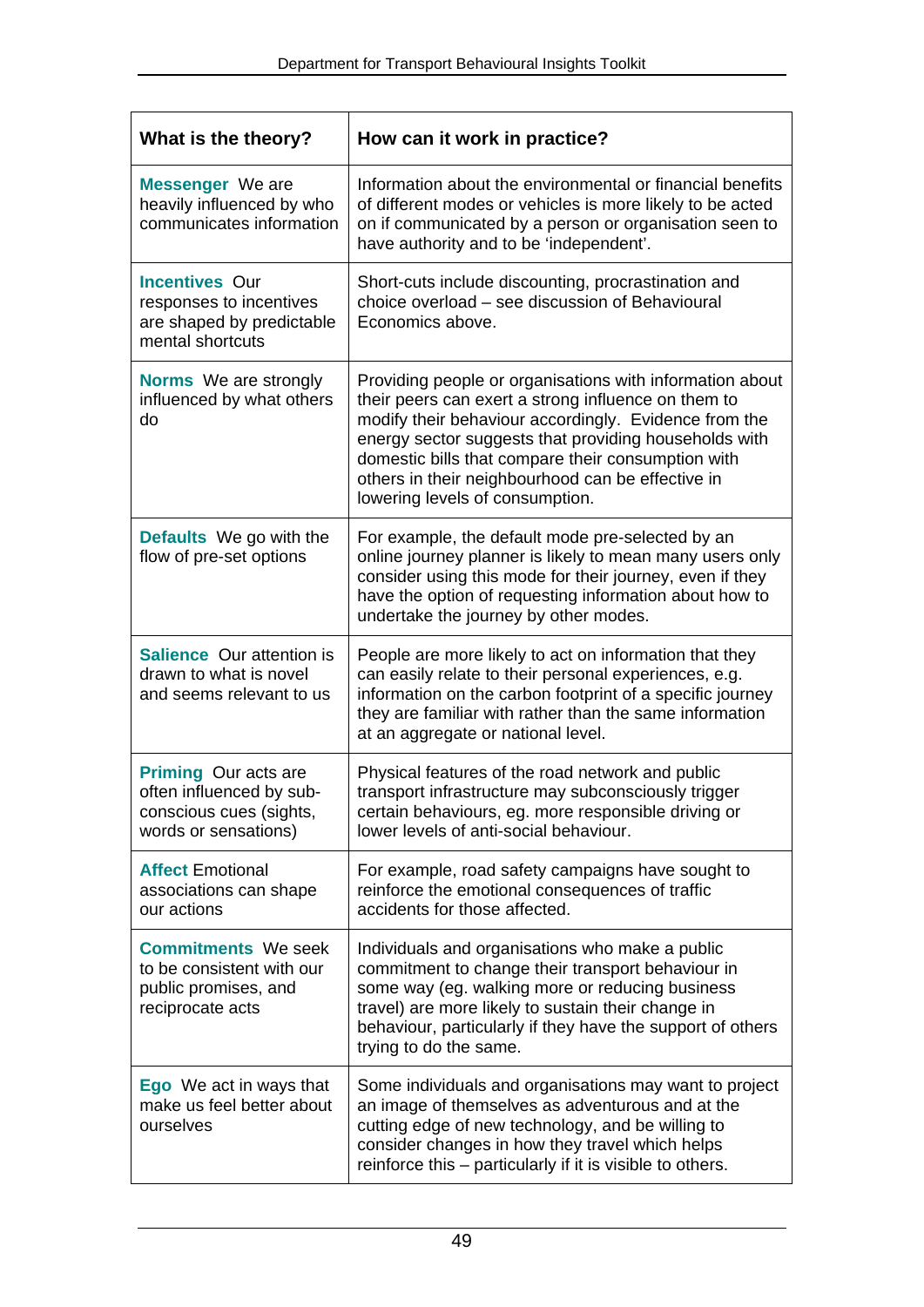## **Sociological theories**

Sociology is the study of society. It seeks to provide insights into the many forms of relationship, both formal and informal, between people. Smaller scale relationships are connected to larger scale relationships and the totality of this is society itself.

Sociological theories of human behaviour are fundamentally different from the economic and psychological theories discussed previously. Economic and psychological theories both take the individual person or organisation, in other words the 'agent' doing the behaviour, as the unit of analysis.

In contrast, sociological theories are based on the assumption that individuals' behaviour is determined by structures (e.g. transport infrastructure, economic conditions, house prices, cultural conventions) which are 'bigger' than the individual. Therefore, the notion that individuals 'choose' how to behave is largely an illusion, as structural factors largely constrain or determine the choices which can feasibly be made. In this sense, behaviour is not a result of individual preferences (or 'attitudes') but rather of the physical, economic and cultural conditions which determine those preferences, with most people, most of the time, being 'locked in' to their existing patterns of behaviour.

Sociologists argue that it is therefore less important to understand the individuals than to understand structures. They therefore think about or analyse the components of a structure or practice, rather than the individuals who carry out the practice.

A key example of this is social practice theory<sup>[xlix](#page-63-9)</sup>. Examples of social practices relating to transport may include:

- Cycling to work
- Travelling by bus to go shopping in town
- Travelling using a smart ticket
- Buying an ultra low carbon car
- Wearing a seatbelt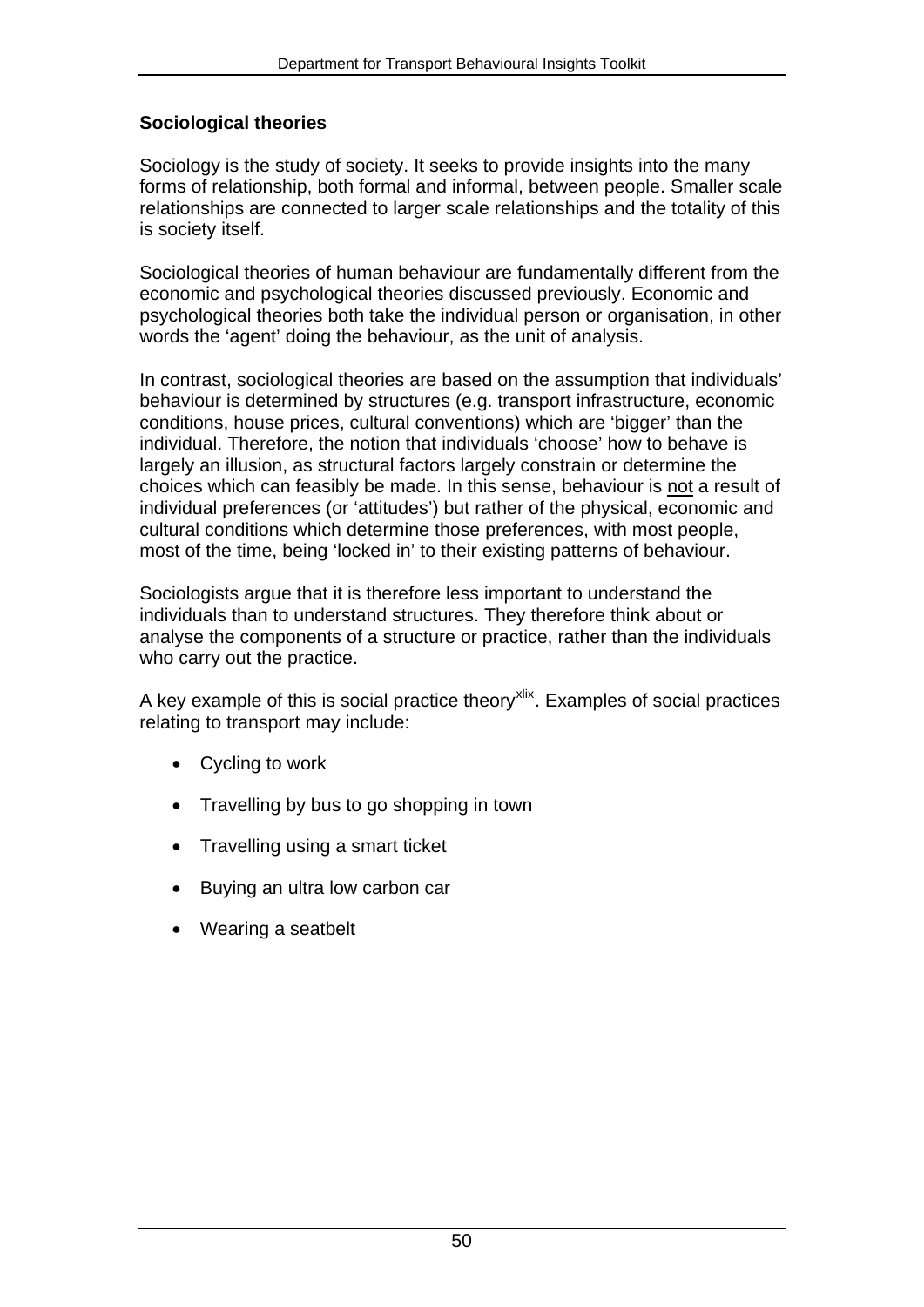

Social practices consist of three main elements, illustrated below:

For example, in many instances, the 'practice' of cycling to work is likely to include the following elements:

| Things                    | A human body which is capable of cycling (e.g.<br>does not have disabilities which prevent cycling)<br>A bicycle and suitable clothes / shoes<br>$\bullet$<br>A suitable road (e.g. well paved surface;<br>sufficiently low motorised traffic volumes;<br>sufficiently slow-moving traffic) or cycle path<br>Homes and workplaces which are near enough<br>to one another to permit cycling to work within<br>the time and energy available |
|---------------------------|---------------------------------------------------------------------------------------------------------------------------------------------------------------------------------------------------------------------------------------------------------------------------------------------------------------------------------------------------------------------------------------------------------------------------------------------|
| <b>Skills</b>             | Knowledge of how to ride a bicycle on the roads<br>and avoid accidents<br>Knowledge of which route to take<br>Knowledge of how to maintain a bicycle                                                                                                                                                                                                                                                                                        |
| <b>Images and meaning</b> | Confidence / self-belief that you are capable of<br>cycling to work<br>Belief that it is 'normal' for someone like you to<br>cycle to work<br>Belief that it is safe enough for you to cycle to<br>work                                                                                                                                                                                                                                     |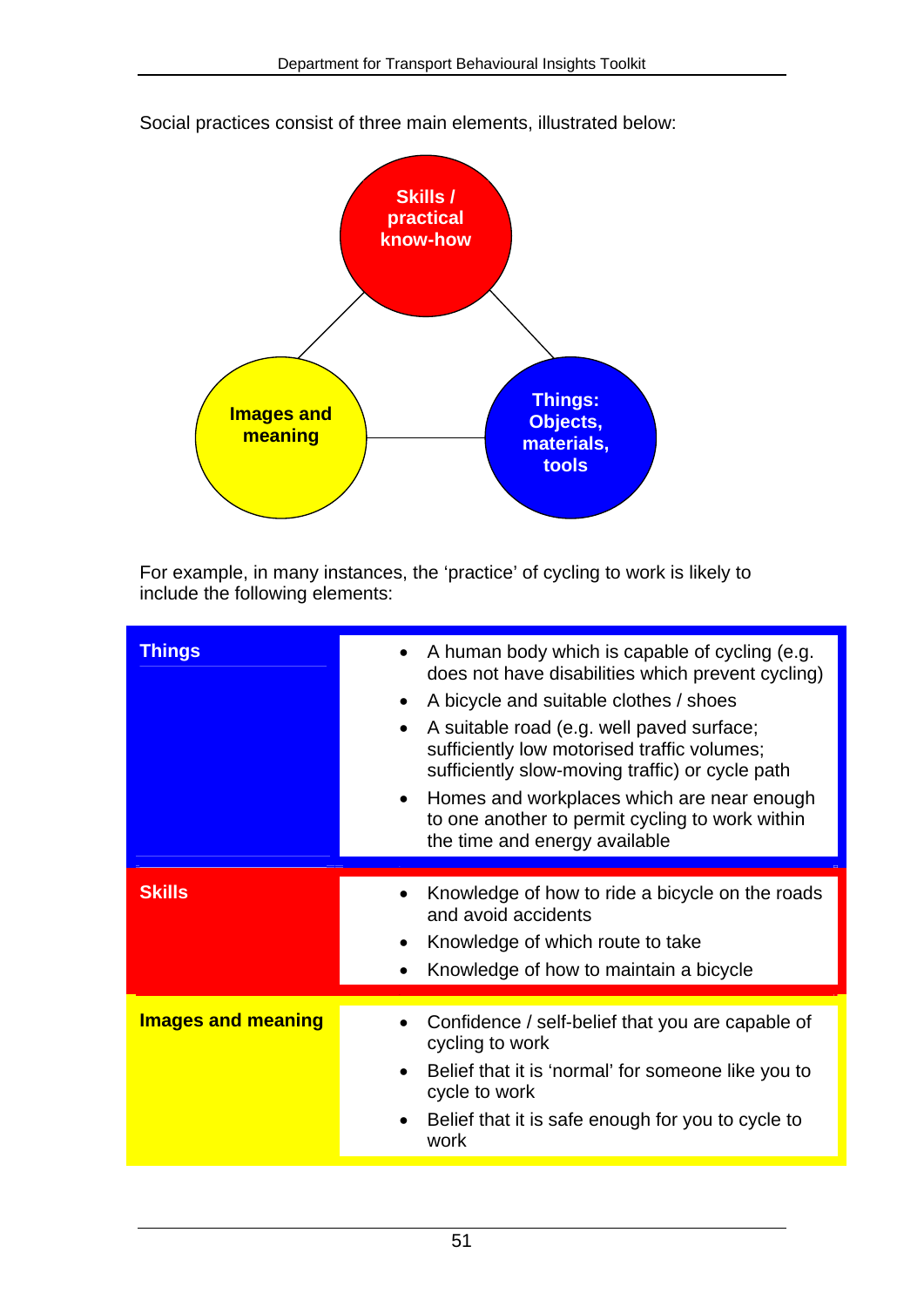The above list is not comprehensive and the exact list of elements required is likely to vary – for example 'showering facilities at work' may also be required for some instances of the practice to occur (e.g. where the distance between home and work is longer) but not for others.

Each instance of the 'practice' of cycling to work is therefore a structure which integrates, and is dependent on, a set of elements. If even one element is removed, the practice is threatened and becomes less likely to occur. For example, the UK during the latter half of the twentieth century saw many changes to **things:**

- People increasingly lived further away from where they worked
- The volume of motorised traffic on roads increased
- The population aged and obesity levels rose.

These changes undermined the elements constituting the practice of cycling to work. As a result, the practice of cycling to work, which had been relatively common in the earlier part of the twentieth century, became increasingly uncommon. In turn, this undermined the **skills** needed to cycle to work (as individuals became less and less experienced) and the **images and meanings** needed (as individuals' belief that they were capable of cycling to work and that it was 'normal' for someone like them to cycle to work, diminished). This resulted in a 'domino effect' whereby different elements increasingly undermined one another to further and further undermine the overall practice of cycling to work. Over time, the practice largely disappeared, shifting from a 'mainstream' to a 'niche' activity.

A social practices strategy for increasing levels of cycling would therefore seek to **identify** and **put in place** the various elements needed for more instances of the practice of cycling to work to occur. As noted above, the precise elements required will vary between different instances of the practice. But a successful strategy will seek to put in place the elements required to meet the goals of the strategy, whether that be to increase instances of the practice to a certain level overall, or to increase instances of the practice which incorporate particular elements (e.g. a greater distance between the home and workplace).

## **Theories of Change**

The behavioural models above tend to focus on explaining and predicting behaviour *at a single point in time*. In contrast, theories of change focus on explaining and predicting how and why behaviour can change over time.

A key example of a theory of change is Prochaska and Di Clemente's Transtheoretical Model of Health Behaviour Change, also known as the 'Stages of Change' mode[l](#page-63-10)<sup>1</sup>. The model segments individuals into a series of stages, depending on how far advanced they are in switching from one behaviour to another (e.g. from driving to cycling to work).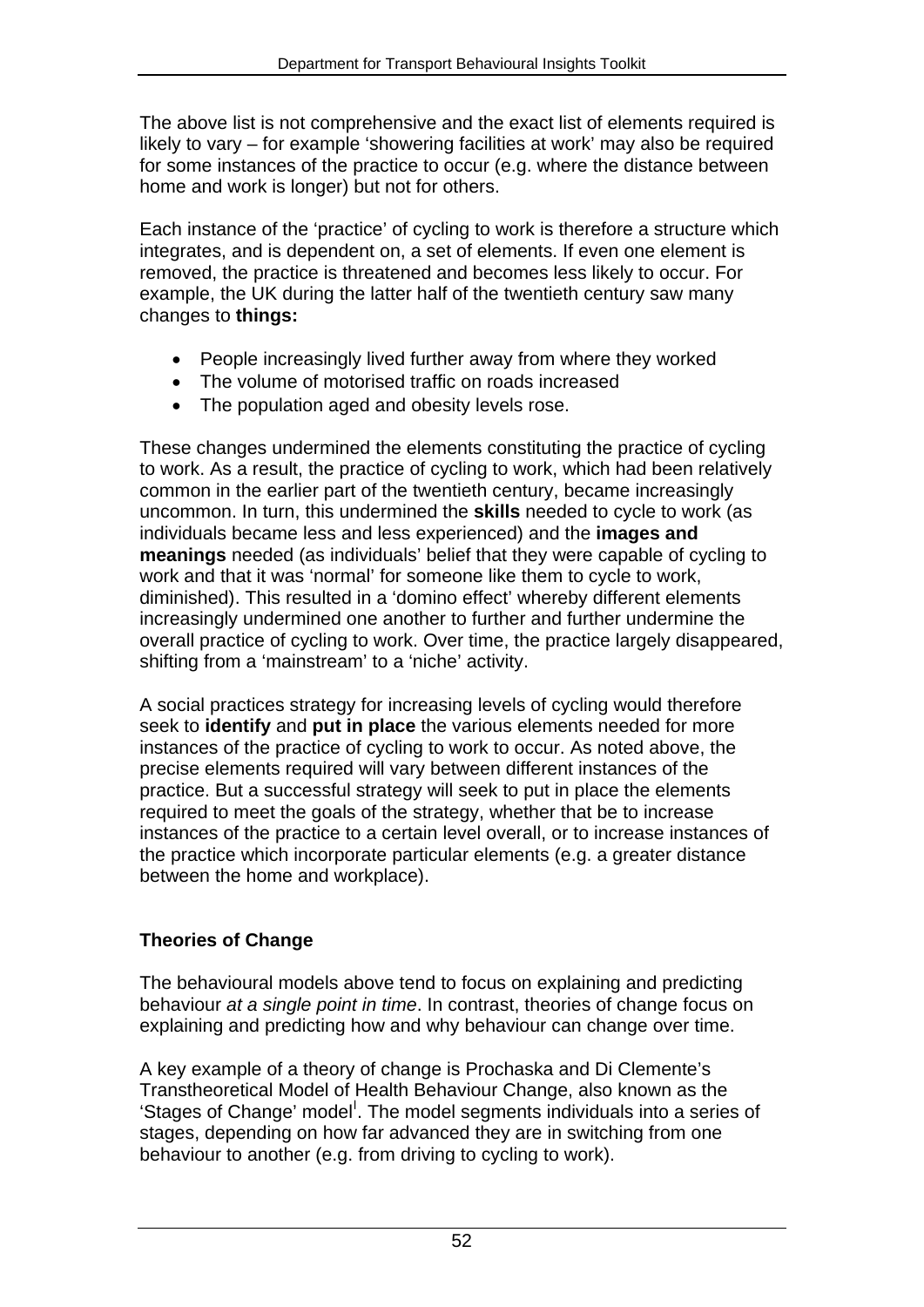The stages are as follows:

- 1. **Pre-contemplation:** in which people are not intending to change or take action
- 2. **Contemplation:** in which people are intending to take action within the next six months, but are not ready to take action. Doubts about the effectiveness of action and of uneven costs and benefits may stall people at this stage for some time (in a state of **'chronic contemplation'**)
- 3. **Preparation:** in which people are intending to take action in the next month; they are very aware of the costs and benefits of change and some behaviour change may already have taken place, including having a plan of action.
- 4. **Action:** in which people have made or are making specific overt modifications to their behaviour, usually begun within the last six months.
- 5. **Maintenance:** in which people are actively working to prevent a relapse to the previous behaviour, having made the change at least six months previously.
- 6. **Termination:** in which the new behaviour has become the 'norm' and there is no chance of relapse.

The stages are usually presented in a cyclical rather than a linear fashion, as this allows for some people to **relapse** from maintenance back to the beginning of the process, as follows:



The survey conducted to inform the Climate Change and Transport Choices segmentation model<sup>[li](#page-63-11)</sup> included questions aiming to allocate those who currently drove to work to one of the 'Stages of Change', both in relation to using public transport and cycling to get to work. Overall, the findings suggested that those who travelled to work by car were most likely to be in: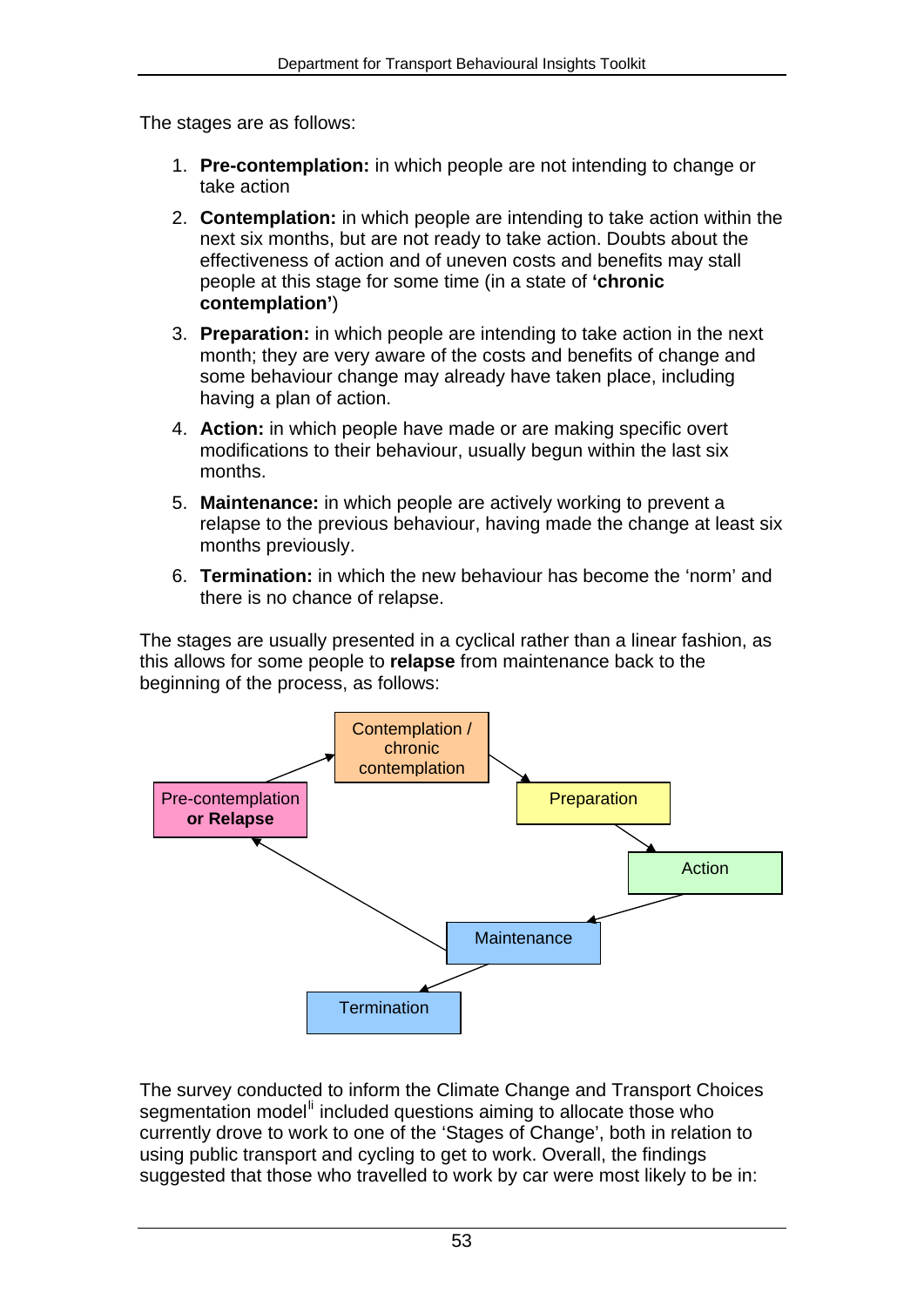- The 'pre-contemplation' stage in relation to using public transport (meaning they had not considered using public transport or cycling to get to work)
- The 'chronic contemplation' stage (meaning they had considered using public transport or cycling to get to work but had decided not to)
- The 'relapse' stage (meaning they had tried using public transport or cycling to work but had decided not to continue).

In contrast, far fewer were in the 'contemplation', 'preparation' or 'action' stages.

Such findings highlight the importance of **'Moments of Change'.** Moments of change have been described as periods of transition such as going to university, starting work, moving house, changing job, or retiring.

A key aspect of moments of change is that behaviours that were previously habitual (i.e. performed subconsciously, without questioning) suddenly come under scrutiny. The individual consciously questions how they should be done. For example, someone getting a new job in a different location may suddenly question how they travel to work. In this sense, moments of change represent a 'window of opportunity' for those seeking to enable particular choices.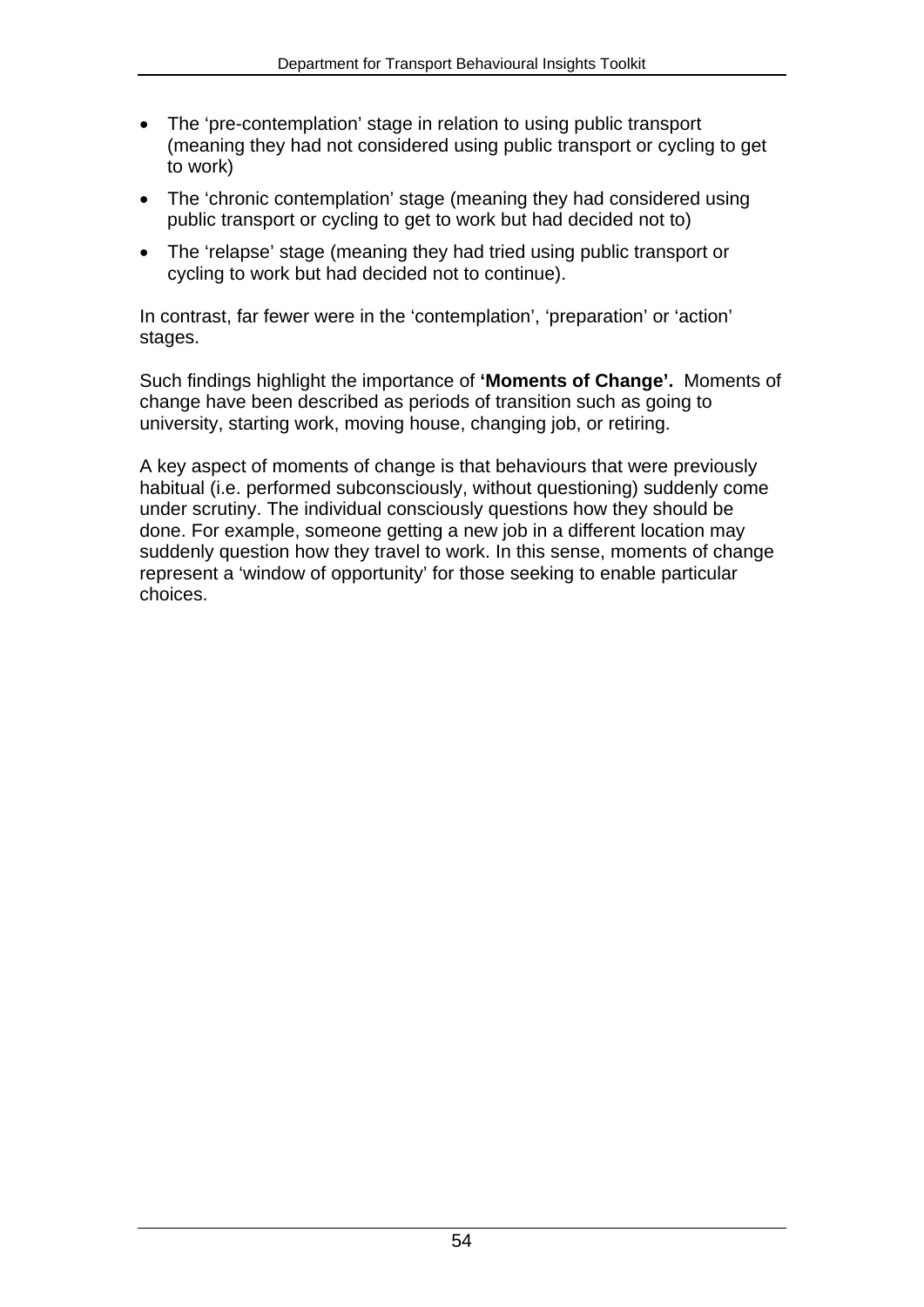## <span id="page-56-0"></span>**APPENDIX B: Table for listing the key influences on the behaviour of the individuals you are interested in**

|                                                                       | <b>Behaviours</b>                                                                                                                                                                                             |                                                                                                                                                             |                                                                                                                                                                                                               |  |
|-----------------------------------------------------------------------|---------------------------------------------------------------------------------------------------------------------------------------------------------------------------------------------------------------|-------------------------------------------------------------------------------------------------------------------------------------------------------------|---------------------------------------------------------------------------------------------------------------------------------------------------------------------------------------------------------------|--|
| Type of<br><b>Influence</b>                                           | Driving to work<br>during the morning<br>peak                                                                                                                                                                 | <b>Cycling to work</b>                                                                                                                                      | Driving to work<br>outside the morning<br>peak                                                                                                                                                                |  |
| Structural<br>factors (i.e.<br>physical /<br>cultural<br>constraints) | e.g. distance<br>between home and<br>workplace;<br>availability of parking<br>at workplace; time<br>constraints (e.g.<br>availability of<br>childcare; employers'<br>expectations / rules<br>on time keeping) | e.g. distance<br>between home and<br>workplace; speed<br>and volume of traffic<br>on route between<br>home and workplace;<br>availability of cycle<br>lanes | e.g. distance<br>between home and<br>workplace;<br>availability of parking<br>at workplace; time<br>constraints (e.g.<br>availability of<br>childcare; employers'<br>expectations / rules<br>on time keeping) |  |
| <b>Attitudes</b>                                                      | e.g. whether like<br>driving to work during<br>the morning peak                                                                                                                                               | e.g. whether like (the<br>idea of) cycling to<br>work                                                                                                       | e.g. whether like<br>(idea of) driving to<br>work outside morning<br>peak                                                                                                                                     |  |
| <b>Norms</b>                                                          | e.g. whether driving<br>to work during<br>morning peak is<br>'normal' for someone<br>like me                                                                                                                  | e.g. whether cycling<br>to work is 'normal' for<br>someone like me                                                                                          | e.g. whether driving<br>to work outside<br>morning peak is<br>'normal' for someone<br>like me                                                                                                                 |  |
| Cost                                                                  | e.g. cost of parking at<br>(or near) workplace;<br>cost of buying /<br>maintaining / fuelling<br>vehicle                                                                                                      | e.g. cost of buying /<br>maintaining bicycle                                                                                                                | e.g. cost of parking at<br>(or near) workplace;<br>cost of buying /<br>maintaining / fuelling<br>vehicle                                                                                                      |  |
| Habit                                                                 | e.g. whether driving<br>to work during<br>morning peak is done<br>regularly (and so a<br>habit)                                                                                                               | e.g. whether cycling<br>to work is done<br>regularly (and so a<br>habit)                                                                                    | e.g. whether driving<br>to work outside<br>morning peak is done<br>regularly (and so a<br>habit)                                                                                                              |  |
| Knowledge/<br>Awareness                                               | e.g. whether know<br>how to drive to work<br>during the morning<br>peak                                                                                                                                       | e.g. whether know<br>how to ride a bicycle<br>on the roads                                                                                                  | e.g. whether they<br>know about whether<br>their employer would<br>allow them to vary<br>their hours; whether<br>they know about<br>childcare provision<br>that would enable<br>them to vary their<br>hours   |  |
| Capability<br>and Self-<br>Efficacy                                   | e.g. whether they feel<br>confident driving to<br>work during the<br>morning peak                                                                                                                             | e.g. whether they<br>(would) feel confident<br>cycling to work; age /<br>physical capacity to<br>cycle to work                                              | e.g. whether they<br>(would) feel confident<br>arriving at work at a<br>different time                                                                                                                        |  |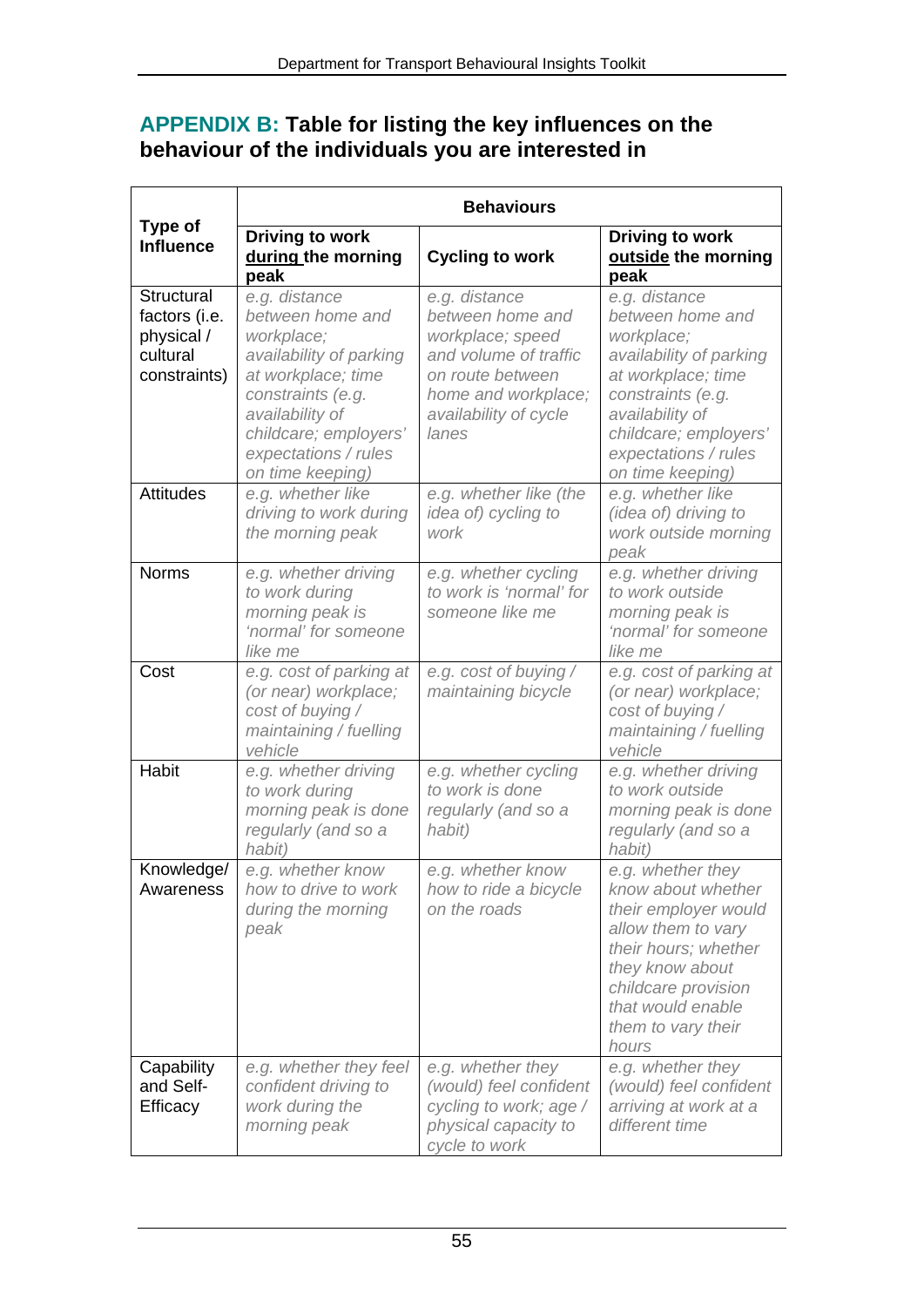## <span id="page-57-0"></span>**APPENDIX C: Table for listing and prioritising population subgroups or forms of practice**

| <b>Main Focus</b> | Secondary | Out of scope |
|-------------------|-----------|--------------|
|                   |           |              |
|                   |           |              |
|                   |           |              |
|                   |           |              |
|                   |           |              |
|                   |           |              |
|                   |           |              |
|                   |           |              |
|                   |           |              |
|                   |           |              |
|                   |           |              |
|                   |           |              |
|                   |           |              |
|                   |           |              |
|                   |           |              |
|                   |           |              |
|                   |           |              |
|                   |           |              |
|                   |           |              |
|                   |           |              |
|                   |           |              |
|                   |           |              |
|                   |           |              |
|                   |           |              |
|                   |           |              |
|                   |           |              |
|                   |           |              |
|                   |           |              |
|                   |           |              |
|                   |           |              |
|                   |           |              |
|                   |           |              |
|                   |           |              |
|                   |           |              |
|                   |           |              |
|                   |           |              |
|                   |           |              |
|                   |           |              |
|                   |           |              |
|                   |           |              |
|                   |           |              |
|                   |           |              |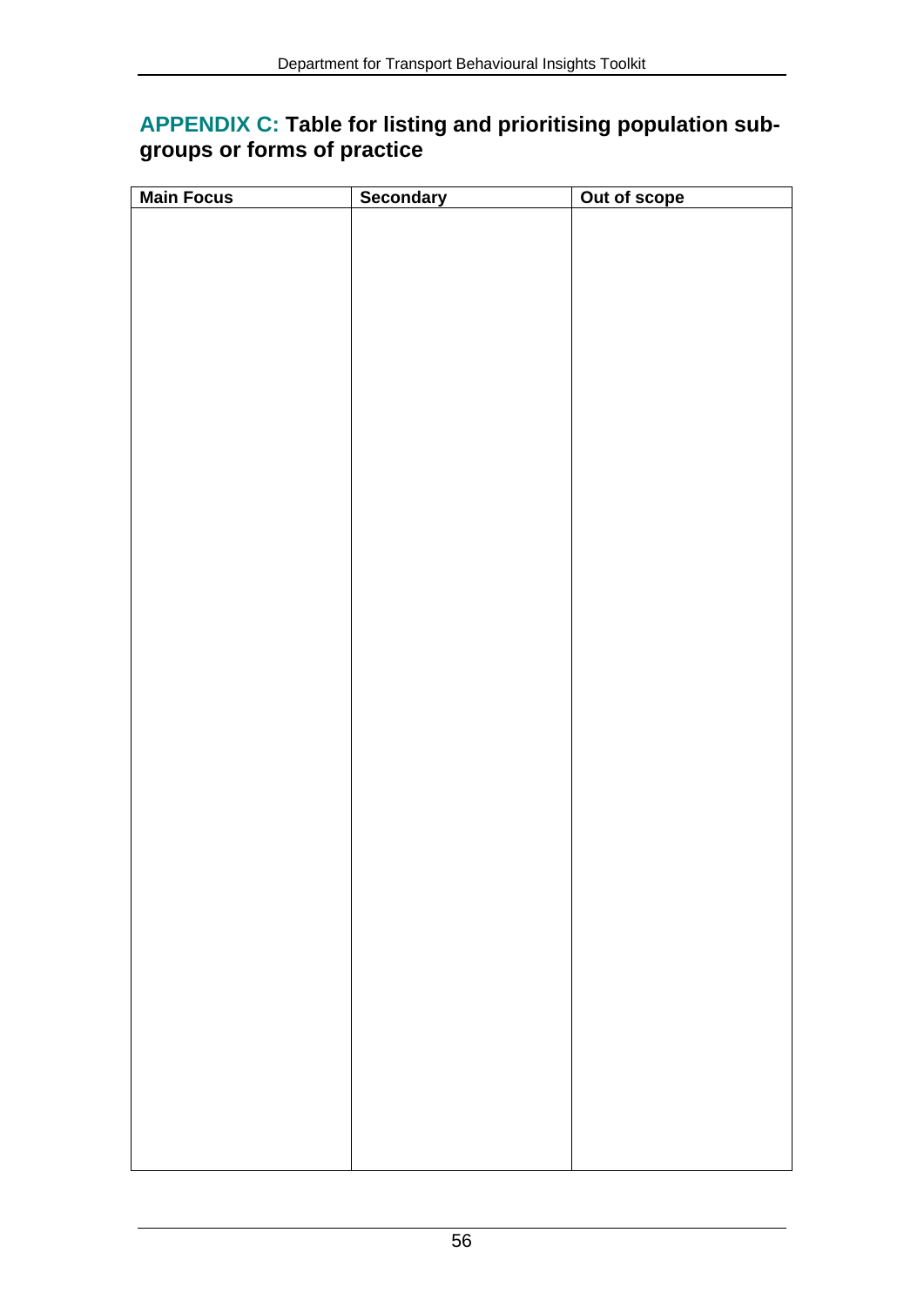## <span id="page-58-0"></span>**APPENDIX D: Table for listing possible approaches for achieving policy objectives**

| <b>Approach</b> | <b>Description</b> | <b>Factors or elements which</b><br>influence / make up behaviour<br>addressed |
|-----------------|--------------------|--------------------------------------------------------------------------------|
|                 |                    |                                                                                |
|                 |                    |                                                                                |
|                 |                    |                                                                                |
|                 |                    |                                                                                |
|                 |                    |                                                                                |
|                 |                    |                                                                                |
|                 |                    |                                                                                |
|                 |                    |                                                                                |
|                 |                    |                                                                                |
|                 |                    |                                                                                |
|                 |                    |                                                                                |
|                 |                    |                                                                                |
|                 |                    |                                                                                |
|                 |                    |                                                                                |
|                 |                    |                                                                                |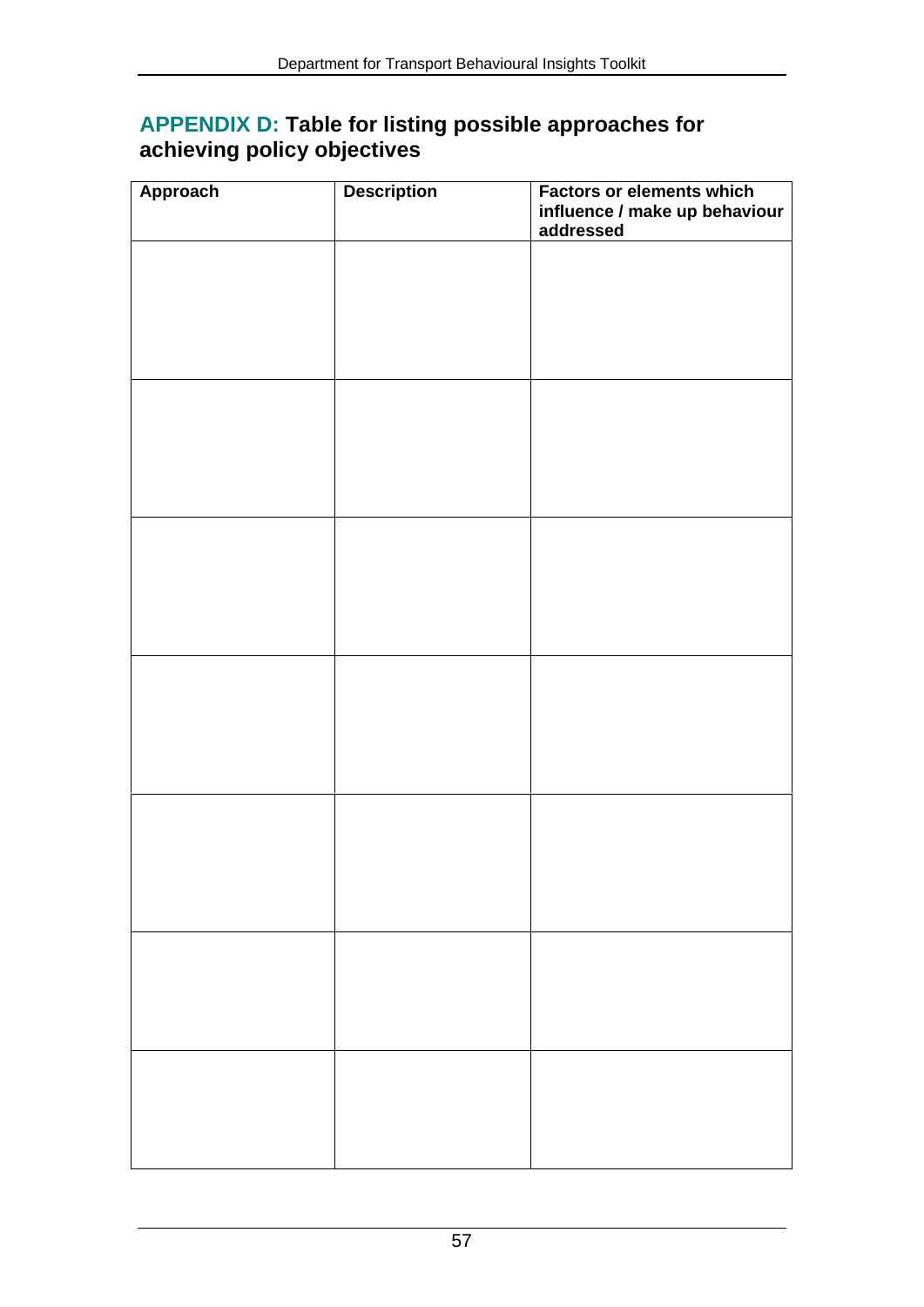## <span id="page-59-0"></span>**APPENDIX E: Table for mapping out the steps you could take to engage with the external parties you have identified**

| <b>Factors / elements which</b><br>determine, influence or<br>make up the behaviour /<br>practice(s) of interest | <b>Organisations who</b><br>determine or<br>influence the factors<br>/ elements | <b>Steps to promote</b><br>engagement with the<br>organisations who<br>determine or influence<br>the factors / elements |
|------------------------------------------------------------------------------------------------------------------|---------------------------------------------------------------------------------|-------------------------------------------------------------------------------------------------------------------------|
|                                                                                                                  |                                                                                 |                                                                                                                         |
|                                                                                                                  |                                                                                 |                                                                                                                         |
|                                                                                                                  |                                                                                 |                                                                                                                         |
|                                                                                                                  |                                                                                 |                                                                                                                         |
|                                                                                                                  |                                                                                 |                                                                                                                         |
|                                                                                                                  |                                                                                 |                                                                                                                         |
|                                                                                                                  |                                                                                 |                                                                                                                         |
|                                                                                                                  |                                                                                 |                                                                                                                         |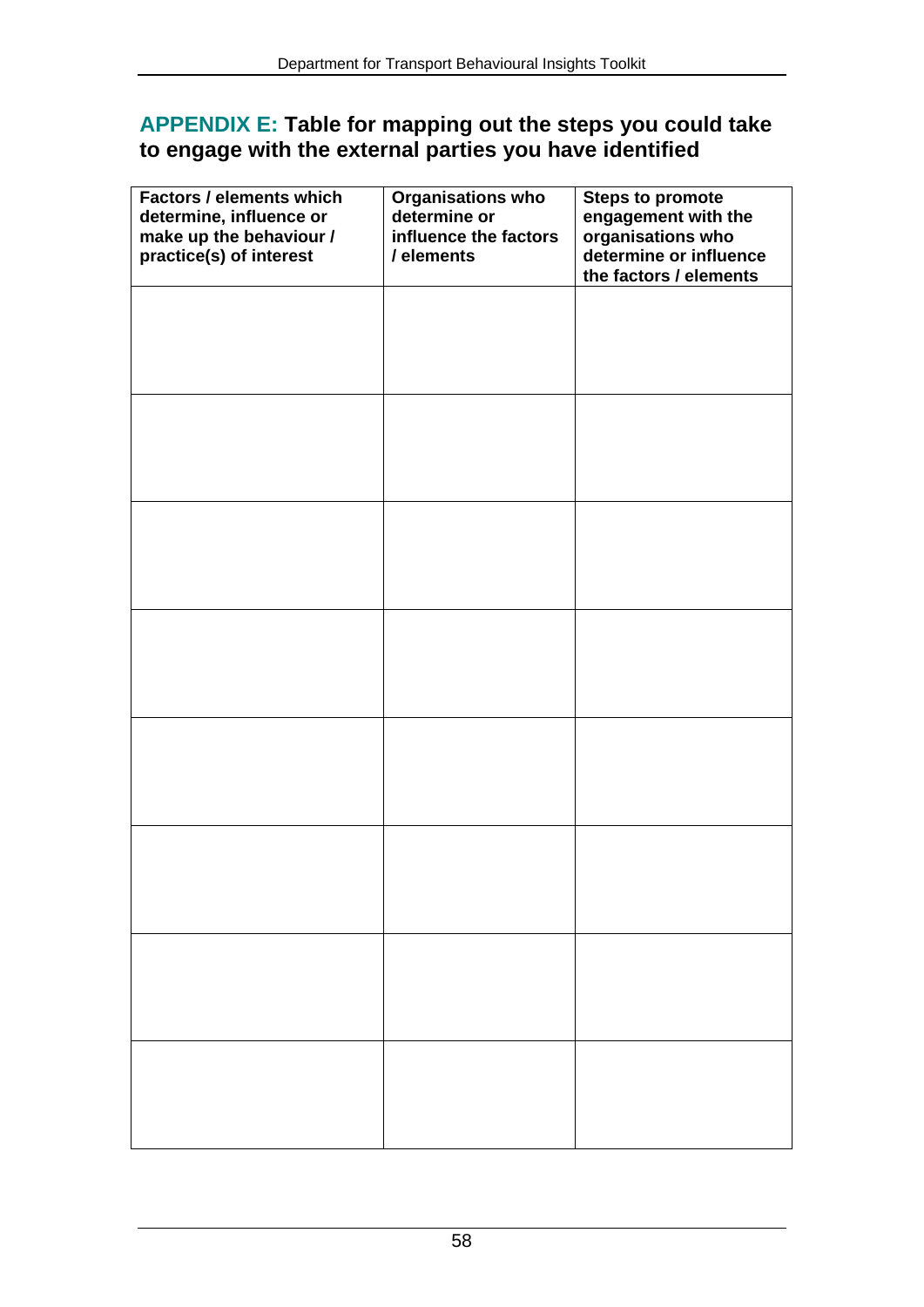## <span id="page-60-1"></span>**Further reading**

<span id="page-60-0"></span>1 i Behaviour Change: What Works for Transport? Think Piece project. See here: <http://www2.dft.gov.uk/pgr/scienceresearch/social/behaviour-changes/>

<span id="page-60-2"></span><sup>ii</sup> Christmas, S. 'Nine Big Questions about Behaviour Change'. DfT, 2010 [http://www.dft.gov.uk/pgr/scienceresearch/social/behaviour](http://www.dft.gov.uk/pgr/scienceresearch/social/behaviour-changes/doc/questions.rtf)[changes/doc/questions.rtf](http://www.dft.gov.uk/pgr/scienceresearch/social/behaviour-changes/doc/questions.rtf)

<span id="page-60-3"></span>III Based on Ken Wilber's four-quadrant structure, cited in Table 4.1, pp. 84 of Anable, J. et al. (2006) *An evidence base review of public attitudes to climate change and transport behaviour*: Available here:

[http://webarchive.nationalarchives.gov.uk/+/http://www.dft.gov.uk/pgr/sustainable/cli](http://webarchive.nationalarchives.gov.uk/+/http://www.dft.gov.uk/pgr/sustainable/climatechange/iewofpublicattitudestocl5730.pdf) [matechange/iewofpublicattitudestocl5730.pdf](http://webarchive.nationalarchives.gov.uk/+/http://www.dft.gov.uk/pgr/sustainable/climatechange/iewofpublicattitudestocl5730.pdf) 

<span id="page-60-4"></span>iv P L Jacobsen, F Racioppi and H Rutter. *Who owns the roads? How motorised traffic discourages walking and bicycling.* Injury Prevention 2009 15: 369-373

<span id="page-60-5"></span>v Thornton, A. Bunt, K. Dalziel, D. Simon, A. (2010) Climate Change and Transport Choices Segmentation Study – Interim Report. Available here: <http://www.dft.gov.uk/publications/climate-change-and-transport-choices/>

<span id="page-60-6"></span>vi For more information, see: Darnton, A, Verplanken, B, White, P and Whitmarsh, L (2011). Habits, Routines and Sustainable Lifestyles: A summary report to the Department for Environment, Food and Rural Affairs. AD Research & Analysis for Defra, London.

<span id="page-60-7"></span>vii For more information on rational choice theory, see Jackson, T. (2005) *Motivating Sustainable Consumption: A review of evidence on consumer behaviour and behavioural change.* A report to the Sustainable Development Research Network. Available here: [http://www.sd-research.org.uk/wp](http://www.sd-research.org.uk/wp-content/uploads/motivatingscfinal_000.pdf)[content/uploads/motivatingscfinal\\_000.pdf](http://www.sd-research.org.uk/wp-content/uploads/motivatingscfinal_000.pdf) 

<span id="page-60-8"></span>viii For more information, see MINDSPACE: Influencing behaviour through public policy, available here:

[http://www.instituteforgovernment.org.uk/content/133/mindspace-influencing](http://www.instituteforgovernment.org.uk/content/133/mindspace-influencing-behaviour-through-public-policy)[behaviour-through-public-policy](http://www.instituteforgovernment.org.uk/content/133/mindspace-influencing-behaviour-through-public-policy)

ix For an overview of behavioural economics, see Darnton, A. (2008) *GSR Behaviour Change Knowledge Review Reference Report: An overview of behaviour change models and their uses.* Available here: [http://www.civilservice.gov.uk/wp](http://www.civilservice.gov.uk/wp-content/uploads/2011/09/Behaviour_change_reference_report_tcm6-9697.pdf)[content/uploads/2011/09/Behaviour\\_change\\_reference\\_report\\_tcm6-9697.pdf](http://www.civilservice.gov.uk/wp-content/uploads/2011/09/Behaviour_change_reference_report_tcm6-9697.pdf)

<span id="page-60-9"></span>x For more information, see Darnton, A. (2008) *GSR Behaviour Change Knowledge Review Reference Report: An overview of behaviour change models and their uses.* Available here: [http://www.civilservice.gov.uk/wp-](http://www.civilservice.gov.uk/wp-content/uploads/2011/09/Behaviour_change_reference_report_tcm6-9697.pdf)

[content/uploads/2011/09/Behaviour\\_change\\_reference\\_report\\_tcm6-9697.pdf](http://www.civilservice.gov.uk/wp-content/uploads/2011/09/Behaviour_change_reference_report_tcm6-9697.pdf)

<span id="page-60-10"></span>xi Jackson, T (2005) *Motivating Sustainable Consumption: A review of evidence on consumer behaviour and behavioural change.* A report to the Sustainable Development Research Network. Available here: [http://www.sd-research.org.uk/wp](http://www.sd-research.org.uk/wp-content/uploads/motivatingscfinal_000.pdf)[content/uploads/motivatingscfinal\\_000.pdf](http://www.sd-research.org.uk/wp-content/uploads/motivatingscfinal_000.pdf) 

<span id="page-60-11"></span>xii Source: DfT (2008) Carbon Pathways Analysis: Informing Development of a Carbon Reduction Strategy for the Transport Sector. See here: [http://webarchive.nationalarchives.gov.uk/+/http://www.dft.gov.uk/pgr/sustainable/ana](http://webarchive.nationalarchives.gov.uk/+/http://www.dft.gov.uk/pgr/sustainable/analysis.pdf) [lysis.pdf](http://webarchive.nationalarchives.gov.uk/+/http://www.dft.gov.uk/pgr/sustainable/analysis.pdf) 

<span id="page-60-12"></span>xiii Key sources of evidence on transport behaviour and public attitudes:

 National Travel Survey – best source of national data on transport behaviour <http://www.dft.gov.uk/pgr/statistics/datatablespublications/nts/>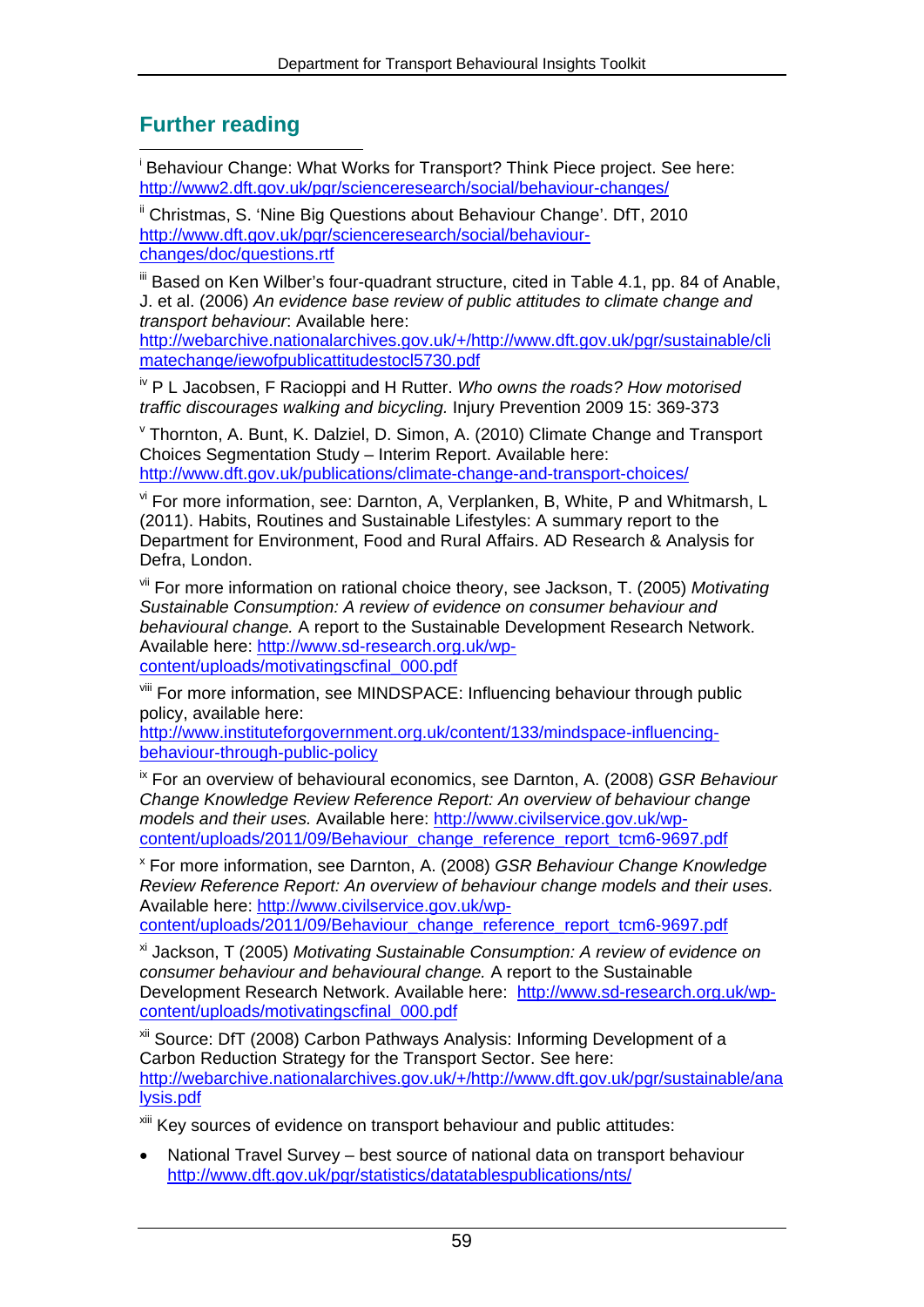- Climate Change and Transport Choices key source of national (England only) data on transport behaviour and attitudes to transport and climate change [http://www.dft.gov.uk/publications/climate-change-transport-choices](http://www.dft.gov.uk/publications/climate-change-transport-choices-segmentation)[segmentation](http://www.dft.gov.uk/publications/climate-change-transport-choices-segmentation)
- Other data published by DfT range of survey and administrative transport data <http://www.dft.gov.uk/pgr/statistics/>
- Research by DfT agencies and NDPBs mode specific transport data <http://www.dft.gov.uk/about/howthedftworks/organisationofthedft>

1

- Data collected by other government departments research on transport behaviour that crosses over with other policy areas [http://www.dft.gov.uk/pgr/scienceresearch/ee/othergovernmentdepartmentsan19](http://www.dft.gov.uk/pgr/scienceresearch/ee/othergovernmentdepartmentsan1901) [01](http://www.dft.gov.uk/pgr/scienceresearch/ee/othergovernmentdepartmentsan1901)
- DfT social research reports range of published evidence on public attitudes to transport and experiences and choices of different sub-groups of the population: <http://www.dft.gov.uk/pgr/scienceresearch/social/>
- Knowledge review of research on public attitudes to transport: [http://webarchive.nationalarchives.gov.uk/+/http://www.dft.gov.uk/pgr/sciencerese](http://webarchive.nationalarchives.gov.uk/+/http://www.dft.gov.uk/pgr/scienceresearch/social/evidence.pdf) [arch/social/evidence.pdf](http://webarchive.nationalarchives.gov.uk/+/http://www.dft.gov.uk/pgr/scienceresearch/social/evidence.pdf)
- Evidence base review on public attitudes to climate change and transport behaviour: [http://webarchive.nationalarchives.gov.uk/+/http://www.dft.gov.uk/pgr/sustainable/](http://webarchive.nationalarchives.gov.uk/+/http://www.dft.gov.uk/pgr/sustainable/climatechange/iewofpublicattitudestocl5730.pdf) [climatechange/iewofpublicattitudestocl5730.pdf](http://webarchive.nationalarchives.gov.uk/+/http://www.dft.gov.uk/pgr/sustainable/climatechange/iewofpublicattitudestocl5730.pdf)

<span id="page-61-0"></span>xiv Christmas S, Nine Big Questions about Behaviour Change, DfT, 2010 [http://www.dft.gov.uk/pgr/scienceresearch/social/behaviour](http://www.dft.gov.uk/pgr/scienceresearch/social/behaviour-changes/doc/questions.rtf)[changes/doc/questions.rtf](http://www.dft.gov.uk/pgr/scienceresearch/social/behaviour-changes/doc/questions.rtf)

<span id="page-61-1"></span>xv For more details on the Climate Change and Transport Choices segmentation model, see: [http://www.dft.gov.uk/publications/climate-change-transport-choices](http://www.dft.gov.uk/publications/climate-change-transport-choices-segmentation)[segmentation](http://www.dft.gov.uk/publications/climate-change-transport-choices-segmentation)

<span id="page-61-2"></span><sup>xvi</sup> For more details of the Sustainable Travel Towns programme, see: <http://www.dft.gov.uk/pgr/sustainable/ltp3planning/travelguide/sttresults/>

<span id="page-61-3"></span>xvii Jacobsen, P L, Racioppi, F and Rutter, H (2009) *Who owns the roads? How motorised traffic discourages walking and bicycling* Injury Prevention 15: 369-373

<span id="page-61-4"></span>xviii See Table 5.2, page 76 of Impacts monitoring Second Annual Report, April 2004, available here: [http://www.tfl.gov.uk/assets/downloads/Impacts-monitoring-report-](http://www.tfl.gov.uk/assets/downloads/Impacts-monitoring-report-2.pdf)[2.pdf](http://www.tfl.gov.uk/assets/downloads/Impacts-monitoring-report-2.pdf)

<span id="page-61-5"></span>xix Avineri, E et al. 'Individual Behaviour Change: Evidence in transport and public health', DfT, 2010. Available here:

[http://www.dft.gov.uk/pgr/scienceresearch/social/behaviour-changes/pdf/transport](http://www.dft.gov.uk/pgr/scienceresearch/social/behaviour-changes/pdf/transport-and-health.pdf)[and-health.pdf](http://www.dft.gov.uk/pgr/scienceresearch/social/behaviour-changes/pdf/transport-and-health.pdf)

<span id="page-61-6"></span><sup>xx</sup> For more information, see MINDSPACE: Influencing behaviour through public policy, available here:

[http://www.instituteforgovernment.org.uk/content/133/mindspace-influencing](http://www.instituteforgovernment.org.uk/content/133/mindspace-influencing-behaviour-through-public-policy)[behaviour-through-public-policy](http://www.instituteforgovernment.org.uk/content/133/mindspace-influencing-behaviour-through-public-policy)

<span id="page-61-7"></span>xxi Linkenbach and Perkins (2003) Most of Us Wear Seatbelts: The Process and Outcomes of a 3-Year Statewide Adult Seatbelt Campaign in Montana. Conference presentation: The National Conference on the Social Norms Model, Boston, cited in Dolan P et al (2010) 'MINDSPACE – Influencing behaviour through public policy', Cabinet Office.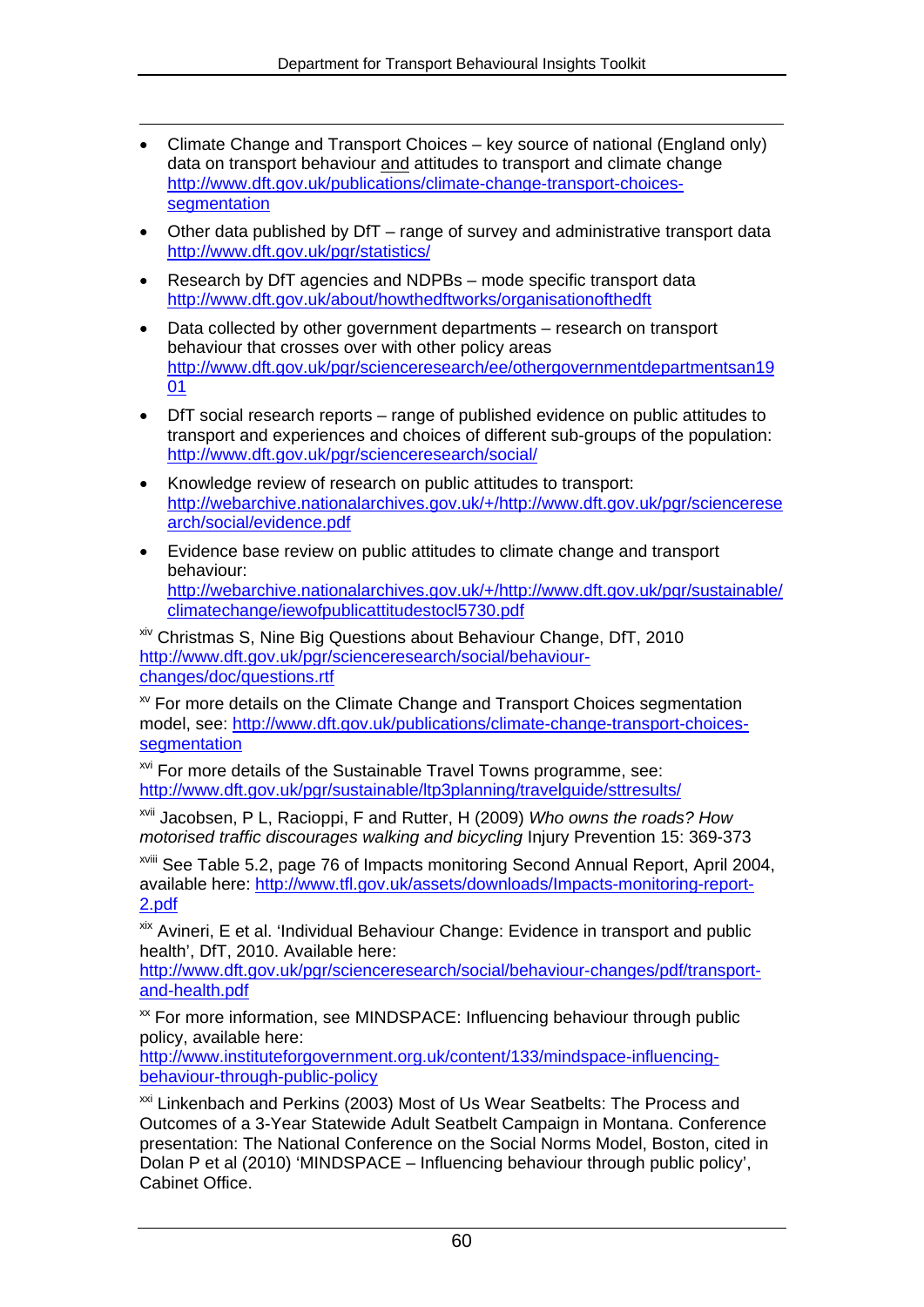<span id="page-62-0"></span><sup>xxii</sup> Exemplifying is part of DEFRA's '4Es' model of behaviour change. More information is available here: [http://www.defra.gov.uk/publications/files/pb10589](http://www.defra.gov.uk/publications/files/pb10589-securing-the-future-050307.pdf) [securing-the-future-050307.pdf](http://www.defra.gov.uk/publications/files/pb10589-securing-the-future-050307.pdf)

<span id="page-62-1"></span><sup>xxiii</sup> Toledo. T et al (2008) In-vehicle data recorders for monitoring and feedback on drivers' behavior. *Transportation Research Part C* 16, 320-331, cited in Avineri, E et al. 'Individual Behaviour Change: Evidence in transport and public health', DfT, 2010

<span id="page-62-2"></span>xxiv Thaler R and Sunstein C (2009) 'Nudge: Improving Decisions About Health, Wealth, and Happiness', Penguin.

<span id="page-62-3"></span>**xxv** For more details of the Freight Best Practice Programme see: <http://www.dft.gov.uk/pgr/freight/freightbestpracticeprogramme>

<span id="page-62-4"></span>xxvi For more information, see MINDSPACE: Influencing behaviour through public policy, available here:

[http://www.instituteforgovernment.org.uk/content/133/mindspace-influencing](http://www.instituteforgovernment.org.uk/content/133/mindspace-influencing-behaviour-through-public-policy)[behaviour-through-public-policy](http://www.instituteforgovernment.org.uk/content/133/mindspace-influencing-behaviour-through-public-policy)

<span id="page-62-5"></span>xxvii 'Fare Review Conclusions', Strategic Rail Authority, 2003

<span id="page-62-6"></span>xxviii Christmas, S. 'Nine Big Questions about Behaviour Change'. DfT, 2010 [http://www.dft.gov.uk/pgr/scienceresearch/social/behaviour](http://www.dft.gov.uk/pgr/scienceresearch/social/behaviour-changes/pdf/questions.pdf)[changes/pdf/questions.pdf](http://www.dft.gov.uk/pgr/scienceresearch/social/behaviour-changes/pdf/questions.pdf)

<span id="page-62-7"></span>xxix Avineri, E et al. 'Individual Behaviour Change: Evidence in transport and public health', DfT, 2010 [http://www.dft.gov.uk/pgr/scienceresearch/social/behaviour](http://www.dft.gov.uk/pgr/scienceresearch/social/behaviour-changes/pdf/transport-and-health.pdf)[changes/pdf/transport-and-health.pdf](http://www.dft.gov.uk/pgr/scienceresearch/social/behaviour-changes/pdf/transport-and-health.pdf)

<span id="page-62-8"></span>xxx National Institute for Clinical and Health Excellence (2007), *Behaviour change at population, community and individual levels,* Public Health Guidance 6

<span id="page-62-9"></span>xxxi Based on the Nuffield 'intervention ladder'. Further information available here: [http://www.nuffieldbioethics.org/public-health/public-health-policy-process-and](http://www.nuffieldbioethics.org/public-health/public-health-policy-process-and-practice)[practice](http://www.nuffieldbioethics.org/public-health/public-health-policy-process-and-practice) 

<span id="page-62-10"></span><sup>xxxii</sup> Thaler R and Sunstein C (2009) 'Nudge: Improving Decisions About Health, Wealth, and Happiness', Penguin.

<span id="page-62-11"></span>xxxiii Michie et al (2011) The Behaviour Change Wheel: a new method for characterising and designing behaviour change interventions, Implementation Science. Available here: [http://www.implementationscience.com/content/pdf/1748-](http://www.implementationscience.com/content/pdf/1748-5908-6-42.pdf) [5908-6-42.pdf](http://www.implementationscience.com/content/pdf/1748-5908-6-42.pdf) 

<span id="page-62-12"></span>**xxxiv** See DfT (2001) Logic mapping: hints and tips guide (<http://www.dft.gov.uk/publications/logic-mapping-advice-guide>)

<span id="page-62-13"></span>xxxv For more details on what works in engaging public sector organisations, see: [http://www.dft.gov.uk/pgr/scienceresearch/social/behaviour](http://www.dft.gov.uk/pgr/scienceresearch/social/behaviour-changes/pdf/thinkpiece3.pdf)[changes/pdf/thinkpiece3.pdf](http://www.dft.gov.uk/pgr/scienceresearch/social/behaviour-changes/pdf/thinkpiece3.pdf)

<span id="page-62-14"></span>**xxxvi** For more details on what works in engaging businesses, see: [http://www.dft.gov.uk/pgr/scienceresearch/social/behaviour-changes/pdf/influencing](http://www.dft.gov.uk/pgr/scienceresearch/social/behaviour-changes/pdf/influencing-business.pdf)[business.pdf](http://www.dft.gov.uk/pgr/scienceresearch/social/behaviour-changes/pdf/influencing-business.pdf) 

<span id="page-62-15"></span>xxxvii See also: HMT Magenta Book Chapter 3:

([http://www.hm-treasury.gov.uk/data\\_magentabook\\_index.htm](http://www.hm-treasury.gov.uk/data_magentabook_index.htm))

<span id="page-62-17"></span><span id="page-62-16"></span>xxxviii See also: DfT (2001) Logic mapping: hints and tips guide (<http://www.dft.gov.uk/publications/logic-mapping-advice-guide>) and HMT Magenta Book Chapter 2 [\(http://www.hm-treasury.gov.uk/data\\_magentabook\\_index.htm\)](http://www.hm-treasury.gov.uk/data_magentabook_index.htm) xxxix See also: